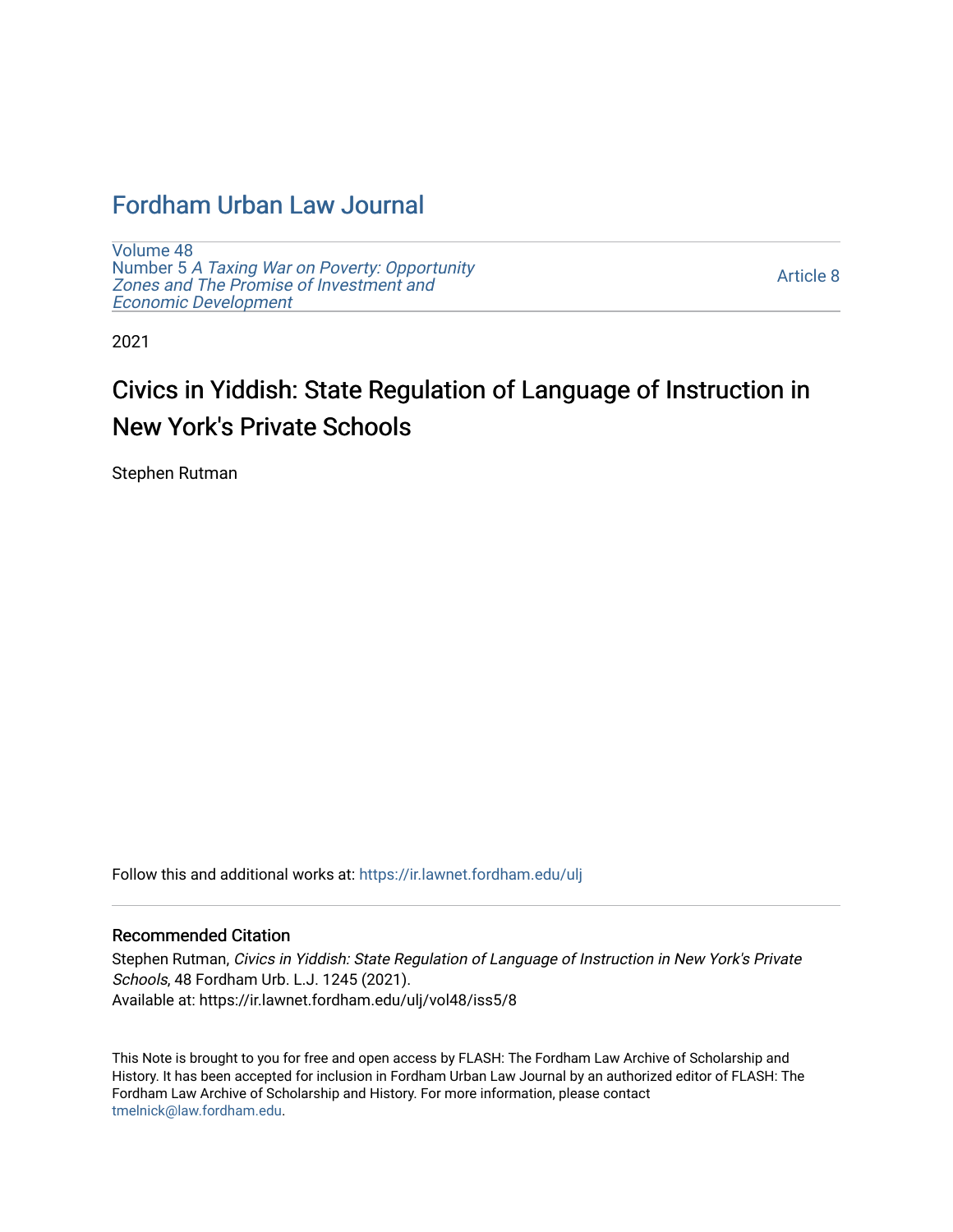# CIVICS IN YIDDISH: STATE REGULATION OF LANGUAGE OF INSTRUCTION IN NEW YORK'S PRIVATE SCHOOLS

Stephen Rutman\*

| Ι.                                                        | Background on the Debate over English Instruction in |                                                                  |  |  |
|-----------------------------------------------------------|------------------------------------------------------|------------------------------------------------------------------|--|--|
|                                                           |                                                      |                                                                  |  |  |
|                                                           |                                                      | A. The Non-English Education Landscape in                        |  |  |
|                                                           |                                                      |                                                                  |  |  |
|                                                           |                                                      |                                                                  |  |  |
|                                                           |                                                      | ii. Other Examples of Non-English Instruction  1255              |  |  |
|                                                           |                                                      |                                                                  |  |  |
|                                                           |                                                      |                                                                  |  |  |
|                                                           |                                                      | D. New York's "Substantial Equivalence" Requirement              |  |  |
|                                                           |                                                      |                                                                  |  |  |
|                                                           |                                                      |                                                                  |  |  |
|                                                           |                                                      | II. Demands for Secular Instruction Exclusively in English  1268 |  |  |
|                                                           |                                                      | A. Conflicting Interests in Pluralism and Homogenization 1269    |  |  |
|                                                           |                                                      | B. Tension in 1920s Cases over Acceptable                        |  |  |
|                                                           |                                                      |                                                                  |  |  |
|                                                           |                                                      | C. Demands for Exclusive English Instruction for                 |  |  |
|                                                           |                                                      |                                                                  |  |  |
|                                                           |                                                      | D. Potential Unanticipated Consequences of                       |  |  |
|                                                           |                                                      |                                                                  |  |  |
| III. Constitutional Boundaries for Regulating Language of |                                                      |                                                                  |  |  |
|                                                           |                                                      |                                                                  |  |  |
|                                                           |                                                      |                                                                  |  |  |

<sup>\*</sup> J.D. Candidate, 2021, Fordham University School of Law; B.A., 2014, University of Pennsylvania. An earlier draft of this Note won the first-place prize in the Notre Dame Law School Program on Church, State & Society 2021 Writing Competition. I owe a debt of gratitude to Professor Aaron Saiger, whose guidance, insight, and scholarship were indispensable to the completion of this project. Thank you as well to the outstanding editors and staff of the Fordham Urban Law Journal for their diligence and dedication. Finally, I am deeply grateful to Julia, Melissa, and my parents for their boundless support and encouragement.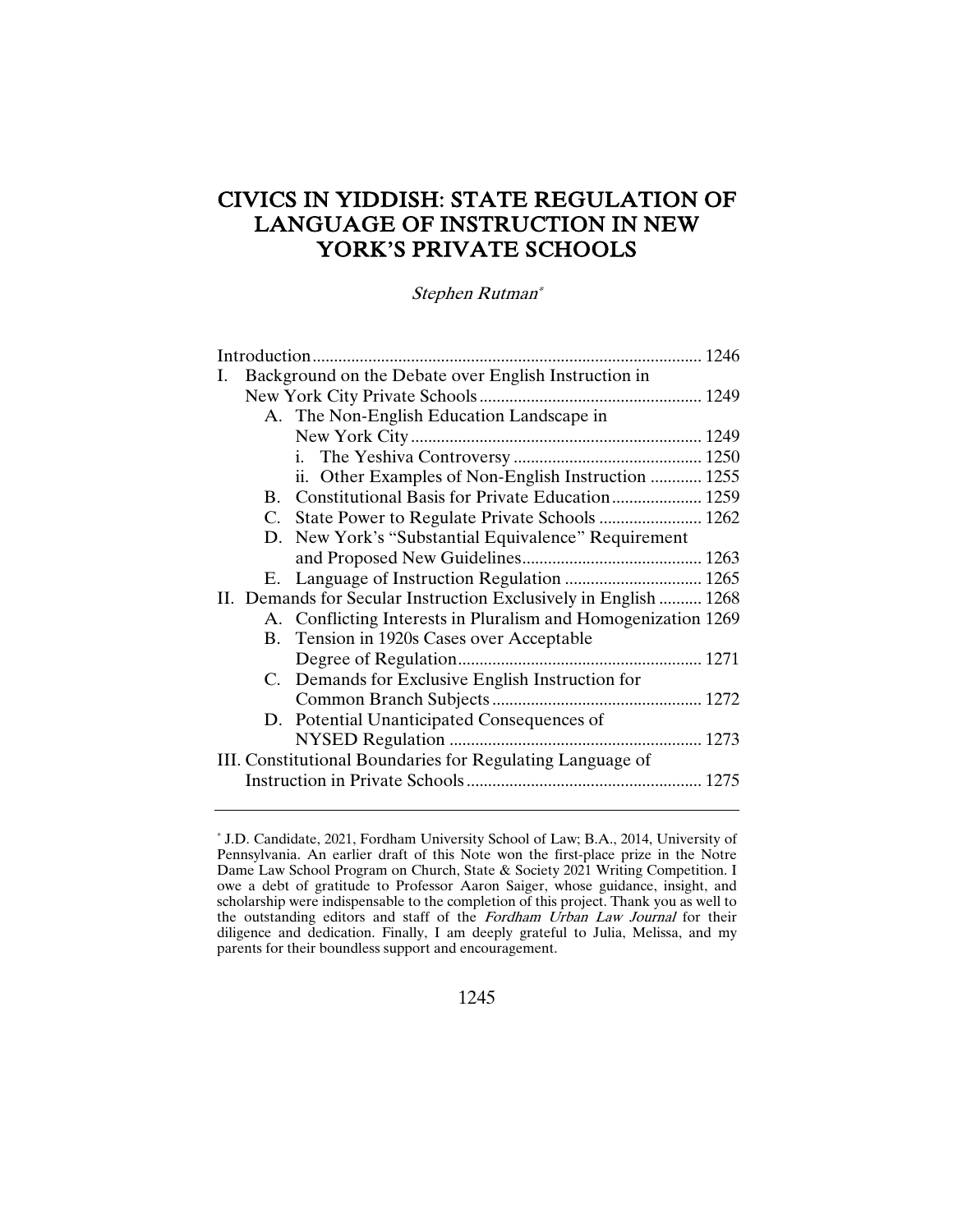| B. Unconstitutionality of Exclusive English |  |
|---------------------------------------------|--|
|                                             |  |
|                                             |  |
|                                             |  |
|                                             |  |
|                                             |  |

#### INTRODUCTION

For centuries, New York City has been home to a diverse population.1 Small communities have thrived in New York, and those communities have, in turn, helped New York thrive.2 The City has cultivated a reputation as a place where one can walk down the street and hear a dozen different languages.3 In fact, with over 600 languages and dialects, the New York metropolitan area contains the greatest linguistic diversity of any urban center in the world.4 New proposals for enforcing New York State's education laws,<sup>5</sup> however, do not reflect this same commitment to pluralism.

A recent controversy over the quality of the education in New York's religious private schools — and the state's regulation thereof — raises questions about the American promise of fostering a pluralistic society, in which small enclaves outside the mainstream can prosper. Over the past decade, a group of advocates has asserted that certain Orthodox Jewish day schools, or "yeshivas," have failed to provide instruction "substantially equivalent" to the instruction offered in surrounding public schools,<sup>6</sup> as required by state statute.<sup>7</sup>

Language Map, ENDANGERED LANGUAGE ALL., https://www.elalliance.org/our-work/maps/nyc-map [https://perma.cc/ZR2Q-EL2V] (last visited Oct. 14, 2020).

5. . See, e.g., 41 N.Y. Reg. 1 (proposed July 3, 2019).

<sup>1.</sup> See TYLER ANBINDER, CITY OF DREAMS: THE 400-YEAR EPIC HISTORY OF IMMIGRANT NEW YORK xxv (2016).

<sup>2.</sup> See Edward L. Glaeser, Urban Colossus: Why Is New York America's Largest City?, 11 ECON. POL'Y REV. 7, 17-19 (2005).

<sup>3.</sup> Nancy Beth Jackson, A Neighborhood Traveled in Dozens of Languages, N.Y. TIMES (July 17, 2005), https://www.nytimes.com/2005/07/17/realestate/aneighborhood-traveled-in-dozens-of-languages.html [https://perma.cc/T5F9-CUV7].<br>4. NYC Language Map, ENDANGERED LANGUAGE ALL

<sup>6</sup>. See infra notes 39–46 and accompanying text.

<sup>7.</sup> N.Y. Educ. Law § 3204 (McKinney 2020). See generally Alisa Partlan et al., Young Advocs. for Fair Educ., Non≠Equivalent: The State of Education in New York City's Hasidic Yeshivas (2017), https://yaffed.org/wphttps://yaffed.org/wpcontent/uploads/2021/01/Yaffed-Report-FINAL-one-up.pdf [https://perma.cc/Z5LC-WMKX] (detailing certain schools' noncompliance with the New York Education Law and associated consequences).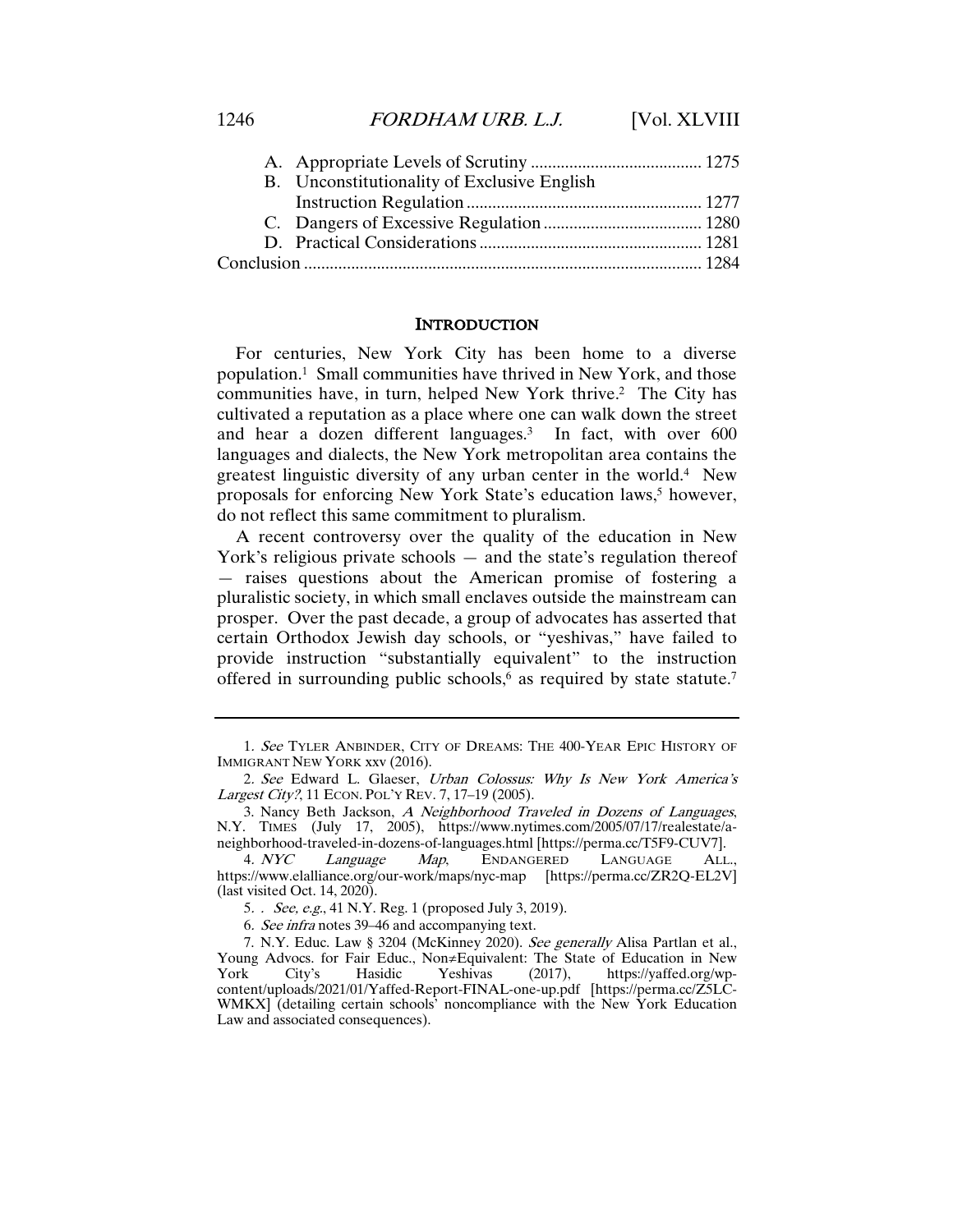As a result, the critics contend, many graduates of these schools emerge with insufficient skills in foundational subjects, such as English language and math, to pursue educational and professional goals,8 actively participate in democratic processes,9 and negotiate departure from their communities, if they wish.10 In response to these allegations, the New York State Education Department (NYSED) has developed regulatory guidelines to enforce New York's "substantial equivalence" requirement.<sup>11</sup> Among other things, the guidelines demand that private schools conduct classes in all statutorily required subject areas exclusively in English.12

This Note posits that these efforts to heighten enforcement of the "substantial equivalence" requirement overstep constitutional boundaries. A series of Supreme Court cases from the 1920s upheld parents' constitutional rights to control their children's education through private schooling.13 The same cases, however, recognized the state's power to regulate the instruction in private schools.<sup>14</sup> The Court is not precise about the acceptable extent of regulation, except

10. See Michael Orbach, US Haredi Group Facing Uphill Battle Making up for Poor Secular Education, JEWISHPRESS.COM (July 11, 2012), JEWISHPRESS.COM https://www.jewishpress.com/news/breaking-news/us-haredi-group-facing-uphillbattle-making-up-for-poor-secular-education/2012/07/11/ E4A5] (highlighting efforts to provide educational resources to individuals seeking to leave insular Jewish communities).

11. 41 N.Y. Reg. 1 (proposed July 3, 2019).

13. See generally Farrington v. Tokushige, 273 U.S. 284 (1927); Pierce v. Soc'y of the Sisters, 268 U.S. 510 (1925); Bartels v. Iowa, 262 U.S. 404 (1923); Meyer v. Nebraska, 262 U.S. 390 (1923).

14. See generally Farrington, 273 U.S. at 299; Pierce, 268 U.S. at 535; Bartels, 262 U.S. at 410–11; Meyer, 262 U.S. at 403.

<sup>8.</sup> Naftuli Moster, Here Is Why YOU Should Care About Hasidic Children's Education, MEDIUM (Nov. 27, 2016), https://medium.com/@Yaffedorg/here-is-whyyou-should-care-about-hasidic-childrens-education-b08bee4d0f35

<sup>[</sup>https://perma.cc/T7KN-FRPH] ("Hasidic boys typically leave high school with limited spoken and written English skills, and have virtually no prospects of gainful employment in the secular world.").

<sup>9.</sup> See Anita Altman, Orthodox Children Need Access to a Secular Education, FORWARD (Sept. 25, 2020), https://forward.com/scribe/455260/orthodox-children-<br>need-access-to-a-secular-education/ [https://perma.cc/AG4V-G8FV] ("[T]hese need-access-to-a-secular-education/ students, uneducated in basic civics, will grow to be adults in our society. How can we expect them to be informed citizens who will vote, sit on juries, and be active participants in civic society, if the institutions tasked with preparing them for adulthood have abdicated this responsibility?").

<sup>12.</sup> Id. (including the use of instruction in English for "common branch subjects" as a criterion for determining schools' compliance with the New York Education Law); see also N.Y. EDUC. LAW § 3204(3) (McKinney 2020) (listing "twelve common school branches" of required instruction for the first eight years of study and a slightly shorter list of required subjects for high school students).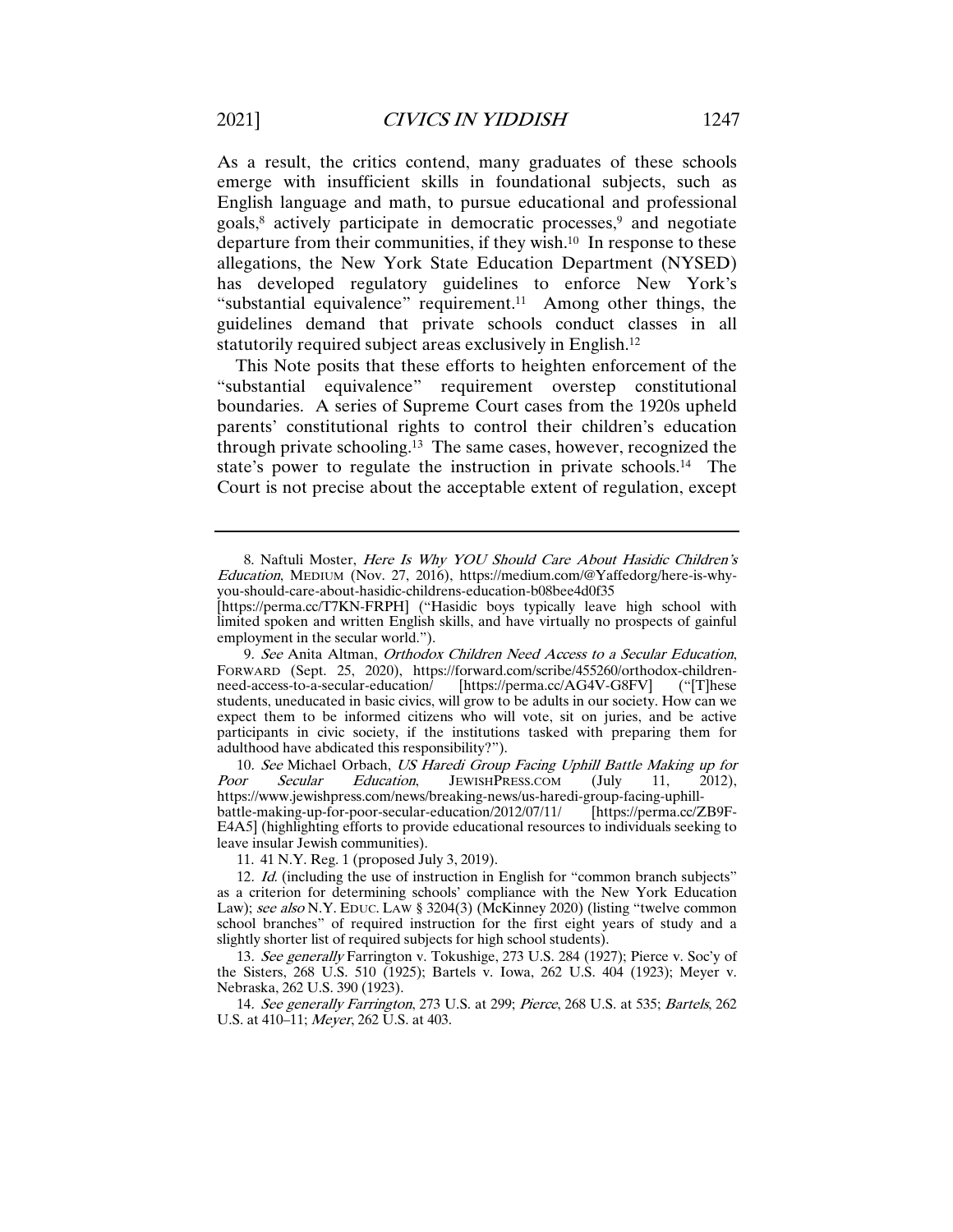in clarifying that the state lacks the power to "standardize its children" through public schooling.<sup>15</sup> Establishing the public schooling.<sup>15</sup> Establishing constitutionality of the proposed NYSED regulation involves a substantive due process analysis — evaluating the government's interest in the proposed regulation and the proposed regulation's design in addressing any such interest.16 The analysis in this situation requires weighing the United States' commitment to fostering a pluralistic society against its commitment to establishing a unified polity. Here, these competing commitments play out as a tension between cultivating a society where parents are free to educate their young in nontraditional ways<sup>17</sup> and a society where the government promotes linguistic homogeneity through its education systems and laws.18 This Note concludes that, even if the state has an interest in a populace competent in the English language, the proposed requirement of teaching secular subjects exclusively in English is not an appropriate mechanism for addressing that concern.

Part I of this Note examines parents' rights to opt out of educating their children through the public-school system in favor of private schooling and state power to regulate private schools, including New York's statutory requirement of "substantial equivalence." It further evaluates the recent NYSED proposal relating to language of instruction in the context of various non-English educational programs in New York. Part II then explores a tension found in a series of cases from the early twentieth century over the constitutional limits of private school regulation under the Fourteenth Amendment and questions whether regulatory guidelines requiring secular instruction exclusively in English exceed those limits. Finally, Part III argues that while the state may demand English competence, the NYSED guidelines would unconstitutionally abridge parents' fundamental right to control their children's education.

<sup>15</sup>. Pierce, 268 U.S. at 535.

<sup>16</sup>. See Moore v. City of E. Cleveland, 431 U.S. 494, 499 (1977) (plurality opinion) (characterizing the Court's substantive due process analysis as "examin[ing] carefully the importance of the governmental interests advanced and the extent to which they are served by the challenged regulation"). For a discussion on the relationship between substantive due process rights and other constitutionally protected rights — such as First Amendment freedoms — implicated by the new guidelines, see infra Section I.B.

<sup>17.</sup> See E. Vance Randall, Pluralism, Private Schools and Public Policy, 1994 BYU EDUC. & L.J. 35, 61–62 (1994).

<sup>18</sup>. See generally Juan F. Perea, Demography and Distrust: An Essay on American Languages, Cultural Pluralism, and Official English, 77 MINN. L. REV. 269, 328–50 (1992) (tracing the history of legal enforcement of linguistic conformity).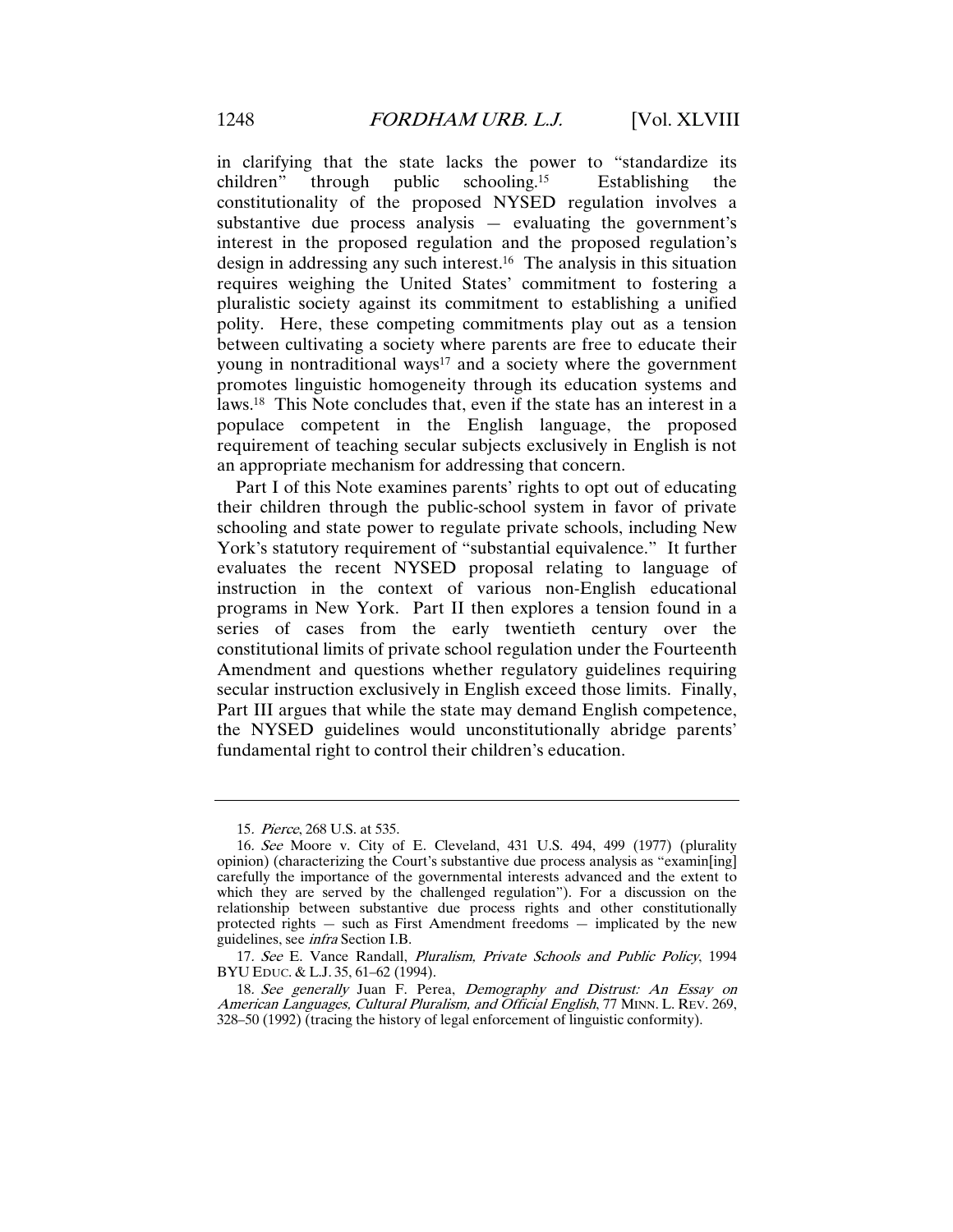# I. BACKGROUND ON THE DEBATE OVER ENGLISH INSTRUCTION IN NEW YORK CITY PRIVATE SCHOOLS

Reflecting the City's linguistically diverse population, New York's schools feature a wide array of non-English learning opportunities in both public and private schools.<sup>19</sup> One prominent example in the private school setting is Orthodox Jewish parents choosing to send their children to yeshivas, where Yiddish is the predominant language used for instruction.20 The Supreme Court has established that parents and guardians may elect to educate their children outside the public-school system; however, it qualified this right in holding that the state maintains the power to regulate education in non-public schools.21 Exercising that power, New York State has mandated that the instruction in private schools be on par with that of public schools.<sup>22</sup> In response to claims that the yeshivas have failed to live up to this standard, the State Education Department has proffered new guidelines, which could curtail non-English education across New York's private schools.<sup>23</sup>

#### A. The Non-English Education Landscape in New York City

Parents select schools with non-English instruction for a variety of reasons.24 In some cases, where English is students' primary language, non-English instruction is supplementary.<sup>25</sup> In other cases,

<sup>19.</sup> See ÁNGELA REYES-CARRASQUILLO, DIANE RODRÍGUEZ & LAURA KAPLAN, CUNY-NYS INITIATIVE ON EMERGENT BILINGUALS, NEW YORK STATE EDUCATION DEPARTMENT POLICIES, MANDATES AND INITIATIVES ON THE EDUCATION OF ENGLISH LANGUAGE LEARNERS 17, 22 (2014), https://www.cuny-nysieb.org/wpcontent/uploads/2016/05/CUNY-NYSIEB-NY-State-Policies-Report-Feb-2014- Final.pdf [https://perma.cc/D3TW-VYT8].

<sup>20</sup>*. See* Jennifer Miller, *Yiddish Isn't Enough*, N.Y. TIMES (Nov. 21, 2014), https://www.nytimes.com/2014/11/23/nyregion/a-yeshiva-graduate-fights-for-secularstudies-in-hasidic-education.html [https://perma.cc/3324-G4HL].

<sup>21.</sup> See, e.g., Pierce v. Soc'y of the Sisters, 268 U.S. 510 (1925); Meyer v. Nebraska, 262 U.S. 390 (1923); see also Aaron Saiger, State Regulation of Curriculum in Private Religious School: A Constitutional Analysis, in RELIGIOUS LIBERTY AND EDUCATION: A CASE STUDY OF YESHIVAS VS. NEW YORK 49, 50–52 (Jason Bedrick, Jay P. Greene & Matthew H. Lee eds., 2020).

<sup>22.</sup> N.Y. EDUC. LAW § 3204(2) (McKinney 2020).

<sup>23.</sup> 41 N.Y. Reg. 2 (proposed July 3, 2019) ("[W]hen making a substantial equivalency determination, [a local school authority], and the Commissioner, when he/she is responsible for making the final determination, must consider . . . [whether] English is the language of instruction for common branch subjects.").

<sup>24</sup>. See Jean Sheff, The Best Bilingual Schools in New York: Public, Private and Enrichment, N.Y. FAM. (Apr. 16, 2019), https://www.newyorkfamily.com/the-bestbilingual-education-for-new-york-city-kids/ [https://perma.cc/7ACR-XUDB].

<sup>25</sup>. See id.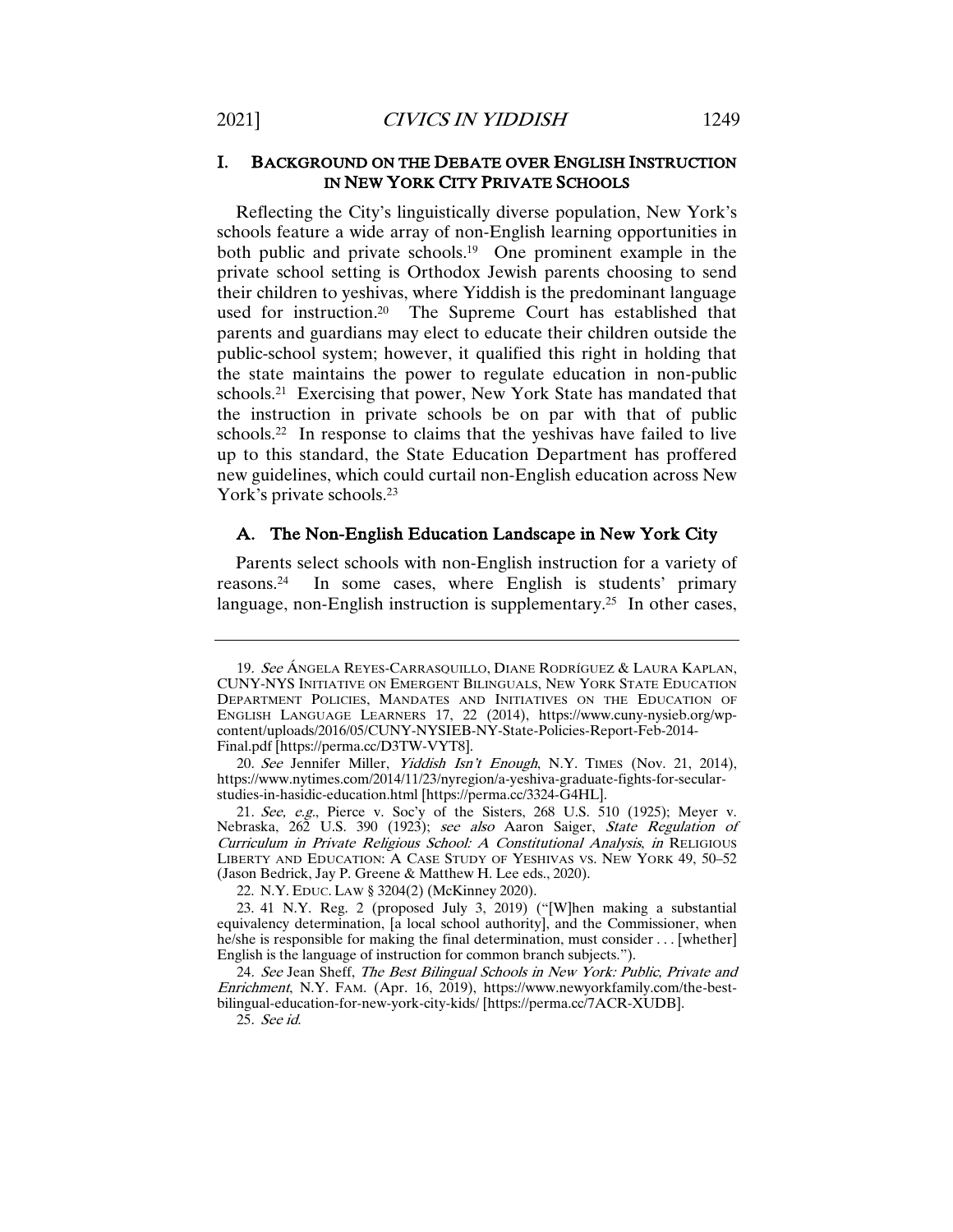non-English instruction is a necessity  $-$  at least, temporarily  $-$  for teaching students without prior knowledge of English.26 Members of certain Yiddish-speaking Jewish communities in New York fall into the latter category.27 Regardless of parents' reasons, New York has generally accommodated various forms of non-English education.28 In recent years, however, the substandard English skills of some graduates of New York's non-English instructional programs, including the yeshivas, have prompted scrutiny about these educational options.29

#### i. The Yeshiva Controversy

New York's *haredi*<sup>30</sup> Jewish communities settled in small pockets of Brooklyn and Queens in the wake of the Holocaust.<sup>31</sup> Residents of these neighborhoods are marked not only by their distinctive traditional attire but also by their extreme pietism and strict adherence to Jewish law.32 These tight-knit, insular communities migrated from Eastern Europe to the United States, where they have flourished, in large part, based on their freedom to self-segregate and avoid assimilation.<sup>33</sup> New York's *haredi* population is by no means monolithic; various branches differ significantly in their ritual practices, ideological perspectives, and socioeconomic situations.34

29. See, e.g., Miller, supra note 20; Stephanie Gutmann, The Bilingual Ghetto: Why New York's Schools Won't Teach Immigrants English, CITY J. (Winter 1992), https://www.city-journal.org/html/bilingual-ghetto-why-new-yorks-schools-wontteach-immigrants-english-12716.html [https://perma.cc/A4WU-XK6U].

30. "Haredi" (sometimes "charedi") means "trembling," in the context of trembling before God. Cf. Isaiah 66:2, 5. As used in this Note, haredi Jews (pl. "*haredim*") is an umbrella term containing Hasidic and certain non-Hasidic communities of Orthodox Jews. See Introduction: Yeshivas vs. New York, in RELIGIOUS LIBERTY AND EDUCATION: A CASE STUDY OF YESHIVAS VS. NEW YORK xxi n.6 (Jason Bedrick, Jay P. Greene & Matthew H. Lee eds., 2020).

31. See Jonathan D. Sarna, AMERICAN JUDAISM: A HISTORY 296–98 (2004).

34. See Yaakov Schwartz, A Guide to the Diverse Groups of Jews Living in 20 NY Virus Hotspot ZIP Codes, TIMES ISR. (Oct. 14, 2020, 7:48 PM), https://www.timesofisrael.com/a-guide-to-the-diverse-groups-of-jews-living-in-20-nyvirus-hotspot-zip-codes/ [https://perma.cc/VVJ4-8583].

<sup>26</sup>. See id.

<sup>27</sup>. See Miller, supra note 20.

<sup>28</sup>. See Office of Bilingual Education and World Languages (OBEWL), N.Y. ST. EDUC. DEP'T, http://www.nysed.gov/program-offices/office-bilingual-education-andworld-languages-obewl [https://perma.cc/X78F-6RXR] (last visited Oct. 15, 2020) (demonstrating the multiple formats of non-English instruction offered in New York's public schools alone).

<sup>32</sup>. See id.

<sup>33</sup>. See id.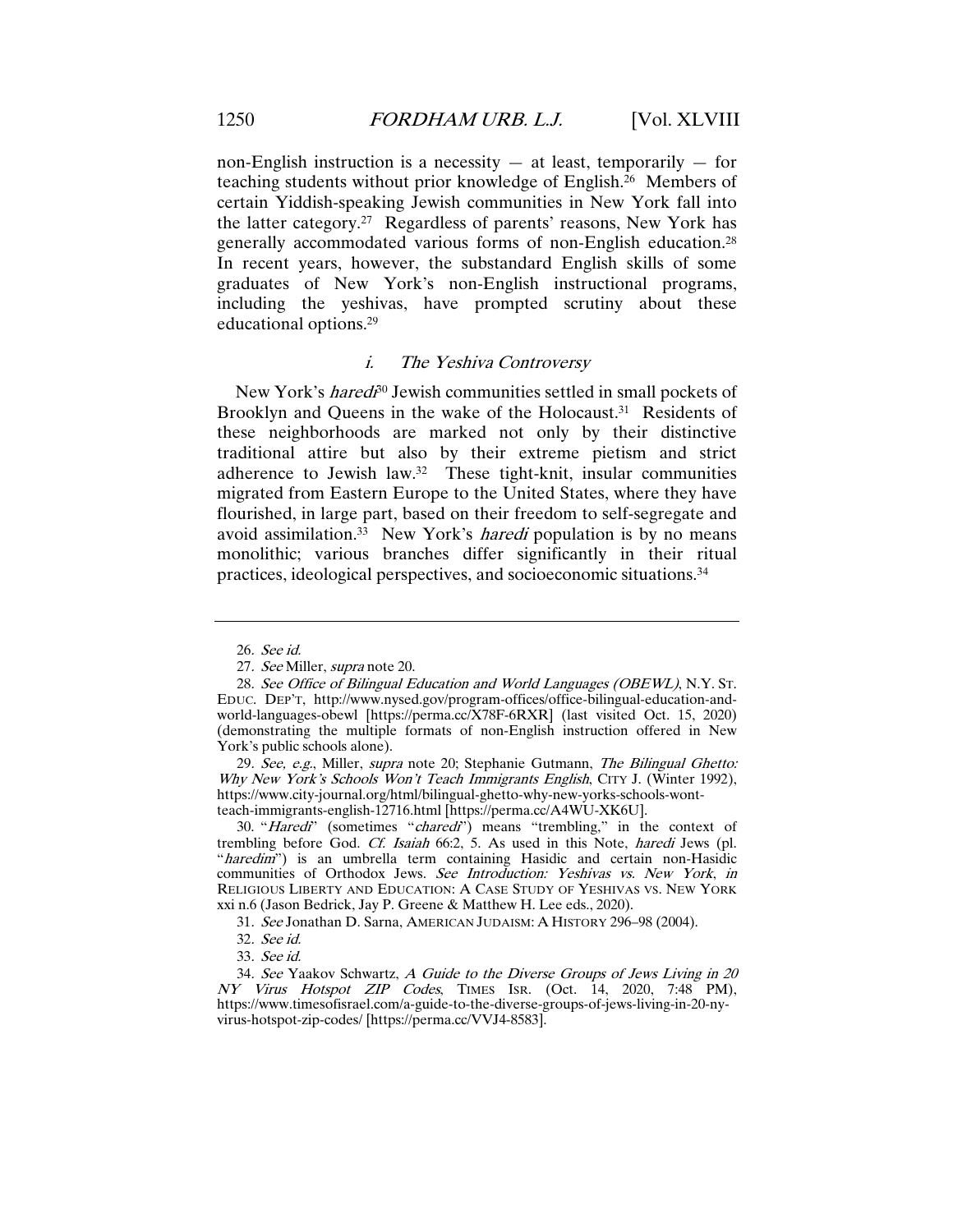Based on their religious convictions, haredim minimize their contact with the secular world, in part, by sending their children to private yeshivas.35 As of 2018, over 110,000 students attended Jewish day schools and yeshivas in New York — roughly the same number of students as were enrolled in the City's charter school network.36 Yeshiva students, particularly male students, spend much of their days engaged in Jewish text study.<sup>37</sup> Although select classes in these schools use Aramaic or Hebrew, the default language of instruction in many yeshivas is Yiddish — the European vernacular *haredim* have used for generations.38

Over the past decade, a small but vocal group of activists, many of whom attended New York's yeshivas, have begun sounding alarm bells about the state of secular education in *haredi* private schools.<sup>39</sup> They allege — in scores of media profiles, op-eds, and public letters — that graduates of these schools emerge without the requisite skills to navigate the secular world, let alone to seek gainful employment in it.40 In vivid and wrenching terms, these advocates have described the failures of yeshivas to provide students with basic knowledge of science, mathematics, or history.<sup>41</sup> One of this group's foremost

37. Moshe Krakowski, What Yeshiva Kids Are Actually Studying All Day, FORWARD (Dec. 26, 2018), https://forward.com/life/faith/416616/what-yeshiva-kidsare-actually-studying-all-day/ [https://perma.cc/T34H-KSNW] (describing the religious curriculum at yeshivas, which centers on close readings of sacred Jewish texts and analysis of the philosophical and legal concepts embedded in the texts).

38. PARTLAN ET AL., supra note 7, at 4, 31–32.

41. See, e.g., Shulem Deen, Opinion, Why Is New York Condoning Illiteracy?, N.Y. TIMES (Apr. 4, 2018), https://www.nytimes.com/2018/04/04/opinion/yeshivasliteracy-new-york.html [https://perma.cc/J3BU-ECQP]; Josefin Dolstein, New York Is Trying to Reform the Orthodox Yeshiva System, Which Some Graduates Say Barely Taught Them to Speak English, JEWISH TELEGRAPHIC AGENCY (Jan. 13, 2020,

<sup>35</sup>. See Moshe Krakowski, Opinion, The Truth About Secular Studies in Haredi Schools, FORWARD (Sept. 19, 2019), https://forward.com/opinion/431757/the-truth-<br>about-secular-studies-in-haredi-schools/ [https://perma.cc/9ZKN-JL36] ("These about-secular-studies-in-haredi-schools/ [https://perma.cc/9ZKN-JL36] schools' purpose is to develop in students a distinctly religious worldview, and not the worldview and culture of secular society.").

<sup>36</sup>. Student Population at NYC Jewish Schools Rises to Equal Numbers as Charters, JEWISH TELEGRAPHIC AGENCY (Oct. 8, 2018, 12:24 PM), https://www.jta.org/2018/10/08/united-states/student-population-nyc-jewish-schoolsrises-rival-numbers-charter-schools [https://perma.cc/LDK2-KY43].

<sup>39</sup>. See, e.g., Leslie Brody, Local Yeshiva Has Ardent Fans and Critics, WALL ST. J. (Sept. 17, 2018, 7:00 AM), https://www.wsj.com/articles/local-yeshiva-has-ardentfans-and-critics-1537182001 [https://perma.cc/9NPM-BV7F]; Moster, supra note 8; Miller, supra note 20.

<sup>40.</sup> Young Advocates for Fair Education lists over 100 links to media items featuring the organization's perspectives on its website. See News  $\&$  Articles, YAFFED, https://yaffed.org/news-articles/ [https://perma.cc/PH63-2TPB] (last visited Oct. 15, 2020).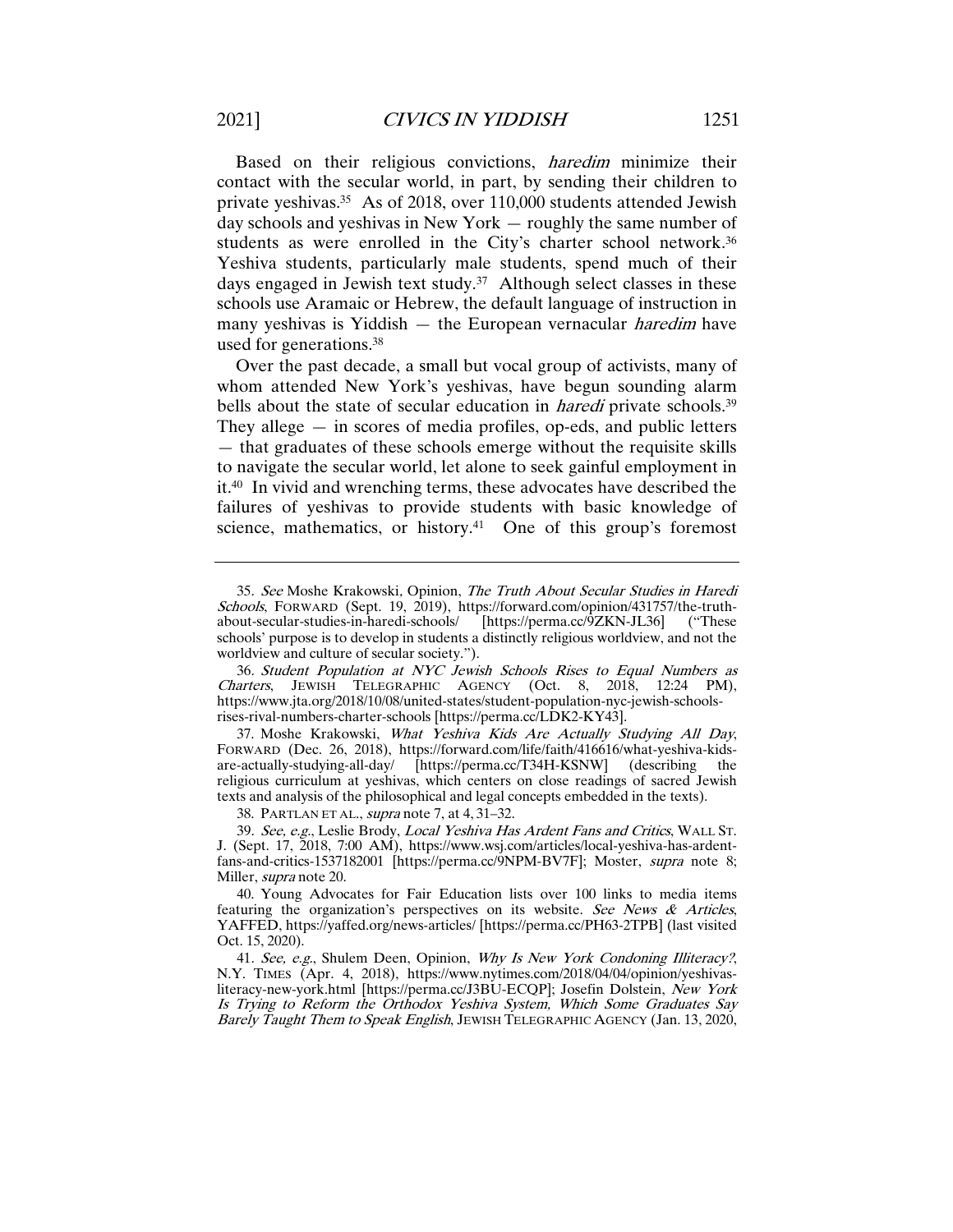spokesmen has recounted reaching the age of 18 without knowing how to do long division or draft an essay.<sup>42</sup> He had never learned what a molecule or a cell was, and he had no familiarity with the American Revolution or the country's system of government.<sup>43</sup> A focal point in these narratives has been the limited English language instruction provided to *haredi* students.<sup>44</sup> Beyond stifling students' educational or professional pursuits, widespread English illiteracy in these communities depresses civic participation among their members.45

In 2015, Young Advocates for Fair Education (YAFFED) ignited its long-standing conflict with New York City and State agencies when it published a letter signed by some affected *haredi* community members alleging that the quality of secular instruction in certain yeshivas did not meet the state's required standard.<sup>46</sup> The New York City Department of Education (DOE) committed to investigating the issue,<sup>47</sup> but after two years of waiting for the results of an investigation, YAFFED released its own report regarding the status of secular education in New York City's yeshivas.48 The YAFFED report also set forth demands for DOE and NYSED to rectify the issues it identified and condemned DOE for its failure to follow

42. Amy Sara Clark, Chasidic Parents, Yeshiva Grads Sue State for Ignoring Subpar Secular Ed, N.Y. JEWISH WK. (Nov. 20, 2015, 12:00 AM), https://jewishweek.timesofisrael.com/chasidic-parents-yeshiva-grads-sue-state-forignoring-subpar-secular-ed/ [https://perma.cc/2T9H-286Q].

43. Id.

44. See, e.g., Deen, supra note 41; Dolstein, supra note 41.

45. See supra note 9 and accompanying text.

46. See Parents Urge Probe of N.Y. Yeshivas for Neglecting Secular Education,<br>JEWISH TELEGRAPHIC AGENCY (July 27, 2015, 5:13 PM), JEWISH TELEGRAPHIC AGENCY (July 27, 2015, 5:13 PM), https://www.jta.org/2015/07/27/united-states/nyc-education-officials-urged-toinvestigate-quality-of-yeshivas [https://perma.cc/EAH4-7GBW]. Founded in 2012, YAFFED is a non-profit organization dedicated to improving the quality of secular education in New York's yeshivas through awareness campaigns and communitybased advocacy. See PARTLAN ET AL., supra note 7.

47. Amy Sara Clark, *De Blasio: 'Zero Tolerance' for Subpar Math, English in Yeshivas*, N.Y. JEWISH WK. (July 28, 2015, 12:00 AM), Yeshivas, N.Y. JEWISH WK. (July 28, 2015, 12:00 AM), https://jewishweek.timesofisrael.com/de-blasio-zero-tolerance-for-subpar-mathenglish-in-yeshivas/ [https://perma.cc/GDU4-PYSY].

48. PARTLAN ET AL., supra note 7.

<sup>11:50</sup> AM), https://www.jta.org/2020/01/13/united-states/new-york-is-trying-toreform-the-orthodox-yeshiva-system-which-some-graduates-say-barely-taught-themto-speak-english [https://perma.cc/JHE9-Z6YY]; Shulim Leifer, Opinion, Stop Rationalizing Child Neglect: Many Yeshivas Fail Thousands of Kids, End of Story, N.Y. Daily News (Apr. 16, 2021, 5:00 AM), https://www.nydailynews.com/opinion/nyoped-hasidim-failed-by-city-pols-20210416-p34yn6dd3bcyxn7oxlxvdvnmre-story.html [https://perma.cc/M9LD-UXZS].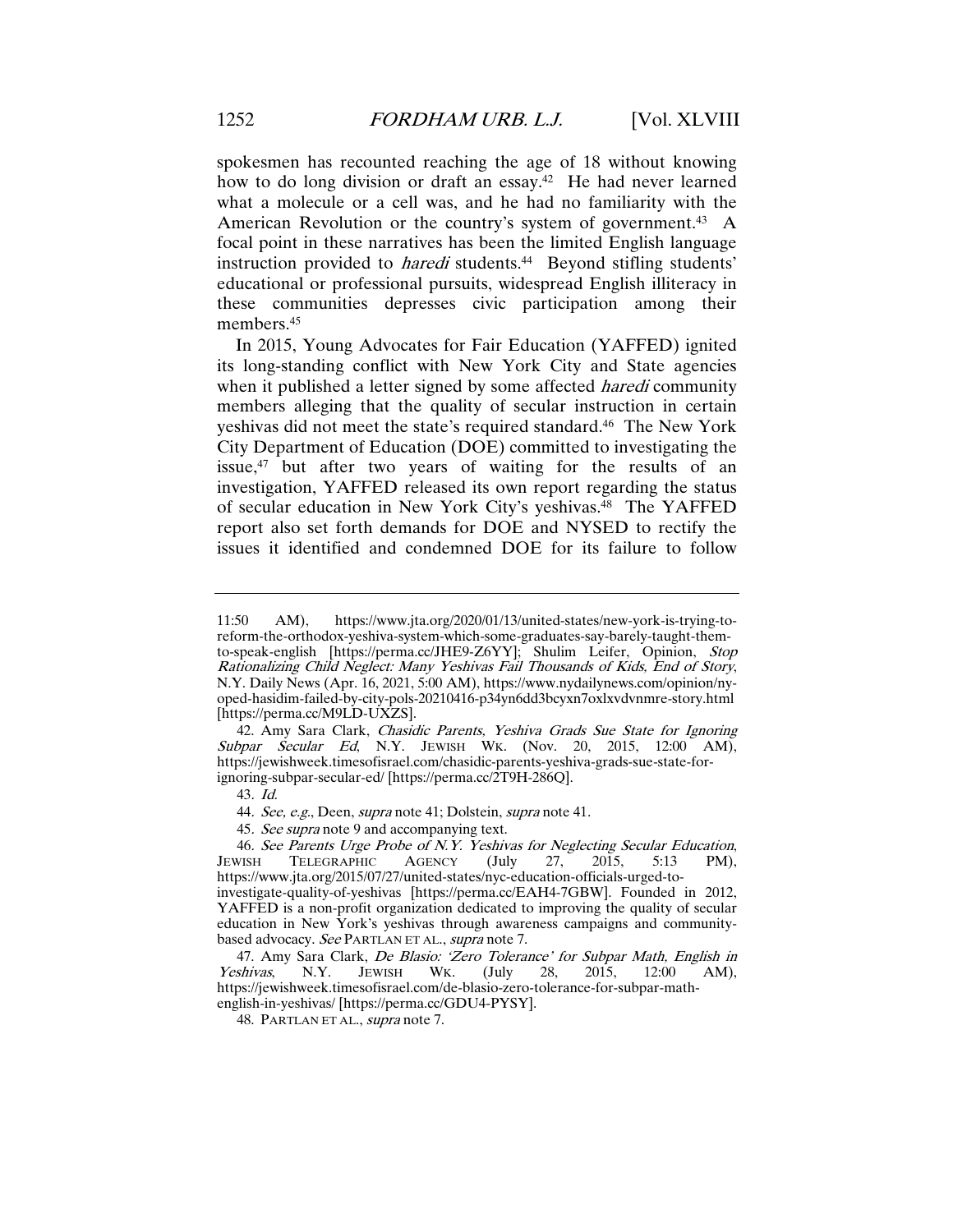through on its promise to investigate.49 In response to mounting pressure to regulate the schools, yeshiva supporters in the state legislature, including State Senator Simcha Felder, introduced and passed an amendment to the 2018–2019 state budget (known by some as the Felder Amendment), which effectively provided yeshivas special exemptions from the regulatory requirements imposed by New York Education Law.50 In July 2018, YAFFED filed suit in federal court against Governor Andrew Cuomo and high-ranking New York education officials, challenging the amendment and reiterating its condemnation of DOE.51 Shortly thereafter, DOE released the preliminary results of its investigation,<sup>52</sup> and NYSED issued new guidelines for the enforcement of the New York Education Law applicable to the yeshivas, effectively reversing the Felder Amendment.<sup>53</sup> Subsequently, early in 2019, Judge I. Leo Glasser dismissed YAFFED's case based on the plaintiff's lack of standing.<sup>54</sup>

Following the release of the new NYSED guidelines, unlikely allies of the yeshivas struck back at state education authorities. The New York State Association of Independent Schools (NYSAIS), Parents for Educational and Religious Liberty in Schools, and the New York State Council of Catholic School Superintendents filed lawsuits in state court challenging the guidelines on various theories.<sup>55</sup> The state trial court voided the NYSED guidelines on procedural grounds, leaving the substantive issues open for further litigation.<sup>56</sup> In July 2019, NYSED published notice of a proposed rule in the state register, seeking public comments on similar guidelines to those

15/1bb49eafd0d208cd1088/optimized/full.pdf#page=1 [https://perma.cc/C768-4MT3].

54. Young Advocs. for Fair Educ., 359 F. Supp. 3d at 238.

55. N.Y. State Ass'n of Indep. Sch. v. Elia, 110 N.Y.S.3d 513, 513–14 (Sup. Ct. 2019).

56. Id. at 517 (nullifying the proposed guidelines based on the agency's failure to comply with state requirements to provide notice of the proposal).

<sup>49</sup>. Id. at 7–11.

<sup>50</sup>. See Amy Sara Clark, Questions over Felder's 'Yeshiva' Amendment, N.Y. JEWISH WK. (Apr. 3, 2018, 8:26 PM), https://jewishweek.timesofisrael.com/questionsover-felders-yeshiva-amendment/ [https://perma.cc/QTP3-2UG9].

<sup>51.</sup> Young Advocs. for Fair Educ. v. Cuomo, 359 F. Supp. 3d 215, 219 (E.D.N.Y. 2019).

<sup>52.</sup> Letter from Richard A. Carranza, C., N.Y.C. Dep't of Educ., to MaryEllen a. Comm'r. N.Y. State Educ. Dep't (Aug. 15, 2018). Elia, Comm'r, N.Y. State Educ. Dep't (Aug. 15, 2018), https://int.nyt.com/data/documenthelper/164-chancellor-letter-to-sed-8-

<sup>53.</sup> Press Release, N.Y. State Educ. Dep't, NYSED Releases Updated Guidance and Resources on Substantial Equivalency of Instruction (Nov. 20, 2018), http://www.nysed.gov/news/2018/nysed-releases-updated-guidance-and-resourcessubstantial-equivalency-instruction [https://perma.cc/FKS9-FDXL].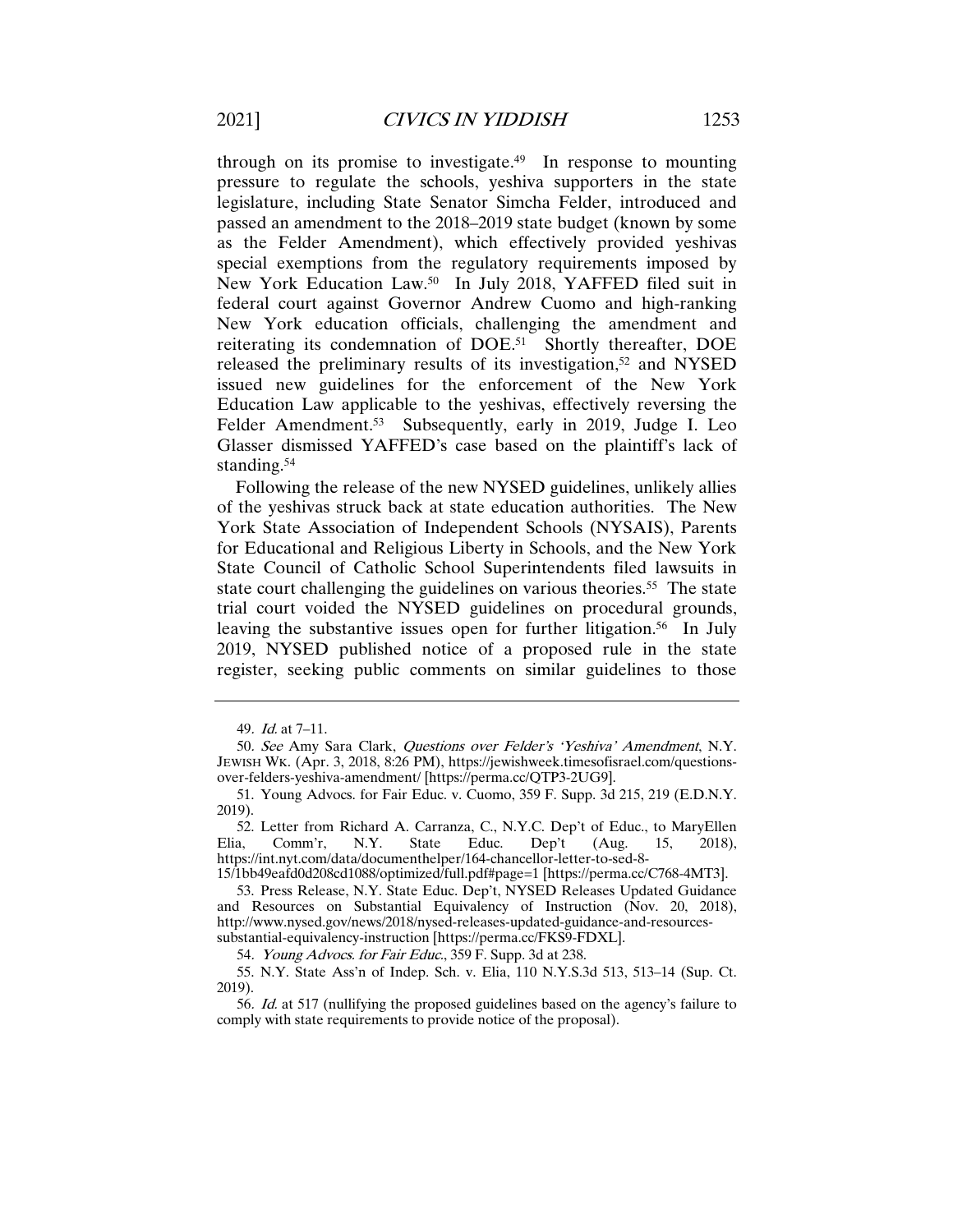previously introduced.57 Several months later, and nearly five years after YAFFED first requested an investigation, DOE released the results of its investigation, delivering mixed findings.<sup>58</sup> In February 2020, after receiving over 140,000 comments from interested stakeholders and members of the public, NYSED said it would continue to review comments and further engage stakeholders.<sup>59</sup>

Most recently, NYSED held a series of virtual meetings with relevant parties to solicit input on new regulations for enforcing New York's "substantial equivalence" requirement.<sup>60</sup> The meetings brought together approximately 500 individuals, who gathered in breakout rooms to discuss recommendations for criteria and methods for assessing non-public schools' compliance with the "substantial equivalence" law.61 Following the meetings, NYSED released a roughly 50-page report detailing the substance of the conversations and committing to drafting new proposed regulations by fall 2021.62

[https://perma.cc/6W6W-HRQ3]. In April 2021, a local news outlet sued the DOE over the agency's refusal to provide documents related to its investigation. See THE CITY Sues the Department of Education to Get Brooklyn Yeshiva Investigation<br>Documents, CITY (Apr. 27, 2021, 9:46 PM). *Documents*, CITY (Apr. 27, 2021, 9:46 PM), https://www.thecity.nyc/education/2021/4/27/22406898/city-sues-departmenteducation-brooklyn-yeshiva-investigation-documents [https://perma.cc/YD4F-XJ42].

59. See Press Release, N.Y. State Educ. Dep't, State Education Department Provides Update on Review of Public Comment on Proposed Regulations for Substantially Equivalent Instruction for Nonpublic School Students (Feb. 10, 2020), http://www.nysed.gov/news/2020/state-education-department-provides-updatereview-public-comment-proposed-regulations [https://perma.cc/GQ9D-6Q4A].

60. Press Release, N.Y. State Educ. Dep't, State Education Department Releases Report on Stakeholder Input on Substantially Equivalent Instruction (May 10, 2021)<br>
[hereinafter May 2021 Press Release, Stakeholder Input], [hereinafter http://www.nysed.gov/news/2021/state-education-department-releases-reportstakeholder-input-substantially-equivalent [https://perma.cc/6UJH-SQPH]; Press Release, N.Y. State Educ. Dep't, State Education Department Announces Series of Regional Meetings to Gather Stakeholder Input on Substantially Equivalent Instruction for Nonpublic School Students (Oct. 27, 2020) [hereinafter Oct. 2020 Press Release, Stakeholder Input], http://www.nysed.gov/news/2020/state-educationdepartment-announces-series-regional-meetings-gather-stakeholder-input [https://perma.cc/BL9G-ZUNM].

61. May 2021 Press Release, Stakeholder Input, supra note 60.

62. N.Y. STATE EDUC. DEP'T, DETERMINING SUBSTANTIAL EQUIVALENCE OF INSTRUCTION FOR NONPUBLIC SCHOOL STUDENTS IN NEW YORK STATE: A SUMMARY OF STAKEHOLDER FEEDBACK (2021),

<sup>57.</sup> 41 N.Y. Reg. 1 (proposed July 3, 2019).

<sup>58.</sup> Of the 28 schools surveyed, only two were deemed to have met the "substantial equivalence" standard, while five were considered "underdeveloped" in this regard; the majority of schools fell somewhere in between the two extremes, according to the report. See Letter from Richard A. Carranza, C., N.Y.C. Dep't of Educ., to Shannon Tahoe, Interim N.Y. State Comm'r of Educ. (Dec. 19, 2019), https://www.politico.com/states/f/?id=0000016f-1fc6-dc86-ab7f-bfeed3d50000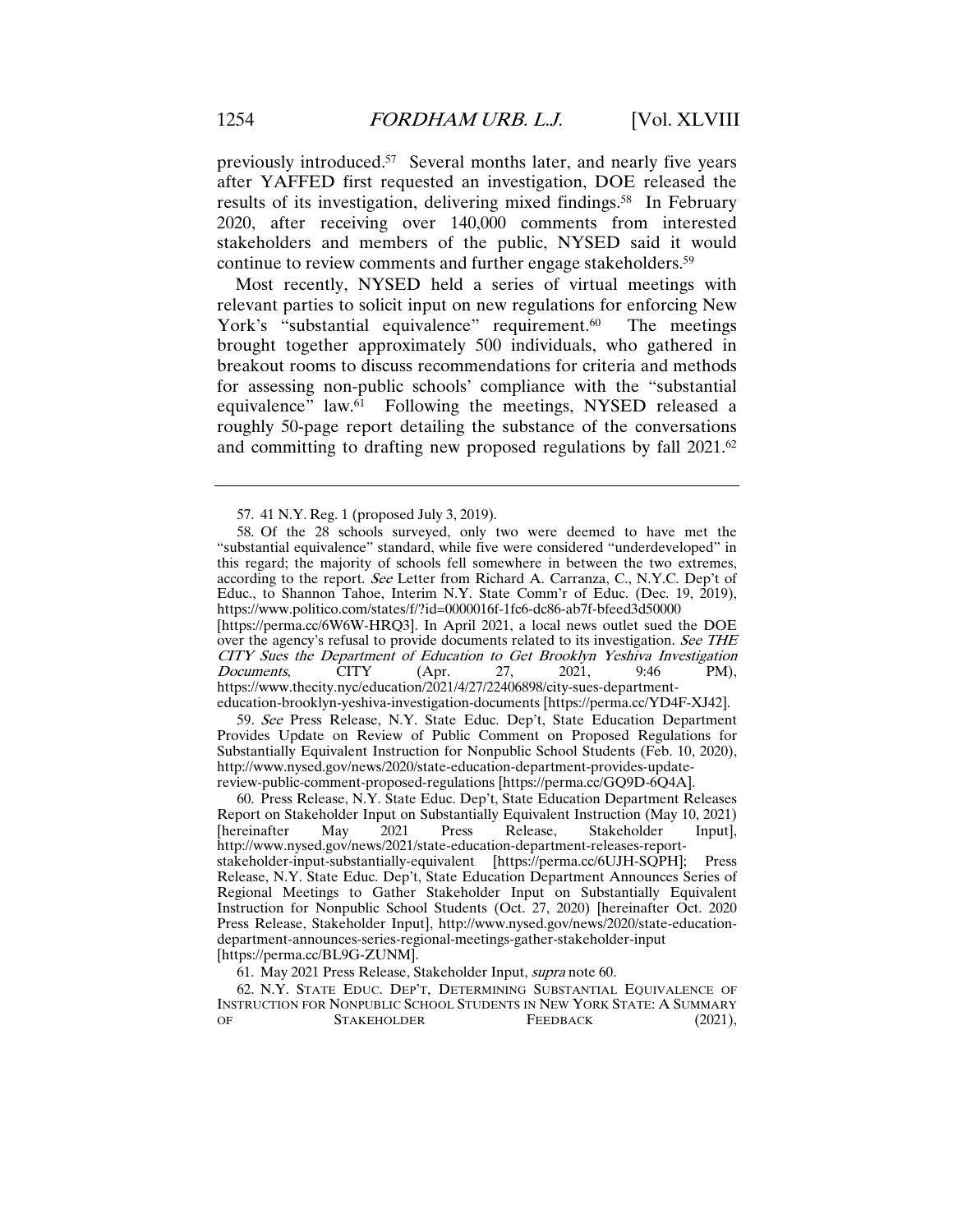Once developed, the new guidelines will be released for public comment before they are finalized.63 The state agency has not provided any substantive information about specific changes it will make to the guidelines previously proposed.

Concurrent with the ongoing agency activity, the "substantial equivalence" controversy emerged as a key campaign issue in New York City's 2021 mayoral race.<sup>64</sup> In an effort to court various voting blocs, candidates staked out a range of positions more or less sympathetic to the yeshivas that are wary of stricter enforcement of the New York law.65

#### ii. Other Examples of Non-English Instruction

Although the July 2019 NYSED guidelines came on the heels of agitation from critics of the yeshivas, many other New York City schools  $-$  both public and private  $-$  offer non-English instruction.<sup>66</sup> This sub-Section evaluates these examples in turn. Non-English instruction in the public-school context is generally a short-term accommodation made for students who require support in integrating into mainstream public schools.67 By contrast, non-English instruction in New York's non-religious independent schools is typically supplemental. Although these examples differ in critical respects from the situation in New York's yeshivas, they provide an

66. See Sheff, supra note 24.

https://www.regents.nysed.gov/common/regents/files/Subst%20Equiv%20stakeholder %20input%20report%202021-05-06\_0.pdf [https://perma.cc/NJ9W-FM88].

<sup>63</sup>. Id. at 32–33.

<sup>64</sup>. See, e.g., Shira Hanau, Oversight of Orthodox Yeshivas Becomes a Major Issue in New York City's Mayoral Race, JEWISH TELEGRAPHIC AGENCY (Mar. 25, 2021, 10:11 AM), https://www.jta.org/2021/03/25/ny/oversight-of-orthodox-yeshivas-<br>becomes-a-major-issue-in-new-york-citys-mayoral-race [https://perma.cc/SJ6Fbecomes-a-major-issue-in-new-york-citys-mayoral-race GTQH].

<sup>65</sup>. See, e.g., Jacob Kornbluh, After Visiting Yeshiva, Eric Adams "Impressed" by Secular Education, FORWARD (Mar. 9, 2021), https://forward.com/fastforward/465460/after-visiting-yeshiva-eric-adams-impressed-by-secular-education/ [https://perma.cc/P9TT-DP4R]; Hannah Dreyfus, On the NYC Mayoral Campaign Trail, Andrew Yang Hints at Hands-off Approach to Yeshiva Education, JEWISH<br>TELEGRAPHIC AGENCY (Feb. 11, 2021, 9:00 PM), TELEGRAPHIC AGENCY (Feb. 11, 2021, 9:00 PM), https://www.jta.org/2021/02/11/ny/on-the-nyc-mayoral-campaign-trail-andrew-yanghints-at-hands-off-approach-to-yeshiva-education [https://perma.cc/K3DK-4N6F].

<sup>67.</sup> Support services for non-English speakers in public schools and the preservation of Yiddish in the yeshivas reflect two competing visions of multiculturalism. One model emphasizes social integration of sub-populations and minority representation in the public sphere. The other model focuses on maintaining group identity and autonomy. See Michael A. Helfand, Religious Arbitration and the New Multiculturalism: Negotiating Conflicting Legal Orders, 86 N.Y.U. L. REV. 1231, 1268–82 (2011).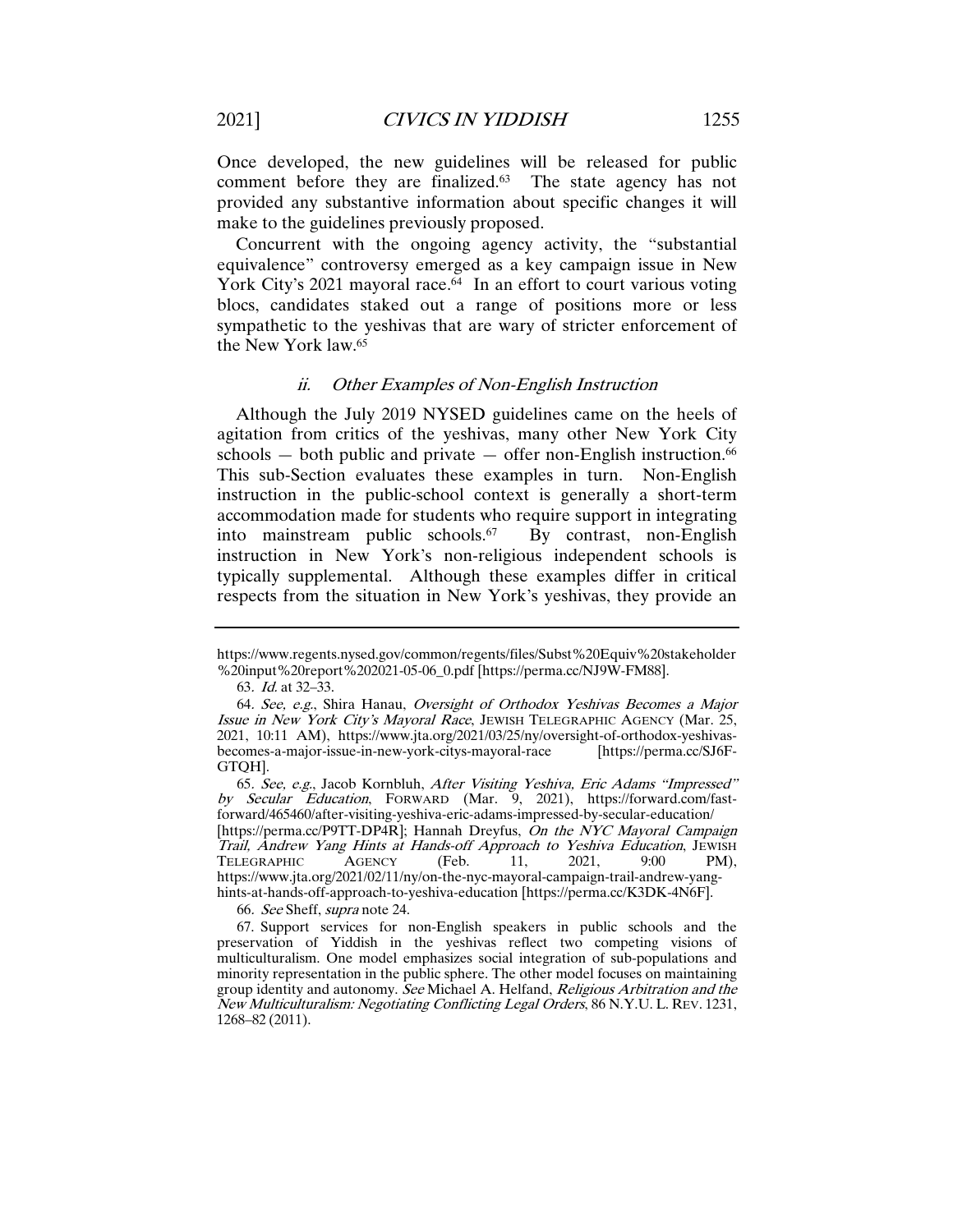important basis for comparison, and they may ultimately be implicated by any regulatory action directed at the yeshivas.

As one of the key inputs in the "substantial equivalence" formula, the available offerings in New York public schools are highly relevant. Non-English instruction in public schools creates room for opponents of the NYSED guidelines to argue that the state is holding yeshivas to a higher standard than their public counterparts. In recent years, New York City has redoubled its efforts to provide services in public schools for English Language Learners (ELLs) and Multilingual Learners (MLLs).<sup>68</sup> These programs, which include separate tracks for dual language education, transitional bilingual education, and English as a new language education, are generally aimed at students whose primary language is not English and require additional support in achieving English language proficiency.69 The City's investment in advancing multilingual education is evident in its establishment of over 100 dual language programs at the prekindergarten level.<sup>70</sup> Although local and state agencies are quick to highlight the benefits of multilingual education, $71$  New York's

<sup>68</sup>. See, e.g., DIV. MULTILINGUAL LEARNERS, N.Y.C. DEP'T OF EDUC., POLICY AND REFERENCE GUIDE FOR MULTILINGUAL LEARNERS/ENGLISH LANGUAGE<br>LEARNERS (Aug. 2020), https://infohub.nyced.org/docs/default-source/default-2020), https://infohub.nyced.org/docs/default-source/defaultdocument-library/ell-policy-and-reference-guide.pdf [https://perma.cc/GZ2N-X4M5]; REYES-CARRASQUILLO ET AL., supra note 19, at 17, 22; Janie Tankard Carnock, How Accountability Shaped New York City's Dual Language Push, NEW AM. (Mar. 14, 2017), https://www.newamerica.org/education-policy/edcentral/accountability-dll-nyc/ [https://perma.cc/577B-EJKW]; Program Options for English Language Learners/Multilingual Learners, N.Y. ST. EDUC. DEP'T [hereinafter N.Y. State Program Options], http://www.nysed.gov/bilingual-ed/program-options-englishlanguage-learnersmultilingual-learners [https://perma.cc/3P9R-Y47K] (last visited Oct. 15, 2020); Programs for English Language Learners, N.Y.C. DEP'T EDUC.<br>[hereinafter  $N. Y.C.$  Program Options]. [hereinafter  $N. Y.C.$  *Program Options*], https://www.schools.nyc.gov/learning/multilingual-learners/programs-for-englishlanguage-learners [https://perma.cc/DHR8-VFMK] (last visited Oct. 15, 2020).

<sup>69</sup>. See N.Y. State Program Options, supra note 68; N.Y.C. Program Options, supra note 68.

<sup>70.</sup> Press Release, Mayor de Blasio and Chancellor Carranza Announce 47 New Pre-K Dual Language Programs Across Every Borough (Feb. 4, 2019), https://www1.nyc.gov/office-of-the-mayor/news/077-19/mayor-de-blasio-chancellorcarranza-47-new-pre-k-dual-language-programs-across-every#/0 [https://perma.cc/4UUK-XWHP].

<sup>71.</sup> See id. (quoting Mayor Bill de Blasio stating, "[b]y offering even more duallanguage Pre-K programs across the five boroughs, we're readying our children for the global economy of the future"); English Language Learner/Multilingual Learner<br>Parent Resources, N.Y. ST. EDUC. DEP'T (Jan. 6, 2021), Parent Resources, N.Y. St. EDUC. DEP'T (Jan. 6, 2021), http://www.nysed.gov/bilingual-ed/english-language-learnermultilingual-learnerparent-resources [https://perma.cc/5WCA-QJRS] ("Bilingual children have unique assets and advantages and have great opportunities ahead.").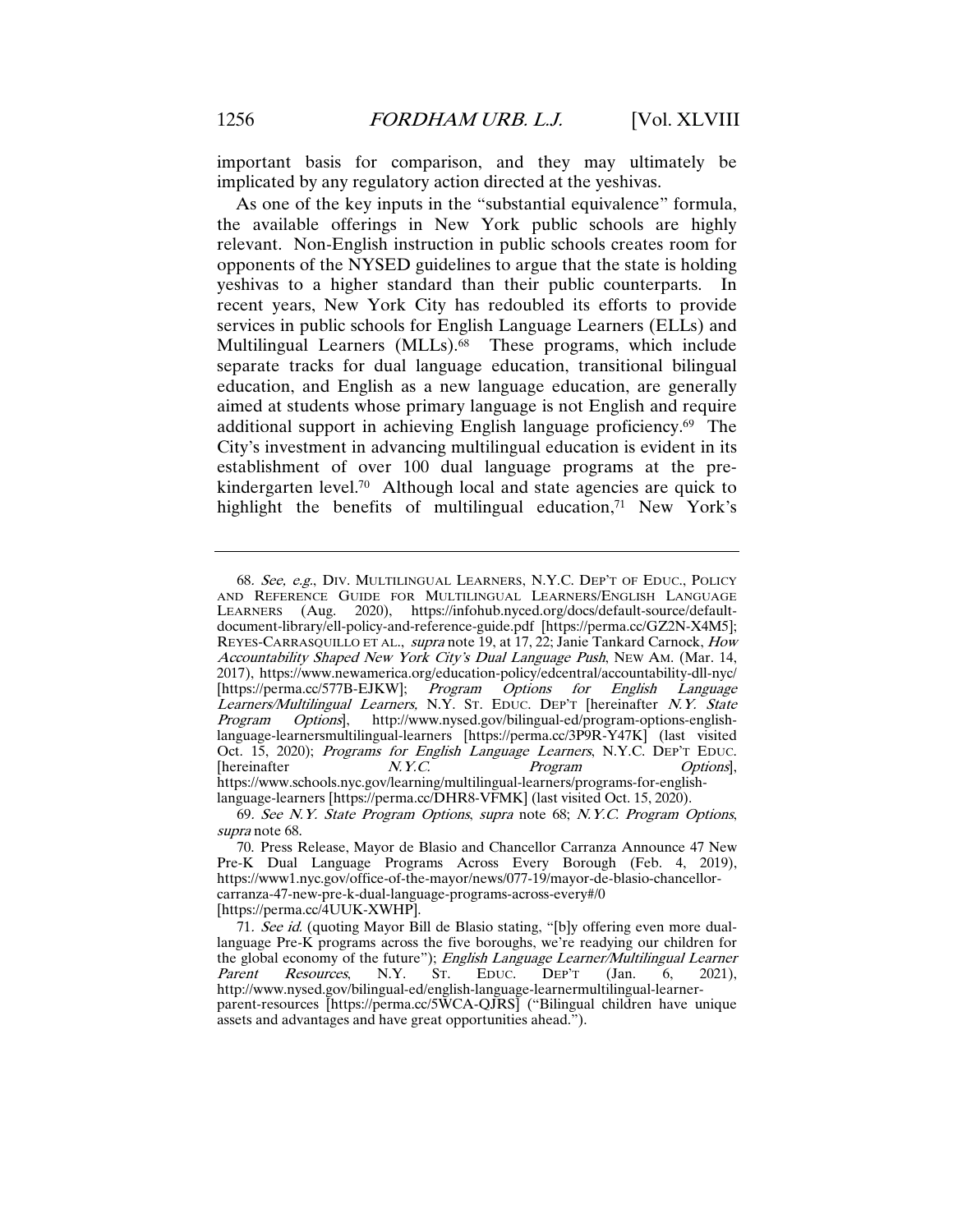government ultimately considers these programs necessary services to support the non-English-speaking populations in New York's predominantly English-oriented public schools.72 Students are required to demonstrate their eligibility for these services,73 which are typically temporary.74 In the 1990s, New York's bilingual education programs faced public scrutiny and legal challenge, as parents insisted that the state was too permissive in granting extensions for these temporary services.75 Critics of the programs claimed that the schools allowed children from non-English-speaking homes to languish in bilingual classes, without ushering them into the mainstream Englishspeaking classroom.<sup>76</sup> The recent revitalization of these services has largely alleviated such concerns; however, new criticisms have surfaced about the misappropriation of these needed services by families using them electively for the purported educational benefits native-English speakers receive from non-English instruction.77

74. See N.Y. EDUC. LAW § 3204(2)(i) (McKinney 2020).

76. See Gutmann, supra note 29.

<sup>72</sup>. See N.Y. EDUC. LAW § 3204(2)(i) (McKinney 2020) ("English shall be the language of instruction . . . except that for a period of three years, which period may be extended by the commissioner with respect to individual pupils, upon application therefor by the appropriate school authorities, to a period not in excess of six years, from the date of enrollment in school, pupils who, by reason of foreign birth or ancestry have limited English proficiency, shall be provided with instructional programs as specified in subdivision two-a of this section and the regulations of the commissioner.").

<sup>73.</sup> See DIV. MULTILINGUAL LEARNERS, supra note 68; ELL Identification & Placement/Home Language Ouestionnaire. N.Y. St. EDUC. DEP'T. Language Questionnaire, N.Y. ST. EDUC. DEP'T, http://www.nysed.gov/bilingual-ed/ell-identification-placementhome-languagequestionnaire [https://perma.cc/MF5M-UFMD] (last visited Oct. 15, 2019).

<sup>75</sup>. See Bushwick Parents Org. v. Mills, 649 N.Y.S.2d 516, 517 (App. Div. 1996); see also Rosalie Pedalino Porter, The Case Against Bilingual Education, ATLANTIC (May 1998), https://www.theatlantic.com/magazine/archive/1998/05/the-case-againstbilingual-education/305426/ [https://perma.cc/WS4Q-USZP] (summarizing the issue in *Bushwick Parents*: "thousands of students [were] routinely kept in native-language classrooms for six years or longer without even the pretense of individual progress reviews").

<sup>77.</sup> See Conor Williams, The Intrusion of White Families into Bilingual Schools, ATLANTIC (Dec. 28, 2017), ATLANTIC  $(Dec. 28, 2017),$ https://www.theatlantic.com/education/archive/2017/12/the-middle-class-takeover-ofbilingual-schools/549278/ [https://perma.cc/FUR8-8E73] ("[I]f a two-way dualimmersion program helps generate middle-class interest in multilingualism, that dynamic could also undermine the program's design and effectiveness. What happens when rising demand from privileged families starts pushing English learners out of these programs?"). A small portion of New York's multilingual learner programs are two-way Dual Language programs, which contain both native English speakers and ELLs. See Program Options for English Language Learners/Multilingual Learners, N.Y. ST. EDUC. DEP'T, http://www.nysed.gov/bilingual-ed/program-options-english-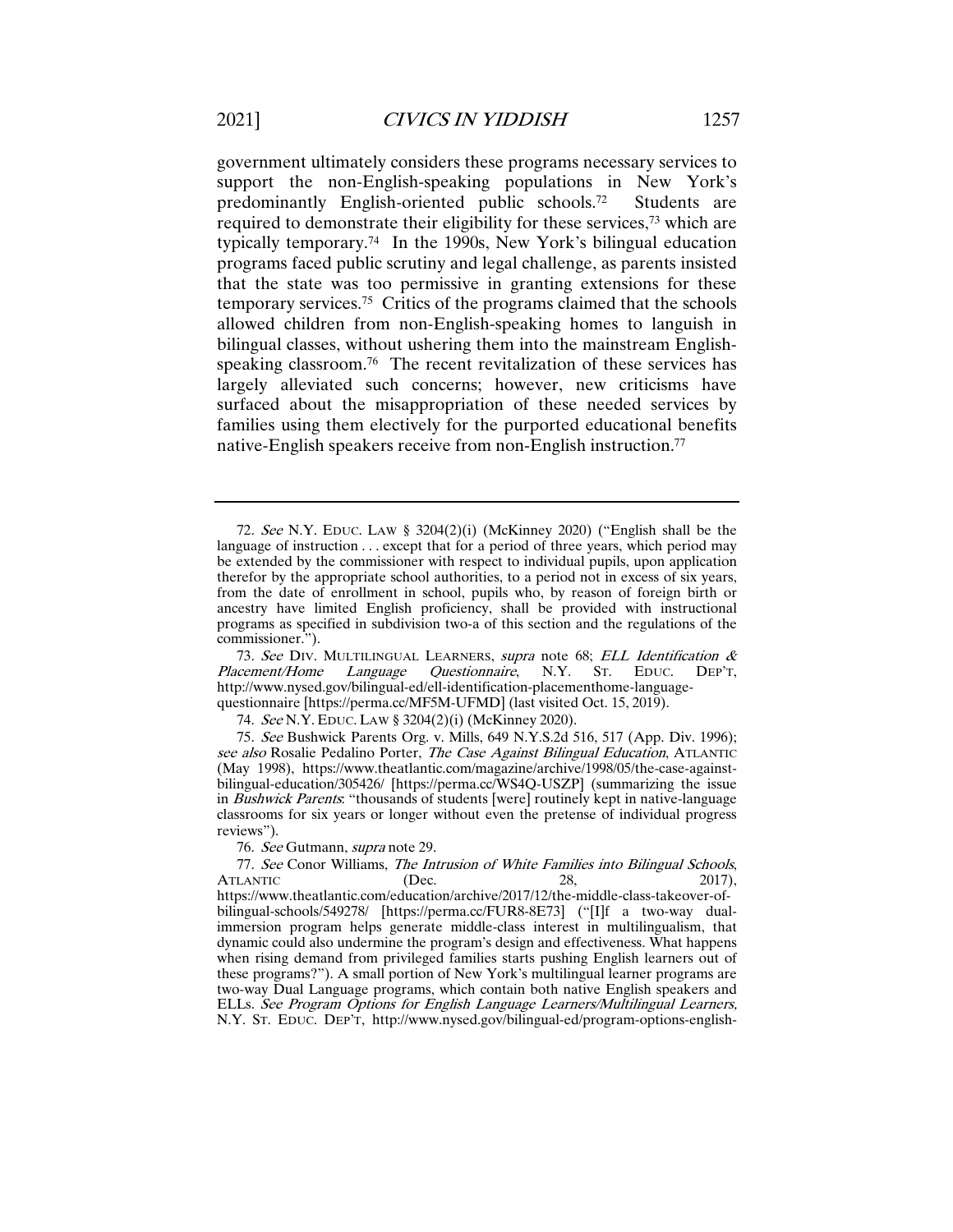The supplemental use of non-English instruction is far more prevalent in the private school arena. Despite the (often substantial) costs,78 many parents select private schools with immersive language programs for their English-speaking children to unlock the cultural, social, and cognitive advantages of multilingualism.79 One K–8 school in Manhattan's financial district, which offers immersive Mandarin-Chinese and Spanish instruction, advertises that students develop an "[e]conomic [e]dge," "[o]pen-[m]inded [o]utlook," and "[s]ocial [a]ptitute" through bilingual education.<sup>80</sup> Individual approaches to foreign language instruction vary by school. Many offer 100% immersion for the youngest students and gradually increase the proportion of English instruction as students progress through the school. $81$  A hallmark of these programs is teaching core curriculum subjects, like math and science, in the target language.<sup>82</sup> No public concerns have been raised as to whether the instruction in these private schools is "substantially equivalent" to the instruction provided in nearby public schools.83

79. See, e.g., Anya Kamenetz, 6 Potential Brain Benefits of Bilingual Education, NPR (Nov. 29, 2016, 6:00 AM), NPR (Nov. 29, 2016, 6:00 AM), https://www.npr.org/sections/ed/2016/11/29/497943749/6-potential-brain-benefits-ofbilingual-education [https://perma.cc/ZUB3-Q87F]; Yudhijit Bhattacharjee, Opinion, *Why Bilinguals Are Smarter*, N.Y. TIMES (Mar. 17, 2012), Why Bilinguals Are Smarter, N.Y. TIMES (Mar. 17, 2012), https://www.nytimes.com/2012/03/18/opinion/sunday/the-benefits-ofbilingualism.html?mcubz=1 [https://perma.cc/P6LS-RJ48].

80. Dual Language Immersion, PINE ST. SCH., https://www.pinestreetschool.com/academics/dual-language-immersion [https://perma.cc/GR7B-EFA2] (last visited Oct. 18, 2020).

81. See, e.g., Philosophy & Approach, SCI., LANGUAGE & ARTS INT'L SCH., https://slaschool.org/about/philosophy-approach/ [https://perma.cc/TXK2-V9S3] (last visited Oct. 18, 2020); What Is Language Immersion?, HUDSONWAY IMMERSION SCH., https://hwis.org/Immersion/#concept [https://perma.cc/G2VP-HPW6] (last visited Oct. 18, 2020).

82. See, e.g., Elementary: Illuminating Essentials from Two Educational Systems Form A Rich Foundation for Learning, ECOLE, https://www.theecole.org/academics/elementary/ [https://perma.cc/E24P-8DL3] (last visited July 19, 2021) ("Native-speaking teachers guide each class through Humanities, Math, and Science in both English and French, adding in the study of Mandarin or Spanish in 3rd grade."); Elementary School / Grade 1-5, LYCÉE FRANÇAIS DE N.Y., https://www.lfny.org/academics/elementary-school--grade-1-5 [https://perma.cc/5CMK-BJDW] (last visited July 19, 2021).

83. Searches in legal research databases, academic scholarship aggregators, and mainstream internet search engines for examples of objections raised to New York's

language-learnersmultilingual-learners [https://perma.cc/EU67-DUBA] (last visited Oct. 15, 2020).

<sup>78.</sup> Tuition for the 2021–2022 school year at Avenues, a school with immersive language offerings, was \$59,800. See Tuition & Financial Aid, AVENUES, https://www.avenues.org/nyc/tuition-financial-aid [https://perma.cc/QNE9-2SVW] https://www.avenues.org/nyc/tuition-financial-aid (last visited July 25, 2021).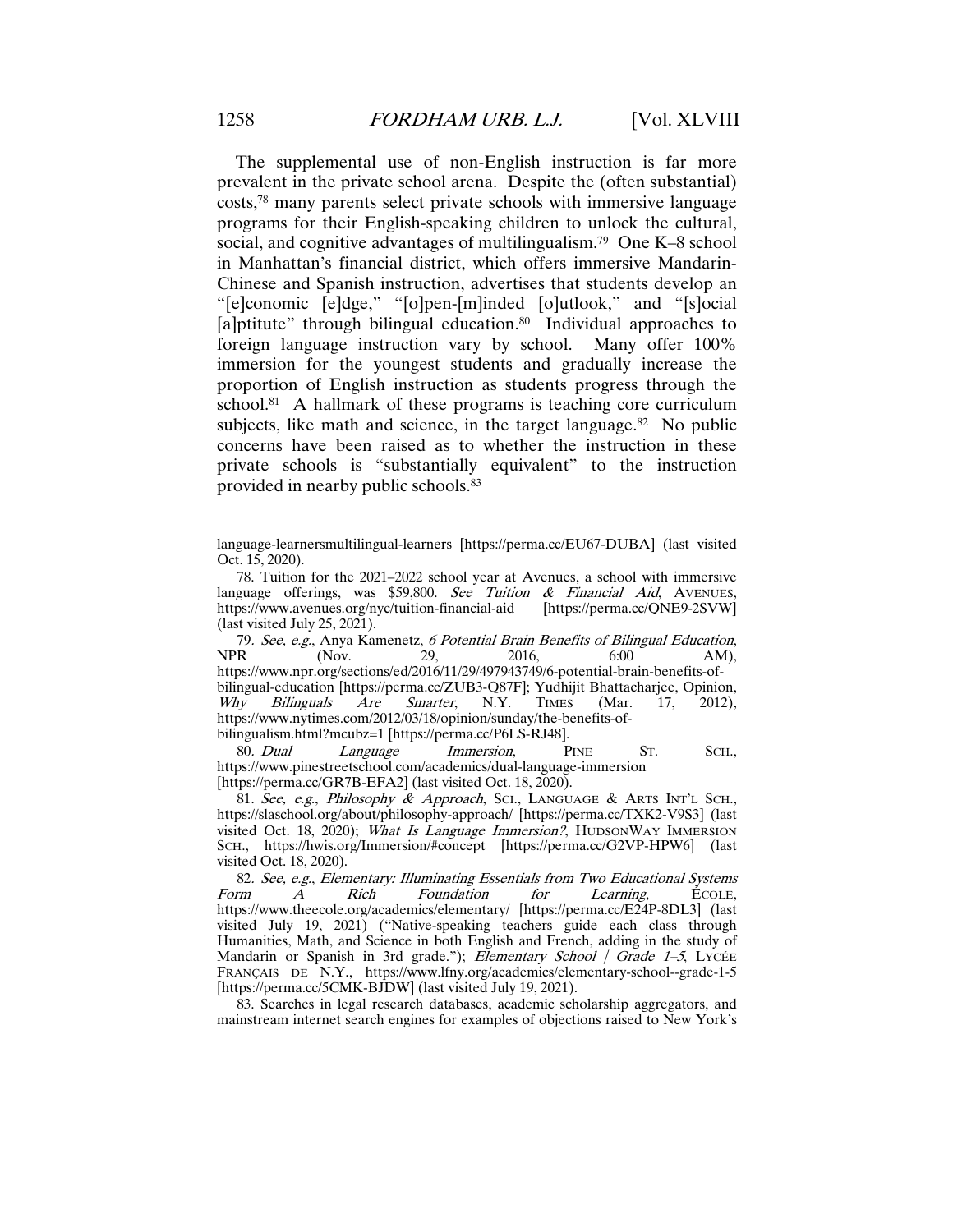#### B. Constitutional Basis for Private Education

The constitutional right of parents to control the education of their children dates back to a series of cases decided nearly a century ago in the aftermath of World War I.84 The cases collectively operated as a corrective to the then-burgeoning movement to use mandatory universal public education as an instrument of homogenization.<sup>85</sup> While the Supreme Court upheld the state's power to compel parents to provide their children some form of education, it rejected calls for compulsory public schooling as a violation of parents' substantive due process rights guaranteed by the Fourteenth Amendment.86

Amidst the wave of nativism and xenophobia that took hold of the post-war United States, several states passed legislation restricting teachers' use of foreign languages, particularly German, in elementary schools.<sup>87</sup> The 1923 case of *Meyer v. Nebraska* involved a teacher convicted of violating a state statute for providing German reading lessons to a 10-year-old child in a parochial school maintained by the Zion Evangelical Lutheran Congregation.<sup>88</sup> The Supreme Court invalidated the statute, finding that the legislature had improperly infringed upon parents' liberty to direct their children's education.89 Recognizing that individuals have "certain fundamental rights" protected by the constitution, Justice James Clark McReynolds wrote that the state could not pursue even "desirable end[s]" in contravention of those rights. $90$ 

private immersive language programs with explicit reference to section 3204 of the New York Education Law yielded no results.

<sup>84.</sup> See William G. Ross, The Contemporary Significance of Meyer and Pierce for Parental Rights Issues Involving Education, 34 AKRON L. REV. 177, 177 (2000).

<sup>85</sup>. See, e.g., Kenneth L. Karst, The Liberties of Equal Citizens: Groups and the Due Process Clause, 55 UCLA L. REV. 99, 111 (2007); Erik M. Zimmerman, Note, Defending the Parental Right to Direct Education: Meyer and Pierce as Bulwarks Against State Indoctrination, 17 REGENT UNIV. L. REV. 311, 318-19 (2005).

<sup>86</sup>. See, e.g., Peggy Cooper Davis, Little Citizens and Their Families, 43 FORDHAM URB. L.J. 1009, 1013–15 (2016) (identifying the Fourteenth Amendment protection of family liberty); Jay S. Bybee, Substantive Due Process and Free Exercise of Religion: Meyer, Pierce and the Origins of Wisconsin v. Yoder, 25 CAP. UNIV. L. REV. 887, 891–95 (1996) (describing the doctrine of substantive due process, which prevents government interference with certain fundamental rights).

<sup>87</sup>. See WILLIAM G. ROSS, FORGING NEW FREEDOMS: NATIVISM, EDUCATION, AND THE CONSTITUTION, 1917–1927 57–59 (1994); Barbara Bennett Woodhouse, "Who Owns the Child?": Meyer and Pierce and the Child as Property, 33 WM. & MARY L. REV. 995, 1003–04 (1992).

<sup>88.</sup> 262 U.S. 390, 396 (1923).

<sup>89</sup>. Id. at 400.

<sup>90</sup>. Id. at 401.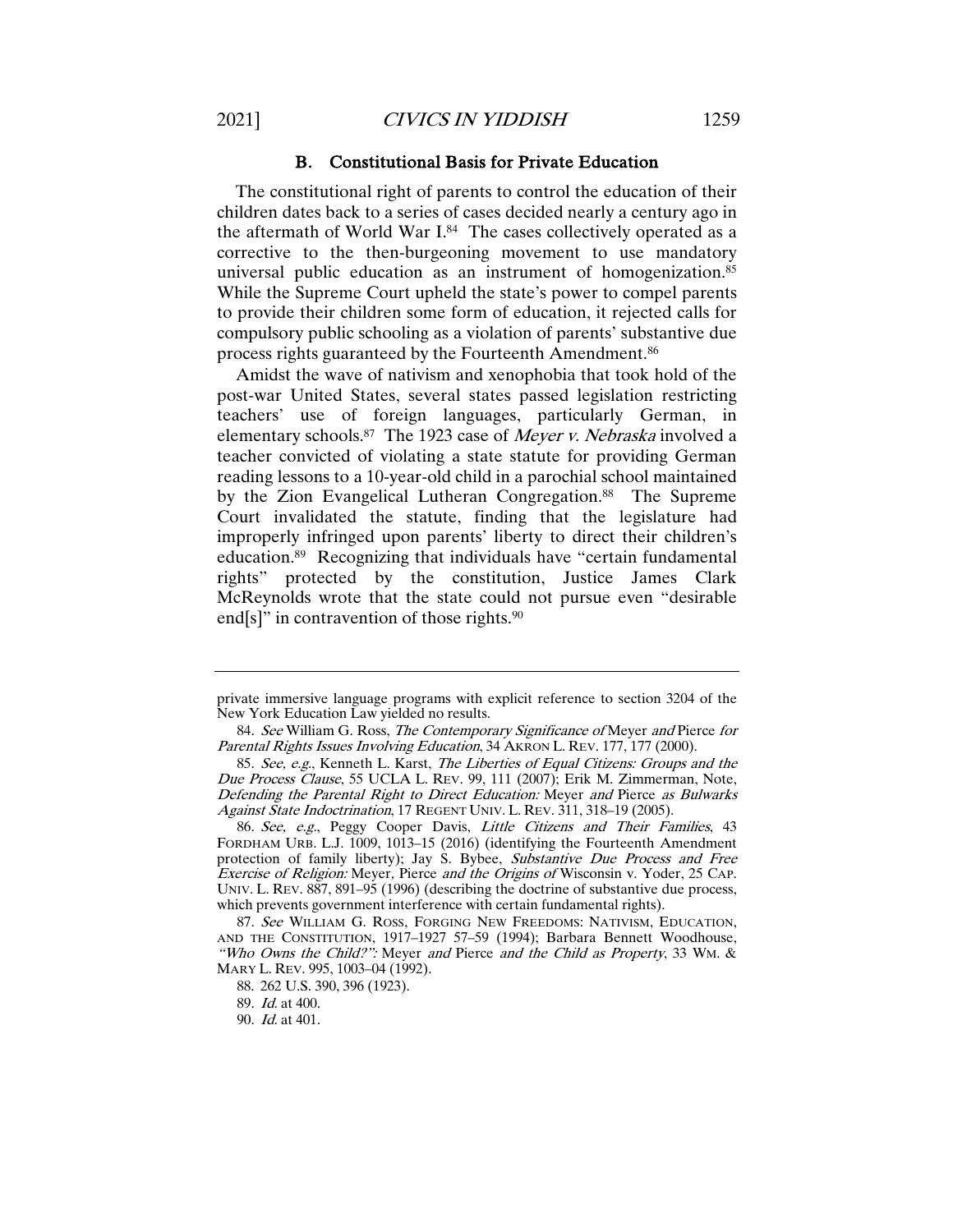In 1925, two years after the Court's decision in Meyer, the Court took up the question of compulsory public education directly in Pierce v. Society of the Sisters.<sup>91</sup> Motivated by anti-Catholic sentiment, Oregon passed a law mandating public school attendance for children under 16 years of age. $92$  The intended effect of the statute, enacted by popular initiative, was to force parochial schools to shutter.93 The Society of Sisters, an Oregon corporation that operated primary schools for orphans, sought an injunction against enforcement of the act.<sup>94</sup> Relying on his decision in *Meyer* two years prior, Justice McReynolds nullified the Oregon law for unjustifiably curtailing parents' freedom to control their children's education.<sup>95</sup> The Court in *Pierce* expressly rejected universal common schooling as a means of fostering a more uniform populace, declaring that the state lacked "any general power . . . to standardize its children by forcing them to accept instruction from public school teachers only."96

In 1927, in a case following the factual pattern of *Meyer*, the Court struck down a law passed by the territorial legislature of Hawaii imposing burdensome regulations on the territory's 163 foreign language schools.<sup>97</sup> The stated purpose of the act was to promote "the Americanism of the pupils."<sup>98</sup> The Court in *Farrington v.* Tokushige reiterated parents' rights to "procure for their children instruction which they think important and we cannot say is harmful."<sup>99</sup> As it had done in *Meyer*, the Court deemed the regulation at issue arbitrary and unreasonable.<sup>100</sup> Farrington and

98. Id. at 293.

99. Id. at 298.

<sup>91</sup>. 268 U.S. 510 (1925).

<sup>92.</sup> See, e.g., Woodhouse, supra note 87, at 1017–18; Ross, supra note 84, at 178.

<sup>93.</sup> See, e.g., Karst, supra note 85, at 110; Eric A. DeGroff, State Regulation of Nonpublic Schools: Does the Tie Still Bind?, 2003 BYU EDUC. & L.J. 363, 371 (2003). 94. Pierce, 268 U.S. at 531–32.

<sup>95</sup>. Id. at 534–35. It is somewhat perplexing that Justice McReynolds — a notoriously bigoted and xenophobic Justice — should have authored the decisions in both Meyer and Pierce, which invalidated nativist legislation. Some postulate that Justice McReynolds was motivated by his support for exploitative child labor. See Louise Weinberg, *The McReynolds Mystery Solved*, 89 DENV. U. L. REV. 133, 157–60 (2011).

<sup>96</sup>. Pierce, 268 U.S. at 535.

<sup>97</sup>. See Farrington v. Tokushige, 273 U.S. 284, 290, 298–99 (1927).

<sup>100.</sup> Id. (explaining the law at issue went "far beyond mere regulation of privately supported schools, where children obtain instruction deemed valuable by their parents and which is not obviously in conflict with any public interest"); *accord* Meyer v. Nebraska, 262 U.S. 390, 403 (1923) ("We are constrained to conclude that the statute as applied is arbitrary and without reasonable relation to any end within the competency of the state.").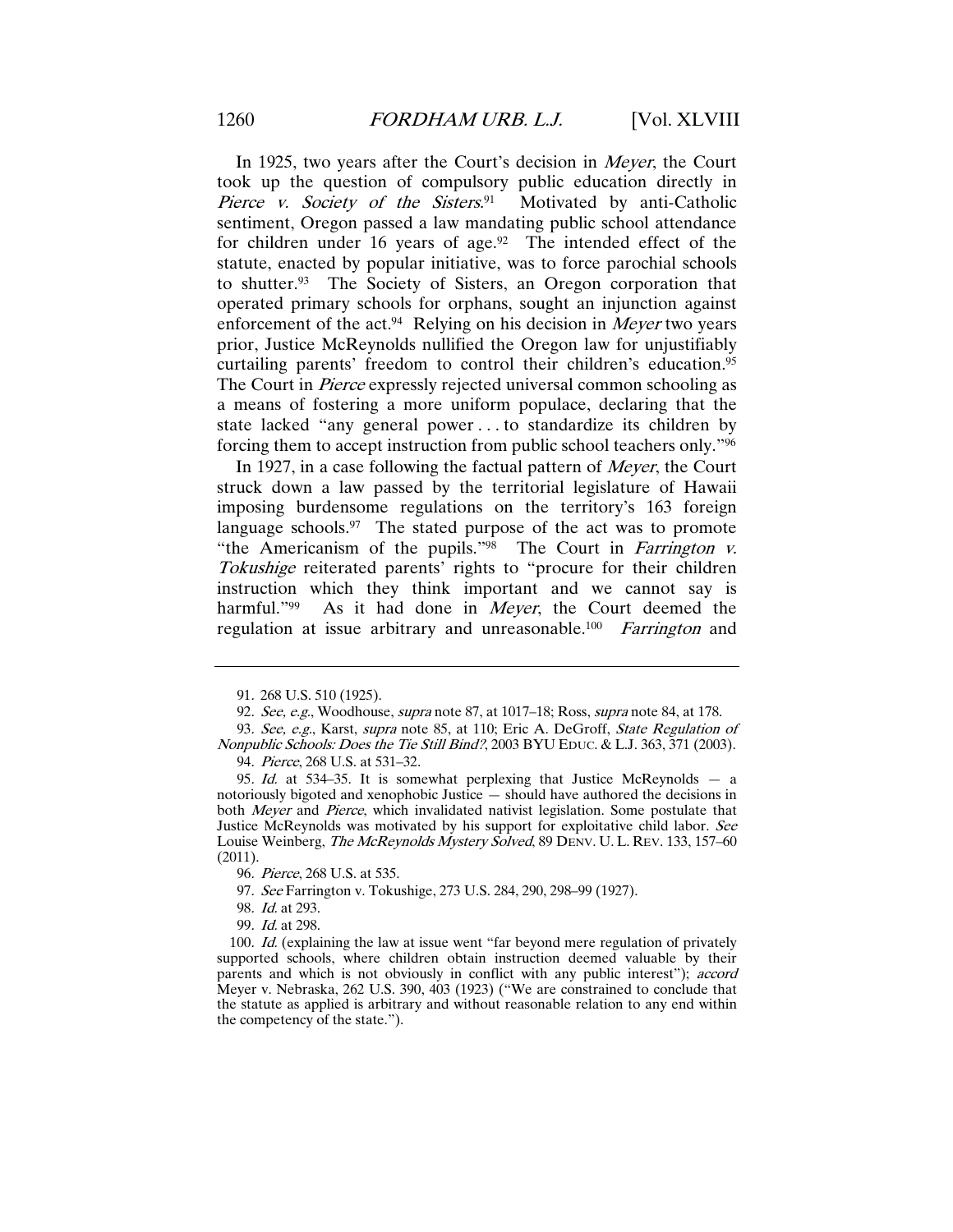Meyer thus establish that the government cannot by excessive regulation force private schools to sacrifice their distinctive missions, thereby causing them to operate functionally as public schools.101

These cases illustrate the judicial perspective that certain fundamental rights not expressly enumerated in the Bill of Rights are nevertheless protected by the Due Process Clause of the Fourteenth Amendment.102 In the early twentieth century, the Supreme Court advanced similar arguments, most notably in Lochner v. New York, <sup>103</sup> to strike down laws infringing on individuals' economic liberty and freedom of contract.104 The Supreme Court has subsequently renounced the reasoning of Lochner as illegitimate judicial policymaking.105 However, the private school cases from the 1920s are still considered good law, even as the broader doctrine of substantive due process remains divisive.<sup>106</sup>

Debate over language of instruction in private schools also implicates First Amendment rights, such as freedom of speech<sup>107</sup> and freedom of religion.108 The new guidelines may be interpreted as viewpoint discrimination that unconstitutionally constrains schools' and teachers' right to freedom of speech.109 Defenders of the status quo at the yeshivas may also contend that the new guidelines violate haredi parents' and students' right to free exercise of their religion.<sup>110</sup> Whatever the merits of these arguments, they do not address the central issue of this Note — constitutional protection for New Yorkers' unenumerated rights to order their lives as they see fit.

<sup>101.</sup> See Saiger, *supra* note 21, at 51.

<sup>102.</sup> See Susan E. Lawrence, Substantive Due Process and Parental Rights: From Meyer v. Nebraska to Troxel v. Granville, 8 J. L. & FAM. STUD. 71, 71–72 (2006); Aaron J. Shuler, E Pluribus Unum: Liberalism's March to Be the Singular Influence on Civil Rights at the Supreme Court, 19 BARRY L. REV. 49, 55 (2013).

<sup>103.</sup> 198 U.S. 45 (1905) (invalidating a state law prohibiting bakers from working more than 60 hours per week as a violation of the economic substantive due process rights protected by the Fourteenth Amendment).

<sup>104</sup>. See Ira C. Lupu, Home Education, Religious Liberty, and the Separation of Powers, 67 B.U. L. REV. 971, 974 (1987).

<sup>105</sup>. See generally W. Coast Hotel Co. v. Parrish, 300 U.S. 379 (1937).

<sup>106</sup>. See Lawrence, supra note 102, at 71–72.

<sup>107</sup>. See infra note 149 and accompanying text.

<sup>108.</sup> See infra notes 167–71 and accompanying text.

<sup>109.</sup> Letter from Michael P. DeGrandis, Senior Litig. Couns. & Mark Chenoweth, Exec. Dir. & Gen. Couns., New C.L. All., to Christina Coughlin, N.Y. State Educ. Dep't (Sept. 3, 2019) [hereinafter NCLA Letter], https://nclalegal.org/wpcontent/uploads/2019/09/2019-09-03-NYSED-Substantial-Equivalency-Public-Comment-NCLA.pdf [https://perma.cc/X5AB-7VVJ].

<sup>110.</sup> See Saiger, supra note 21, at 50 (recognizing this argument before deeming it unpersuasive).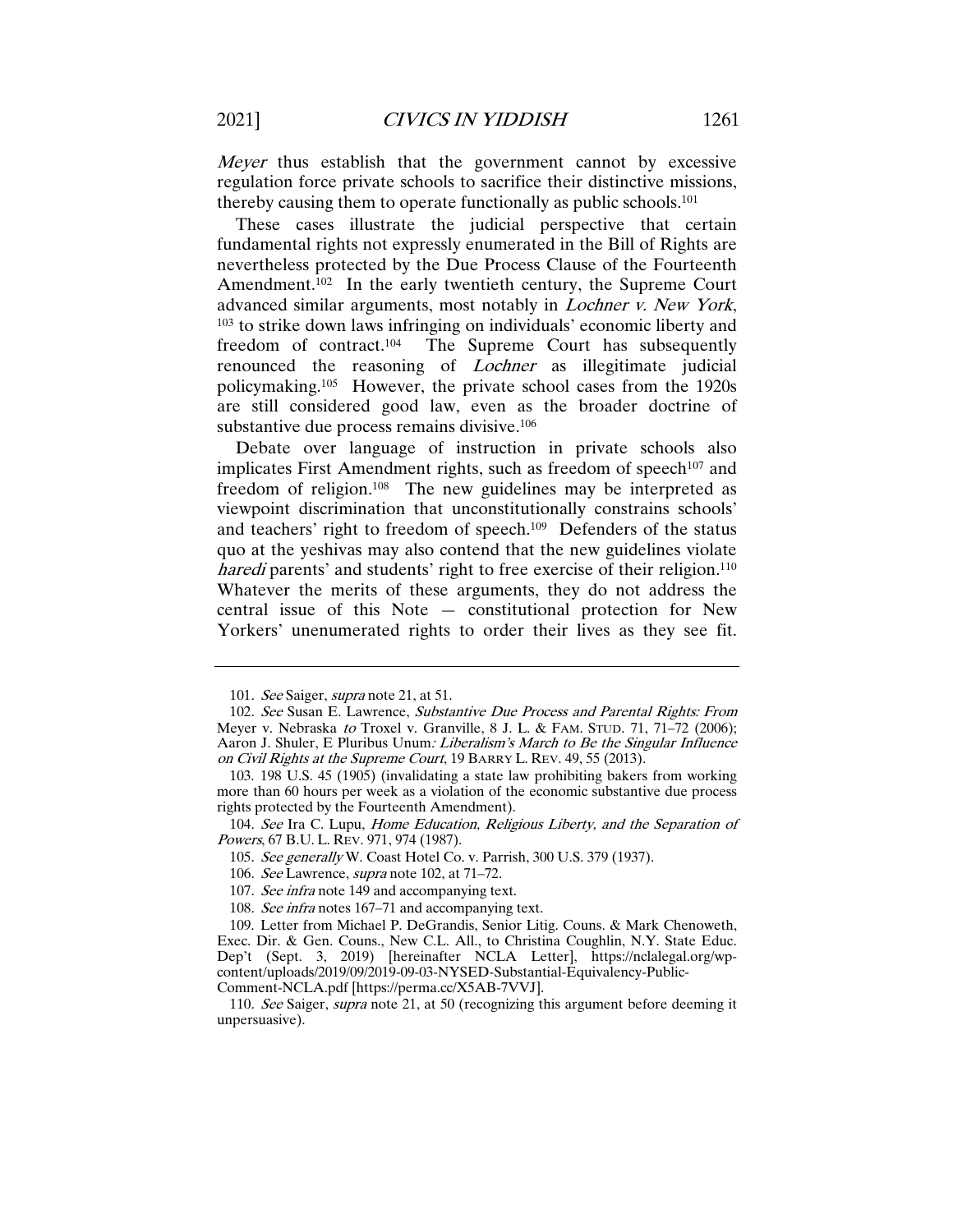Instead of focusing on the explicit rights of the First Amendment, the 1920s cases defend pluralism through the unwritten, fundamental rights protected by the Fourteenth Amendment.111 Even the sectarians who brought suit in *Meyer* and *Pierce* recognized that the liberties threatened in their cases applied not only to families of certain faiths but to all guardians who sought to control their children's education untrammeled by government interference.112 By the same token, decisions about state regulation of private schooling today need not depend on the particular religious affiliation or ideological orientation of the educators or pupils, but rather on the autonomy of parents generally to pursue the instruction they desire for their children.

#### C. State Power to Regulate Private Schools

The Supreme Court's decisions in Meyer, Pierce, and Farrington do not cede all authority over education to parents. The parental rights recognized by the private school cases, while fundamental, are<br>not unlimited.<sup>113</sup> The same set of cases that establish the The same set of cases that establish the constitutional right to private schooling also establish the state's power under the Constitution to regulate private schools.114

The Court in *Pierce* was quick to qualify its holding about permissible forms of education, stating, "[n]o question is raised concerning the power of the state reasonably to regulate all schools, to inspect, supervise and examine them, their teachers and pupils."115 The Court continued by identifying the qualities and characteristics the state may demand that teachers possess and enunciating the state's power to provide curricular oversight.<sup>116</sup> Meyer similarly clarifies that "[t]he power of the state . . . to make reasonable regulations for all schools, including a requirement that they shall give instructions in English, is not questioned."117

<sup>111</sup>. See Ross, supra note 84, at 181–82.

<sup>112</sup>. See id. at 182.

<sup>113</sup>. See Prince v. Massachusetts, 321 U.S. 158, 167 (1944) (finding "the state has a wide range of power for limiting parental freedom and authority in things affecting the child's welfare").

<sup>114</sup>. See Farrington v. Tokushige, 273 U.S. 284, 298 (1927); Pierce v. Soc'y of the Sisters, 268 U.S. 510, 534 (1925); Meyer v. Nebraska, 262 U.S. 390, 401–02 (1923).

<sup>115.</sup> 268 U.S. at 534.

<sup>116.</sup> See id. (describing the state's power to insist "that teachers shall be of good moral character and patriotic disposition, that certain studies plainly essential to good citizenship must be taught, and that nothing be taught which is manifestly inimical to the public welfare").

<sup>117.</sup> 262 U.S. at 402.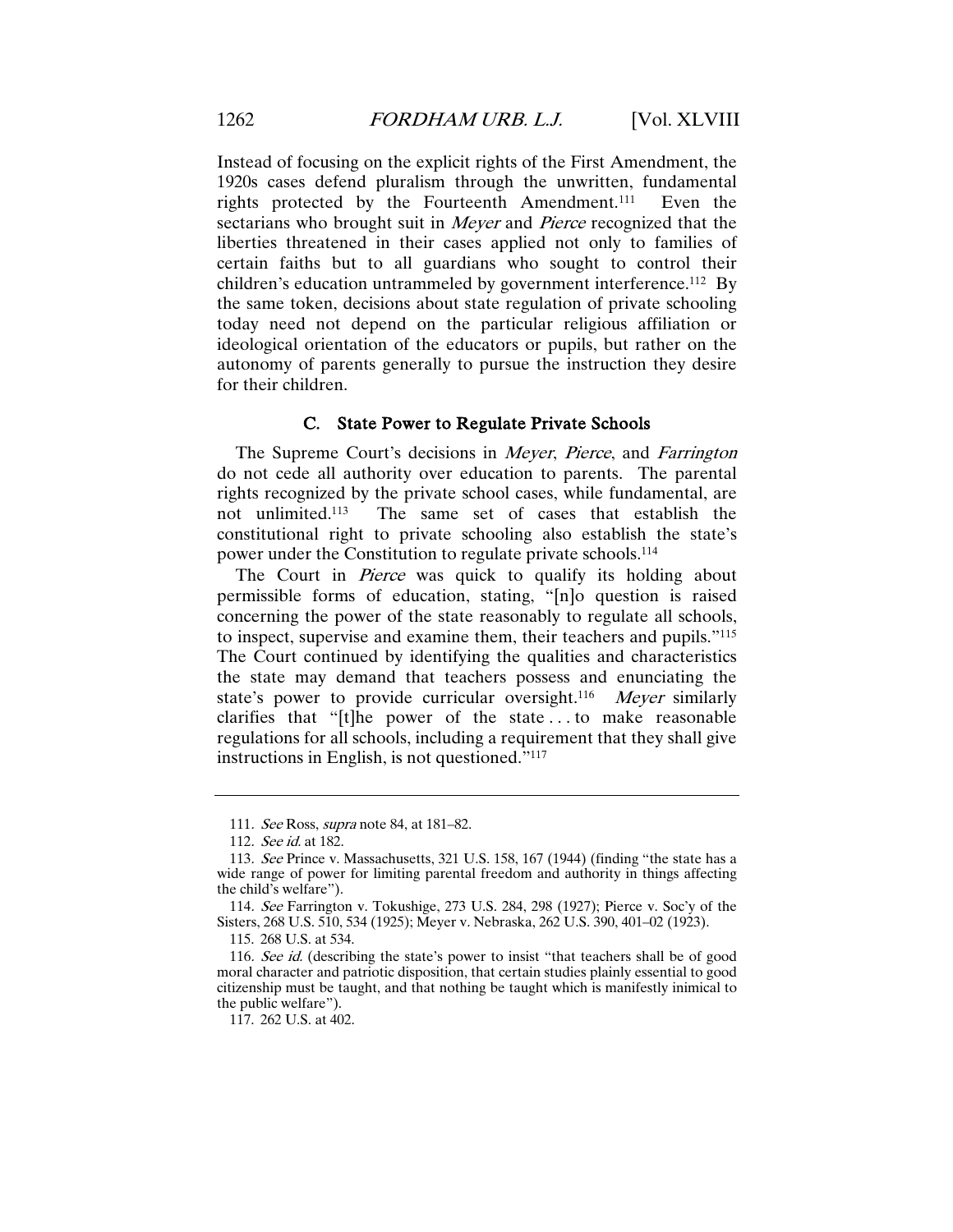Both Pierce and Meyer indicate that the state's regulation of private schools must be "reasonable," without clarifying this standard further.<sup>118</sup> In a dissenting opinion in *Bartels v. Iowa*, the companion case to Meyer v. Nebraska, Justice Oliver Wendell Holmes Jr. grappled with the reasonableness standard.<sup>119</sup> The majority in *Bartels* invalidated statutes in Iowa, Ohio, and Nebraska that required "the use of the English language as the medium of instruction in all secular subjects."120 In his dissent, Justice Holmes underscored the challenge of properly drawing the line of reasonableness. He confessed, "[i]t is with hesitation and unwillingness that I differ from my brethren . . . but I cannot bring my mind to believe that in some circumstances . . . the statute might not be regarded as a reasonable or even necessary method of reaching the desired result."121 After explicating the particular result in question, he concluded, "I think I appreciate the objection to the law but it appears to me to present a question upon which men reasonably might differ and therefore I am unable to say that the Constitution of the United States prevents the experiment being tried."122 Despite this objection, the majority that decided both *Meyer* and *Bartels* disagreed, finding this sort of regulation lacking any meaningful connection to objectives within the state's purview to govern.123

# D. New York's "Substantial Equivalence" Requirement and Proposed New Guidelines

Consistent with the Supreme Court's approval of the state's power to regulate private education, New York has imposed a statutory requirement that private schools provide instruction "at least substantially equivalent to the instruction given" to students attending nearby public schools.124 The same law elaborates on the mandatory courses of study in New York public schools, to which the

<sup>118</sup>. See Pierce, 268 U.S. at 534; Meyer, 262 U.S. at 402.

<sup>119</sup>. See Bartels v. Iowa, 262 U.S. 404, 412 (1923) (Holmes, J., dissenting).

<sup>120</sup>. See id. at 409–11 (majority opinion) (quoting the invalidated statue from Iowa).

<sup>121</sup>. Id. at 412 (Holmes, J., dissenting).

<sup>122.</sup> Id. Although the dissent has no precedential value, it reveals that the fulcrum of the case was a fuzzy finding of reasonableness.

<sup>123.</sup> See Meyer, 262 U.S. at 403 ("We are constrained to conclude that the statute as applied is arbitrary and without reasonable relation to any end within the competency of the state."); Bartels, 262 U.S. at 411 ("This statute is subject to the same objections as those offered to the act of 1919 and sustained in Meyer v. Nebraska . . . .").

<sup>124.</sup> N.Y. EDUC. LAW § 3204(2)(i) (McKinney 2020).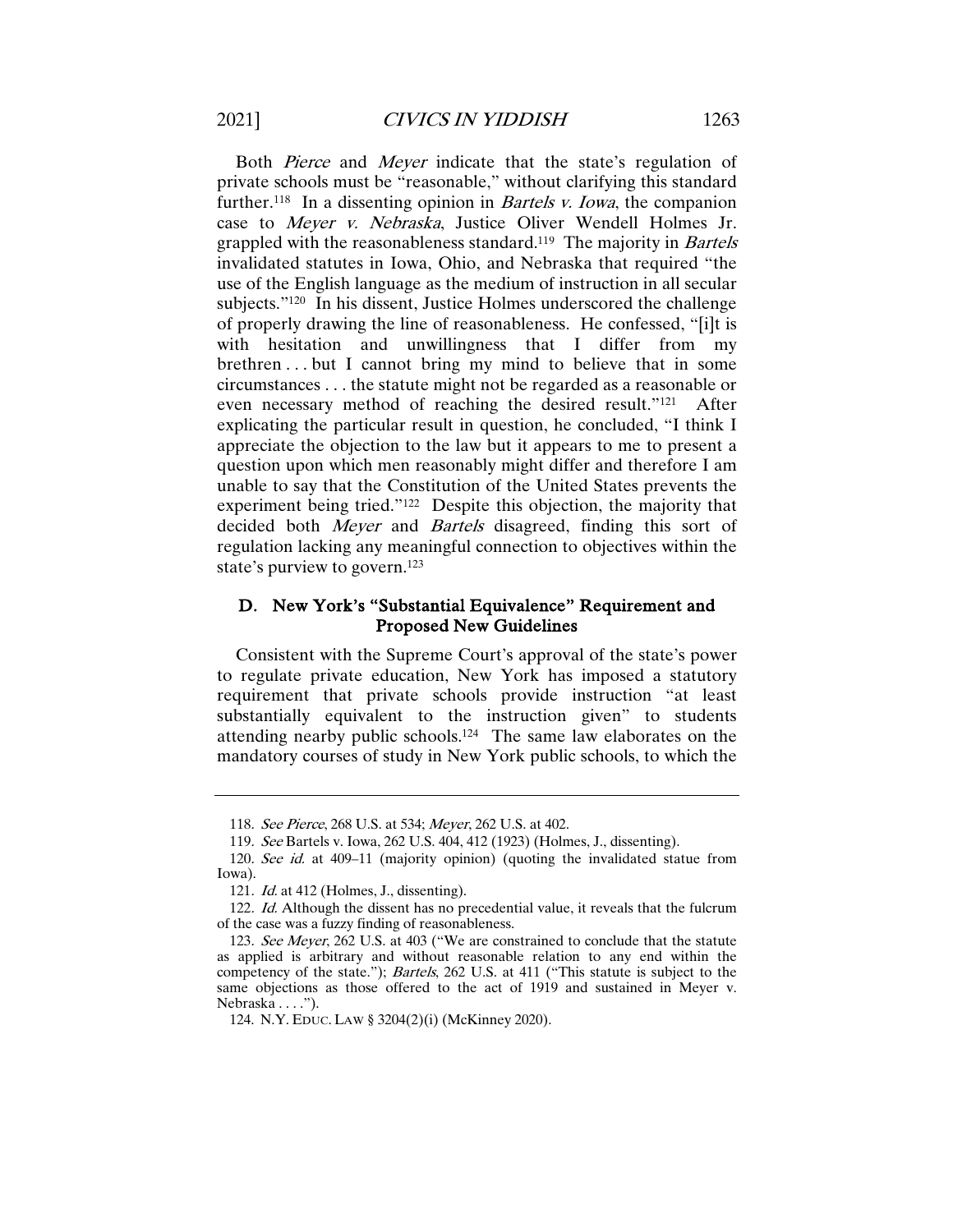private schools are compared in establishing their "substantial equivalence."125 The New York Education Law requires that public elementary and middle schools teach "the twelve common school branches of arithmetic, reading, spelling, writing, the English language, geography, United States history, civics, hygiene, physical training, the history of New York state and science."126 For public high school students, the statute requires "instruction in at least the English language and its use, in civics, hygiene, physical training, and American history including the principles of government proclaimed in the Declaration of Independence and established by the constitution of the United States."127 Although these provisions are fairly onerous relative to other states' approaches,<sup>128</sup> they resemble the sort of regulations contemplated by *Meyer* and *Pierce*.<sup>129</sup>

The recent controversy over the application of New York's "substantial equivalence" requirement to yeshivas is not the first invocation of the law in the context of religious schools. The statute originated as part of a Protestant campaign opposing Catholic education led by Joseph Hodges Choate and Cuthbert Winfred Pound.<sup>130</sup> New York passed the "substantial equivalence" law in 1894, the same year delegates to the State Constitutional Convention adopted an amendment banning government funding for religious schools.131 These anti-Catholic measures anticipated compulsory public education proposals, like the one eventually struck down in Pierce.

Over the long history of the "substantial equivalence" rule, New York has taken a relatively non-intrusive approach to enforcing the requirement.132 Recently, however, NYSED has sought more

129. See supra Section I.C.

131. See id.

<sup>125</sup>. See id. § 3204(2).

<sup>126.</sup> *Id.* § 3204 $(3)(a)(1)$ .

<sup>127.</sup> *Id.* § 3204 $(3)(a)(2)$ .

<sup>128.</sup> See generally U.S. DEP'T OF EDUC., STATE REGULATION OF PRIVATE  $S$ CHOOLS  $(2009)$ ,

https://www2.ed.gov/admins/comm/choice/regprivschl/regprivschl.pdf [https://perma.cc/DXN4-UFFP] (describing state legal requirements applicable to private schools in every state).

<sup>130</sup>. See Menachem Wecker, New York State Cracks Down on Jewish Schools, EDUC. NEXT (July 16, 2019), https://www.educationnext.org/new-york-state-cracksdown-jewish-schools-senator-simcha-felder-rabbi-chaim-dovid-zwiebel-josephhodges-choate/ [https://perma.cc/44JS-6CQT].

<sup>132</sup>. See Peter Murphy, Under Assault: New York's Private and Parochial Schools, CITY J. (Sept. 5, 2019), https://www.city-journal.org/new-york-substantially-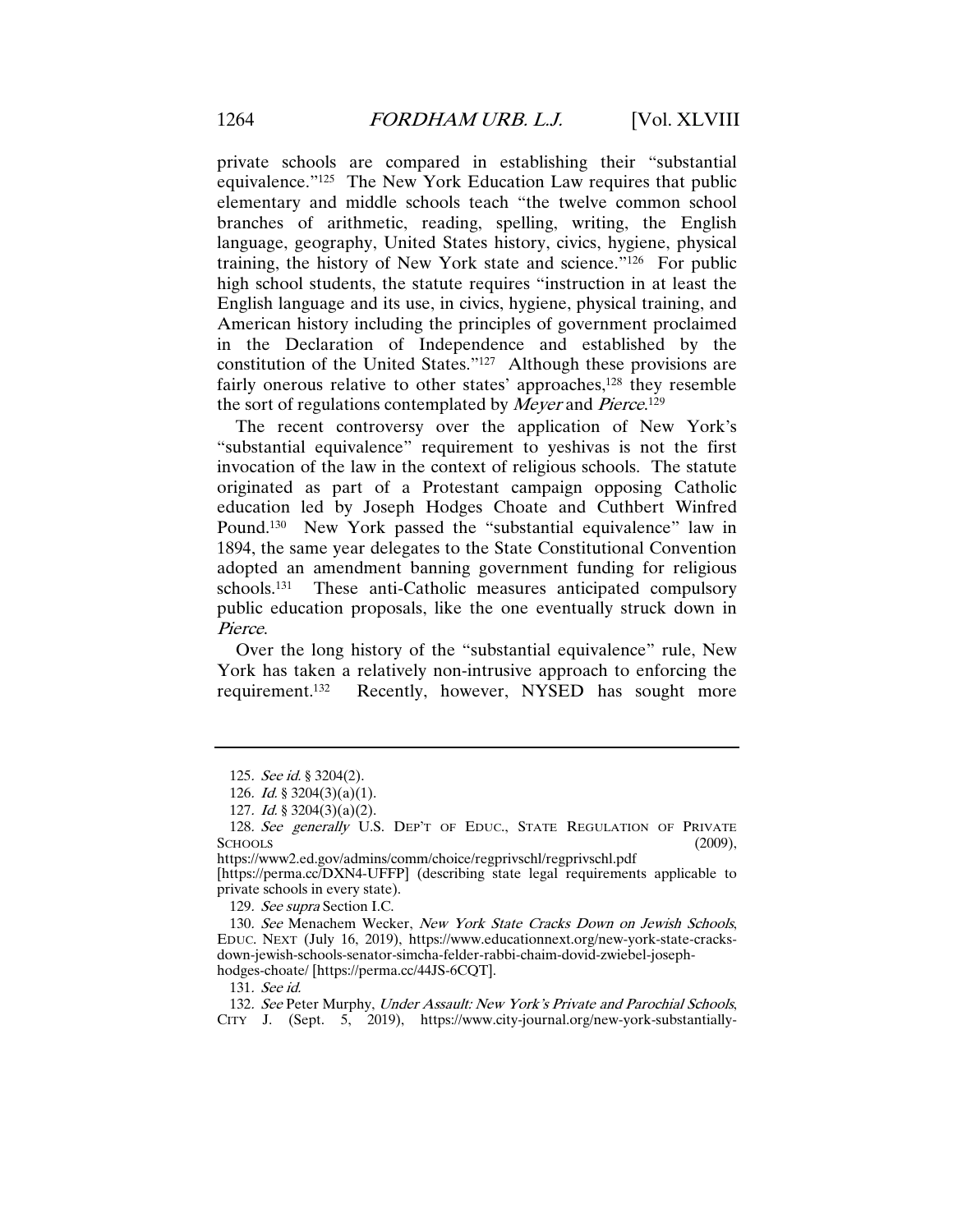rigorous implementation of the requirement.133 Following public uproar about the inadequacy of secular instruction in New York's haredi schools, in July 2019, NYSED issued proposed regulations designed to facilitate stricter policing of the requirement.134 The guidelines spelled out detailed subject and time requirements for Local School Authorities (LSAs) to monitor in evaluating private schools' compliance with the "substantial equivalence" requirement.135 They also established mandatory school inspections by state and local officials.136 Finally, the guidelines contemplated withholding government services provided to private schools and declaring students truant where schools failed to meet the proposed standards. 137 Although NYSED subsequently withdrew this specific set of guidelines, it has committed to publishing new guidelines with a similar purpose in the near future.<sup>138</sup>

#### E. Language of Instruction Regulation

In detailing the instruction required in public schools, sub-section 3204(2)(i) of New York Education Law specifies, "[i]n the teaching of the subjects of instruction prescribed by this section, English shall be the language of instruction, and text-books used shall be written in English," with a temporary exception listed for English language learners.139 With respect to English language learners in public schools, the statute identifies the aim of this exemption as fostering

equivalent-provision [https://perma.cc/NG78-NADY] (describing the historically lax enforcement of the requirement).

<sup>133</sup>. See id.

<sup>134.</sup> 41 N.Y. Reg. 3 (proposed July 3, 2019) (identifying the objective of the rule as supporting local authorities "in fulfilling their responsibilities under Education Law  $\frac{1}{2}$ []  $\frac{3}{204}$ ").

<sup>135</sup>. Id. at 2.

<sup>136</sup>. Id. at 1.

<sup>137</sup>. Id. at 2–3.

<sup>138.</sup> May 2021 Press Release, Stakeholder Input, supra note 60; see also Oct. 2020 Press Release, Stakeholder Input, supra note 60.

<sup>139.</sup> N.Y. EDUC. LAW § 3204(2)(i) (McKinney 2020). A significant portion of the statute is dedicated to the services public schools must provide for students learning English. Although these programs may provide useful models for private schools with non-English instruction, the debate over the suitability and availability of these services is distinguishable from the central issue of this Note. Controversy over multilingual education in public schools focuses on the introduction of non-English instruction into a predominantly English-oriented learning environment. On the other hand, this Note contemplates the state's power to mandate English instruction in predominantly non-English-oriented school environments.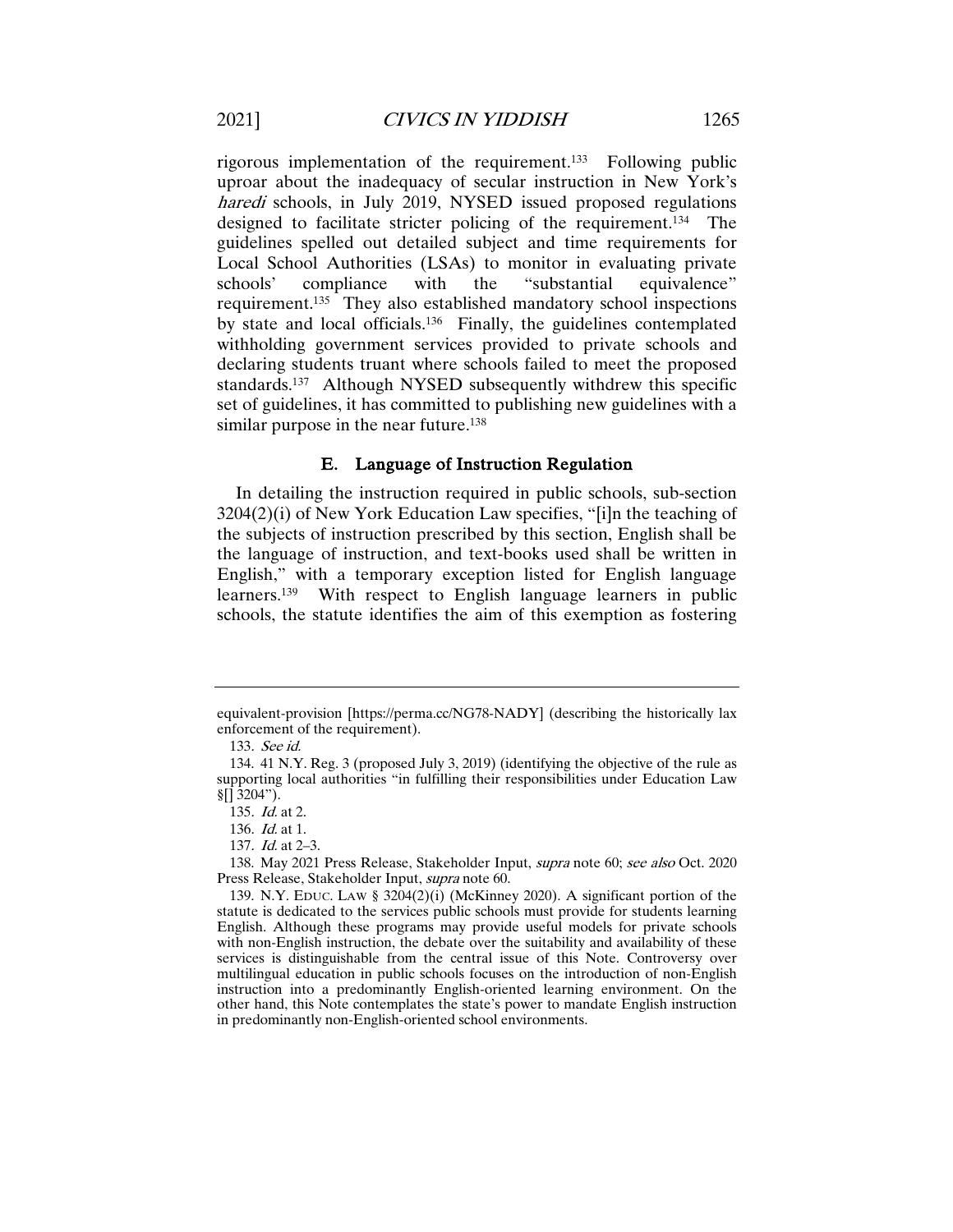their development of English language competence.140 By contrast, in articulating the "substantial equivalence" standard for non-public schools, the law provides that private elementary and middle schools must deliver English instruction that enables students to read both literature and non-fiction and to write essays.<sup>141</sup> These activities might be taken merely as an explication of English language competence mentioned in the previous paragraph. Or, alternatively, the legislature's varied descriptions of the demands for public and private schools might suggest differing objectives for the two groups.

The requirement for common branch instruction in English contained in sub-section 3204(2)(i) of the New York Education Law is immediately followed with a specific requirement for non-public school students — "substantial equivalence."<sup>142</sup> The juxtaposition here implies contrast. For public schools, English instruction in required courses is the rule; for private schools, it is "substantial equivalence." The placement of the "substantial equivalence" The placement of the "substantial equivalence" requirement in this particular sub-section — when it could have reasonably stood elsewhere or on its own — suggests the drafters were drawing a distinction. The recent NYSED proposal for amplifying enforcement of the private school requirement stated that, "when making a substantial equivalency determination, an LSA, and the Commissioner, when he/she is responsible for making the final determination, must consider . . . [whether] English is the language of instruction for common branch subjects."<sup>143</sup> This guideline suggests that private schools that fail to teach any common branch subject, which include arithmetic, physical education, and New York state history, in English could risk significant repercussions, such as declaring students truant.<sup>144</sup> The stated purpose of the NYSED guidelines was to address some of the ambiguity inherent in the "substantial equivalence" requirement. $145$  To do so, the guidelines here adopted the language of instruction standard used for public schools as the standard for private schools.

<sup>140</sup>. Id. ("The purpose of providing such pupils with instruction shall be to enable them to develop academically while achieving competence in the English language.").

<sup>141</sup>. Id. § 3204(2)(ii).

<sup>142</sup>. Id.

<sup>143.</sup> 41 N.Y. Reg. 2 (proposed July 3, 2019).

<sup>144</sup>. See id.

<sup>145</sup>. Id. at 1 (defining the purpose of the rule as offering "guidance to local school authorities (LSAs) to assist them . . . in determining whether students in nonpublic schools are receiving instruction that is at least substantially equivalent to the instruction being provided to students of like age and attainments at the public schools.").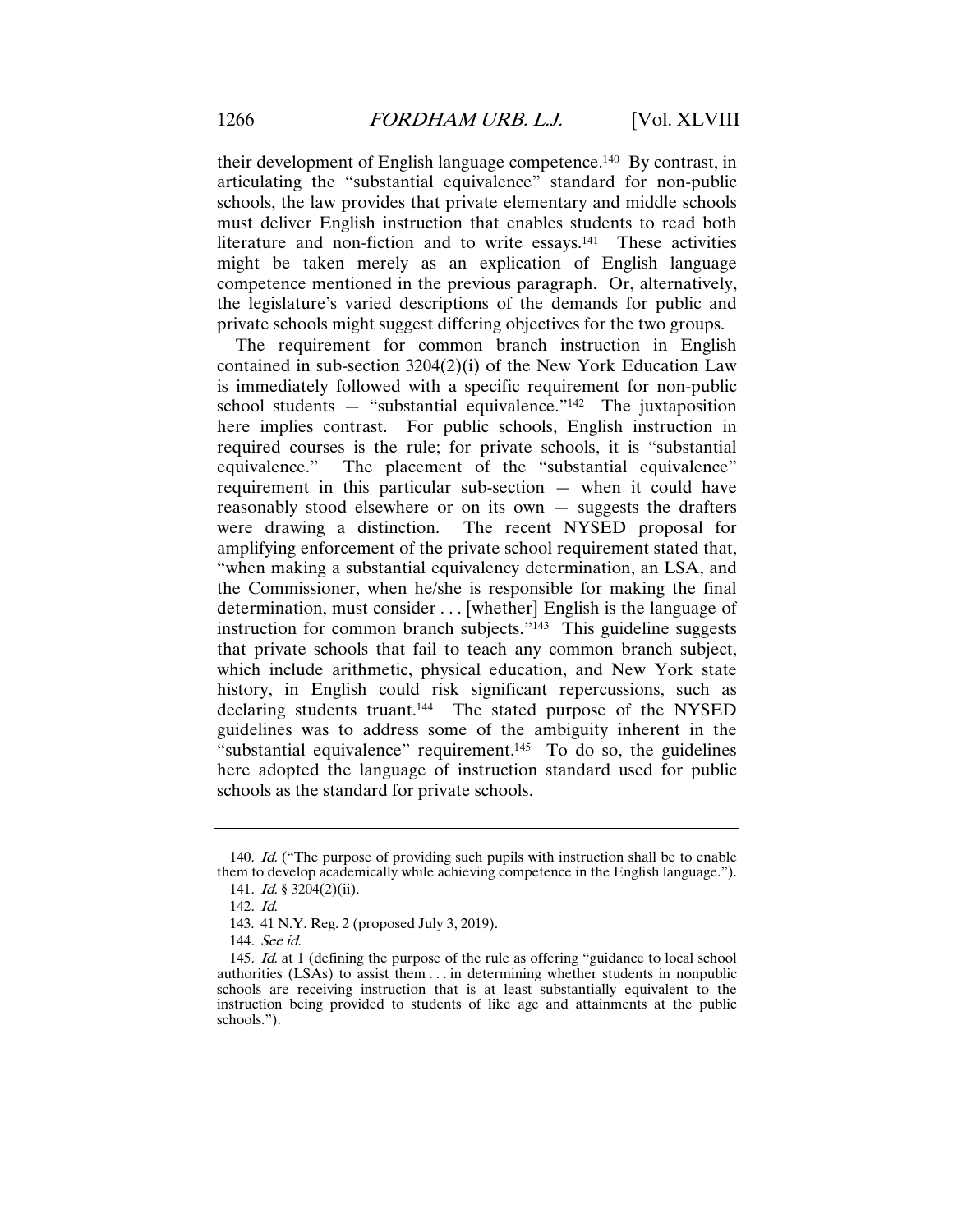The recent push in New York to guarantee universal English competence through more forceful implementation of the "substantial equivalence" requirement recalls past skepticism about multilingualism in the United States. Efforts to promote national unity through the English language date back to America's founding.<sup>146</sup> John Adams asked Congress to create a national John Adams asked Congress to create a national language academy to cultivate a common American language, which the country's nascent government could in turn use to exert political influence.147 Benjamin Franklin similarly expressed distrust for non-English speakers in the American colonies and their commitment to the national project he envisaged.148 These sentiments have persisted throughout U.S. history, with numerous attempts to codify English as the official language in various jurisdictions.

The question of English-only legislation is often analyzed as a First Amendment issue, rather than one about due process.<sup>149</sup> The 1920s cases, however, address language of instruction in schools directly as part of their discussion of parental liberties located in the Fourteenth Amendment. *Farrington* is very clear in extending these constitutional safeguards to non-English-speaking parents: "The Japanese parent has the right to direct the education of his own child without unreasonable restrictions; the Constitution protects him as well as those who speak another tongue."<sup>150</sup> Recognizing this fundamental right, the Supreme Court rejected governmental interference with non-English instruction in private schools as an illegitimate use of state power.151

The dissent in *Bartels v. Iowa* was less convinced of this point, which was the key controversy in the case. Justice Holmes explained that he was "not prepared to say that it is unreasonable to provide that in his early years [a child] shall hear and speak only English at school."152 He justified this claim by noting children's linguistic

<sup>146</sup>. See Perea, supra note 18, at 287–97; Cecilia Wong, Language Is Speech: The Illegitimacy of Official English After Yniguez v. Arizonans for Official English, 30 U.C. DAVIS L. REV. 277, 280 n.27 (1996).

<sup>147</sup>. See, e.g., Perea, supra note 18, at 295–97; Wong, supra note 146, at 280 n.27.

<sup>148</sup>. See, e.g., Perea, supra note 18, at 287–91; Wong, supra note 146, at 280 n.27.

<sup>149</sup>. See Wong, supra note 146, at 277–79.

<sup>150.</sup> Farrington v. Tokushige, 273 U.S. 284, 298 (1927).

<sup>151</sup>. Id. at 299 ("Those fundamental rights of the individual which the cited cases declared were protected by the Fourteenth Amendment from infringement by the states, are guaranteed by the Fifth Amendment against action by the territorial Legislature or officers .... [T]he limitations of the Constitution must not be transcended.").

<sup>152.</sup> Bartels v. Iowa, 262 U.S. 404, 412 (1923) (Holmes, J., dissenting).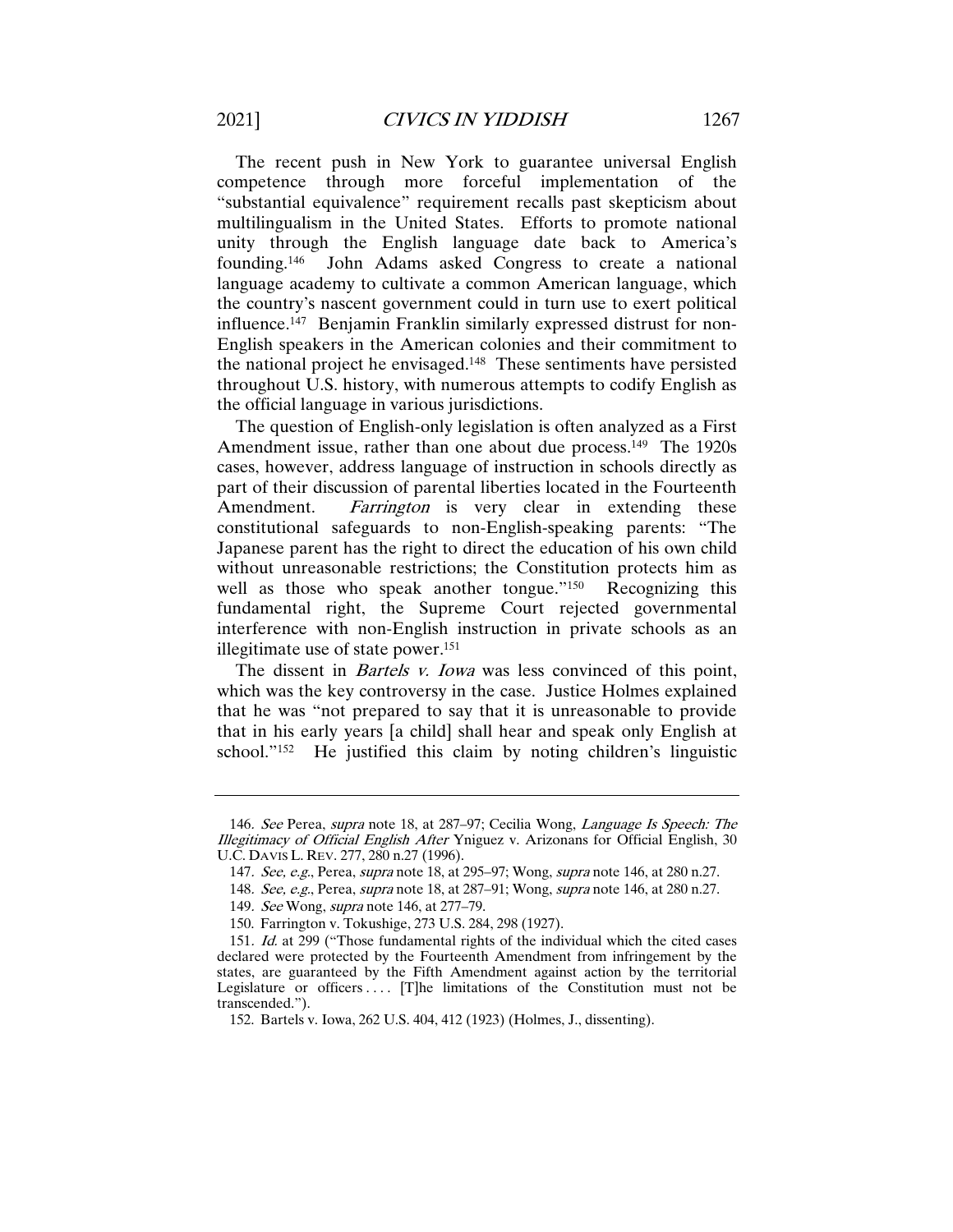impressionability and by observing that children may spend their time outside of school speaking another language.153 Underlying his perspective was an assumption "that it is desirable that all the citizens of the United States should speak a common tongue, and therefore that the end aimed at by the statute is a lawful and proper one."154 The same majority that ultimately prevailed in *Bartels* arrived at the opposite conclusion in analyzing *Meyer*.<sup>155</sup> The Court began from the same premise, albeit a bit more hesitantly, stating, "[p]erhaps it would be highly advantageous if all had ready understanding of our ordinary speech."156 Recalling the United States' experience in World War I, the Court expounded, "[t]he desire of the Legislature to foster a homogeneous people with American ideals prepared readily to understand current discussions of civic matters is easy to appreciate."157 Despite this general aspiration, Justice McReynolds declared that knowledge of a foreign language in itself cannot be deemed detrimental to the state.158 In fact, he acknowledged that the public had until recently considered knowledge of German useful and appealing.159

Taken together, the private school cases establish that although the state may demand some English instruction in private schools, it cannot prohibit foreign language instruction wholesale. While the case law and statutes related to the language of instruction in private schools developed in a bygone era, they remain influential today, as non-English instruction endures in various forms.

# II. DEMANDS FOR SECULAR INSTRUCTION EXCLUSIVELY IN ENGLISH

The debate over the extent of English instruction in New York's private schools typifies a broader societal conflict in the United

<sup>153</sup>. Id. ("Youth is the time when familiarity with a language is established and [there may be] sections in the State where a child would hear only Polish or French or German spoken at home.").

<sup>154</sup>. Id.

<sup>155.</sup> The two cases were decided the same day. Id. (majority opinion); Meyer v. Nebraska, 262 U.S. 390, 390 (1923).

<sup>156</sup>. Meyer, 262 U.S. at 401.

<sup>157</sup>. Id. at 402.

<sup>158</sup>. Id. at 403 ("No emergency has arisen which renders knowledge by a child of some language other than English so clearly harmful as to justify its inhibition with the consequent infringement of rights long freely enjoyed.").

<sup>159</sup>. Id. at 400 ("Mere knowledge of the German language cannot reasonably be regarded as harmful. Heretofore it has been commonly looked upon as helpful and desirable.").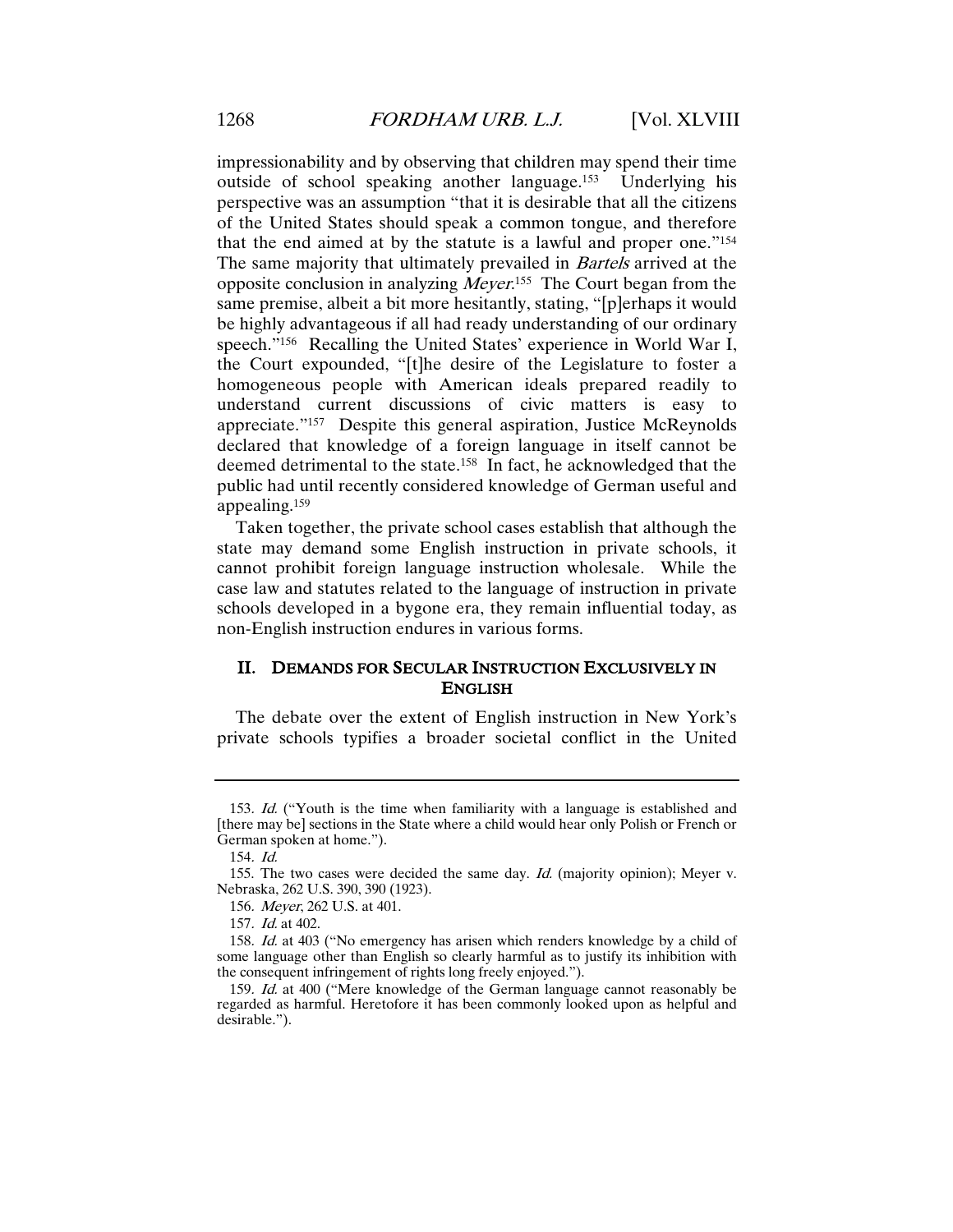States, where the government's interest in encouraging social cohesion is viewed as a coercive threat to the rights of groups and individuals to order their own lives.160 Using a series of Supreme Court cases as a guide, this Part explores the constitutionality of a state regulation mandating the use of English for all secular instruction in private schools. In addition to evaluating the historical context for this debate, this Part considers the potential for discriminatory application of this regulation in New York's private schools.

#### A. Conflicting Interests in Pluralism and Homogenization

Underlying the question about the state's role in regulating instruction in private schools is a clash between two core U.S. values.161 On one side is the American tendency towards individual liberty and self-determination. This pluralistic notion embraces the freedom of communities to pursue visions of the good that differ from the majority view of the polity.<sup>162</sup> In his essay On Liberty, John Stuart Mill captured this sentiment in articulating the virtue of what he termed "experiments in living."163 Opposite this pluralistic notion is the impulse to establish a unified American society, with some degree of common culture and shared interests.164 At a minimum, this perspective emphasizes communal civic duties, such as voting and jury service. In its more expansive form, this position seeks consensus on certain political precepts, moral standards, and appropriate modes of living.165

In the education context, this dichotomy plays out as a struggle between the freedom of parents to educate their young in unconventional ways and the government's power to ensure that all

<sup>160</sup>. See generally Ashley Berner, Educational Pluralism: Distinctive Schools and Academic Accountability, in RELIGIOUS LIBERTY AND EDUCATION: A CASE STUDY OF YESHIVAS VS. NEW YORK 15, 15–25 (Jason Bedrick, Jay P. Greene & Matthew H. Lee eds., 2020); Randall, supra note 17, at 35.

<sup>161</sup>. See Berner, supra note 160, at 15–25.

<sup>162</sup>. See Randall, supra note 17, at 36–38.

<sup>163.</sup> JOHN STUART MILL, ON LIBERTY (1859), reprinted in ON LIBERTY, UTILITARIANISM AND OTHER ESSAYS 5, 78–79 (Mark Philp & Frederick Rosen, eds., Oxford Univ. Press, 2015).

<sup>164</sup>. See Randall, supra note 17, at 36–38.

<sup>165</sup>. See, e.g., Richard Delgado, Storytelling for Oppositionists and Others: A Plea for Narrative, 87 MICH. L. REV. 2411, 2414 (1988); John Rawls, The Idea of Overlapping Consensus, 7 OXFORD J. LEGAL STUD. 1, 9–12 (1987); David Brooks, America Is Having a Moral Convulsion, ATLANTIC (Oct. 5, 2020), America Is Having a Moral Convulsion, ATLANTIC (Oct. 5, https://www.theatlantic.com/ideas/archive/2020/10/collapsing-levels-trust-aredevastating-america/616581/ [https://perma.cc/RRK8-ZN49].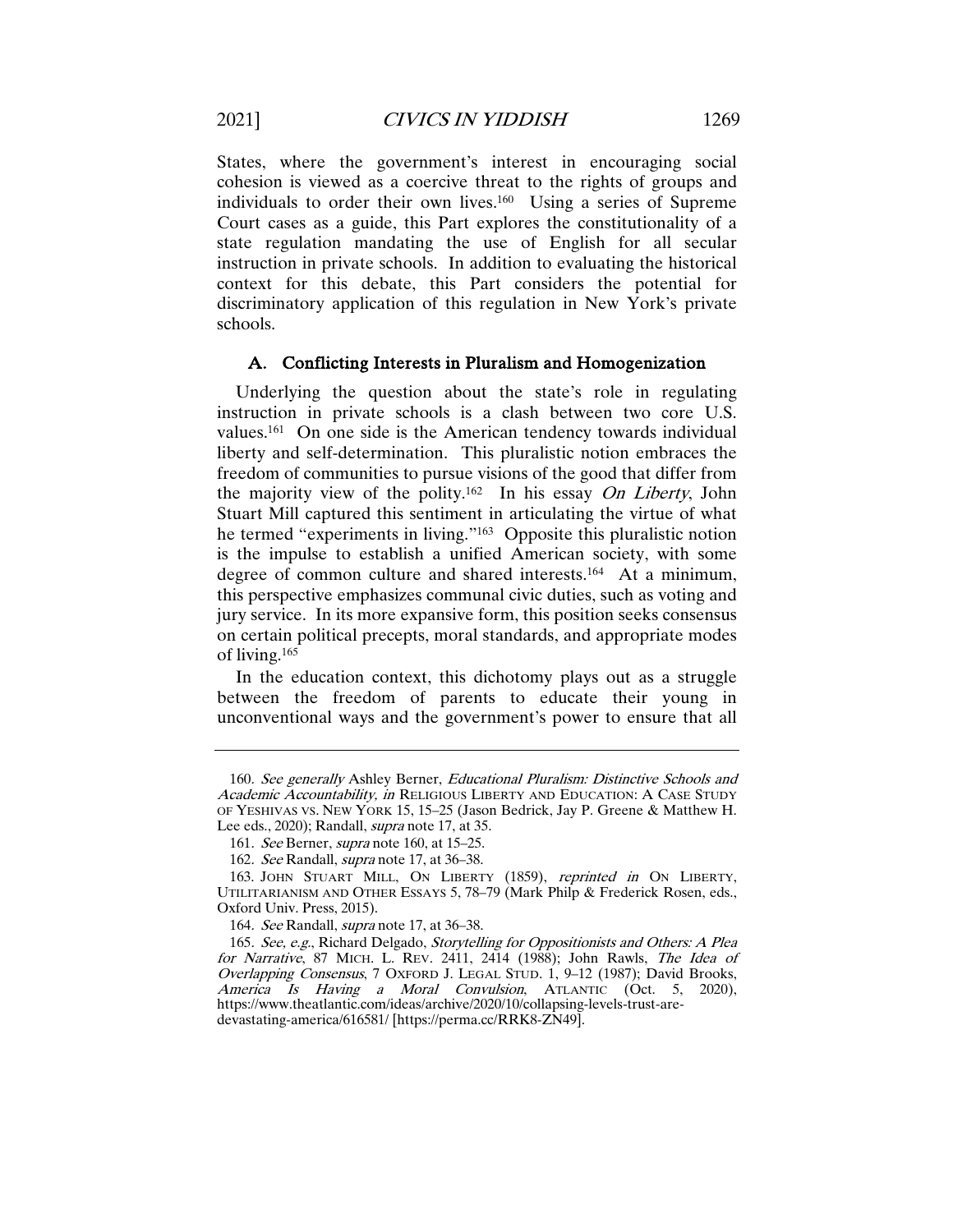citizens obtain a robust education that allows them to lead successful lives and participate in democracy.166 The prime example of the Court upholding a community's nontraditional approach to education is the 1972 case *Wisconsin v. Yoder*.<sup>167</sup> In *Yoder*, members of an Old Order Amish community were convicted of violating the state's compulsory education law, which conflicted with their religious conviction of concluding formal schooling after eighth grade.168 The Court held that Wisconsin's interest in mandatory school attendance was insufficient to override the rights of the Amish parents.<sup>169</sup> The decision, which was grounded in free exercise rights, emphasized that the Amish community had a strong track record of providing vocational education to their high school-aged children,170 and accordingly, that members of the community were unlikely to become dependent on the state, given the community's history of self-reliance and good citizenship.171 A majority of the Court rejected concerns that exempting Amish community members from mandatory high school attendance might hinder children who wish to leave the community.<sup>172</sup> *Yoder* demonstrates the Court's willingness to let individuals and communities chart their own course in the realm of education, so long as no state interest is harmed.

In opposition to Yoder stands over two centuries of public discourse in support of the common school movement. Horace Mann, the leading exponent of universal public schooling in the nineteenth century, argued that common schools would inculcate a shared set of values, viewpoints, and loyalties among America's youth.173 For Mann and likeminded reformers, common schooling served as a mechanism to homogenize an otherwise diverse population.174 This effort entailed some degree of disregard for parental preferences about the methods and substance of their

173. See, e.g., CHARLES LESLIE GLENN, JR., THE MYTH OF THE COMMON SCHOOL 4–5 (1988); Aaron Saiger, School Funding Under the Neutrality Principle: Notes on a Post-Espinoza Future, 88 FORDHAM L. REV. ONLINE 213, 217 (2020).

<sup>166</sup>. See Randall, supra note 17, at 61–62.

<sup>167.</sup> 406 U.S. 205 (1972).

<sup>168</sup>. Id.

<sup>169</sup>. Id. at 234–36.

<sup>170</sup>. Id. at 222.

<sup>171</sup>. Id. ("Whatever their idiosyncrasies as seen by the majority, this record strongly shows that the Amish community has been a highly successful social unit within our society, even if apart from the conventional 'mainstream.' Its members are productive and very law-abiding members of society; they reject public welfare in any of its usual modern forms.").

<sup>172</sup>. Id. at 231–32.

<sup>174.</sup> See Saiger, *supra* note 173, at 217.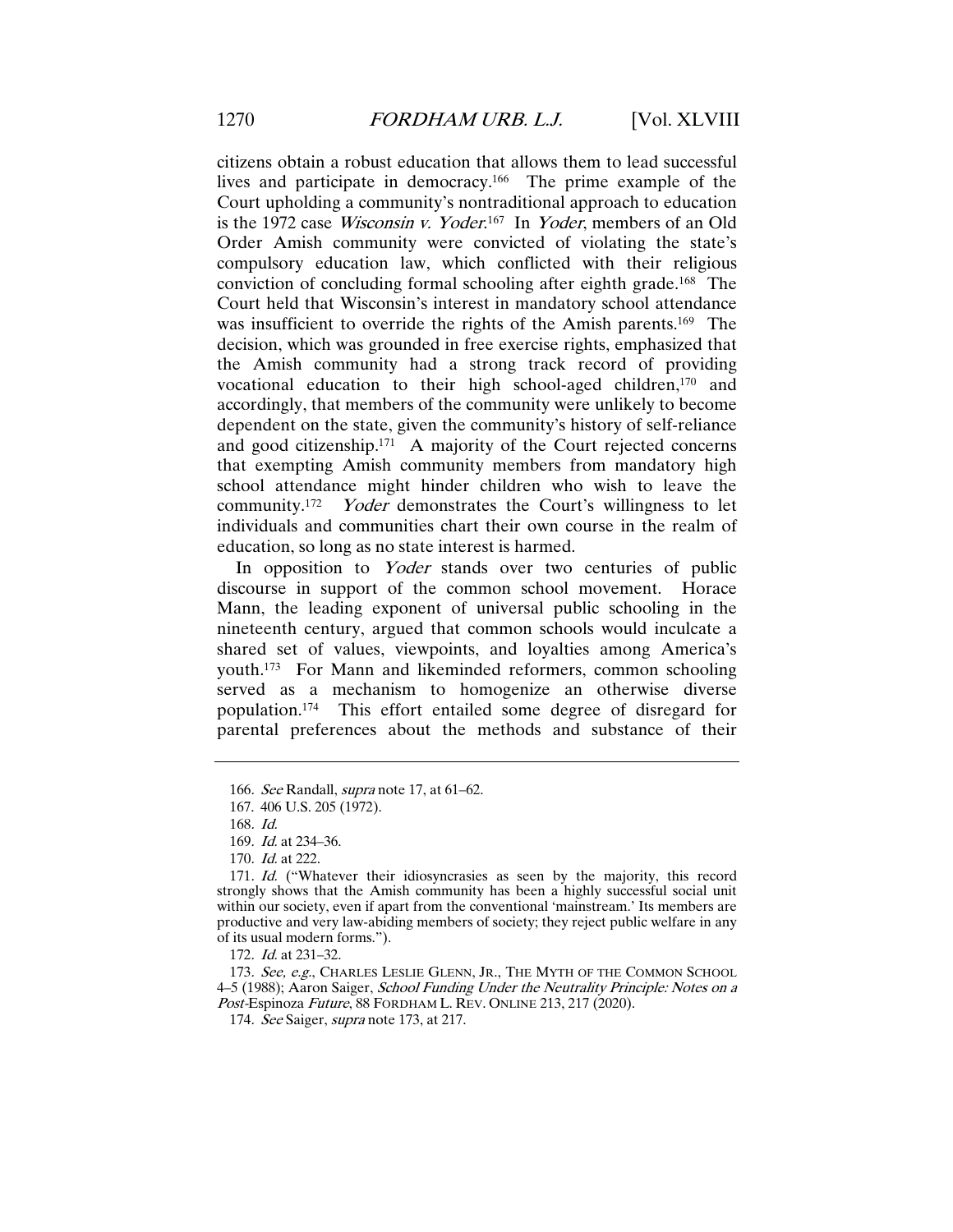children's education.<sup>175</sup> Mann's philosophy remains relevant for contemporary theorists.<sup>176</sup> Education scholar Amy Gutmann, Education scholar Amy Gutmann, although ambivalent about the practical impacts of universal public education, accepts the government's power to eschew parental control of their children's schooling to advance the cause of democratic education.177 In support of the common school cause, other scholars have suggested overruling Pierce or other constitutional reforms to bypass its holding.178

# B. Tension in 1920s Cases over Acceptable Degree of Regulation

Regulating the language of instruction in yeshivas and other private schools reflects the challenge encapsulated by the opposing forces animating Yoder and the common school movement. Those favoring diversity in education based on parental prerogatives would strive to preserve non-English instruction in these institutions. Those favoring conformity in education would prefer to see secular instruction in English in pursuit of linguistic and social consensus. Both tendencies — amplifying the regulation of private schools and constraining it — have long histories in U.S. jurisprudence.

The 1920s cases at once enshrine the right to private education without excessive state interference and establish the government's power to significantly regulate private schools. The Court reiterated this double-edged doctrine in 1976, stating that "while parents have a constitutional right to send their children to private schools and a constitutional right to select private schools that offer specialized instruction, they have no constitutional right to provide their children with private school education unfettered by reasonable government regulation."179 Whether a requirement that private schools offer all

<sup>175.</sup> See Diane Ravitch, *Education and Democracy*, *in* MAKING GOOD CITIZENS: EDUCATION AND CIVIL SOCIETY 15, 18 (Diane Ravitch & Joseph P. Viteritti eds., 2001).

<sup>176</sup>. See, e.g., Brian L. Fife, Renewing the American Commitment to The Common School Philosophy: School Choice in the Early Twenty-First Century, 3 GLOB. EDUC. REV. 4 (2016) (asserting the significance of the common school ideal in a modern context); see also GLENN, supra note 173 (tracing the ideological history of the common school movement).

<sup>177</sup>. See AMY GUTMANN, DEMOCRATIC EDUCATION 115–23 (rev. ed. 1999).

<sup>178.</sup> See, e.g., MEIRA LEVINSON, THE DEMANDS OF LIBERAL EDUCATION 161-63 (1999) (advocating for the reversal or modification of the Supreme Court's prohibition of state mandated public schooling and excessive regulation of private schooling in service of the liberal education ideal advanced).

<sup>179.</sup> Runyon v. McCrary, 427 U.S. 160, 178 (1976) (first citing Wisconsin v. Yoder, 406 U.S. 205, 213 (1972); then citing Pierce v. Soc'y of the Sisters, 268 U.S. 510, 534 (1925); and then citing Meyer v. Nebraska, 262 U.S. 390, 402 (1923)).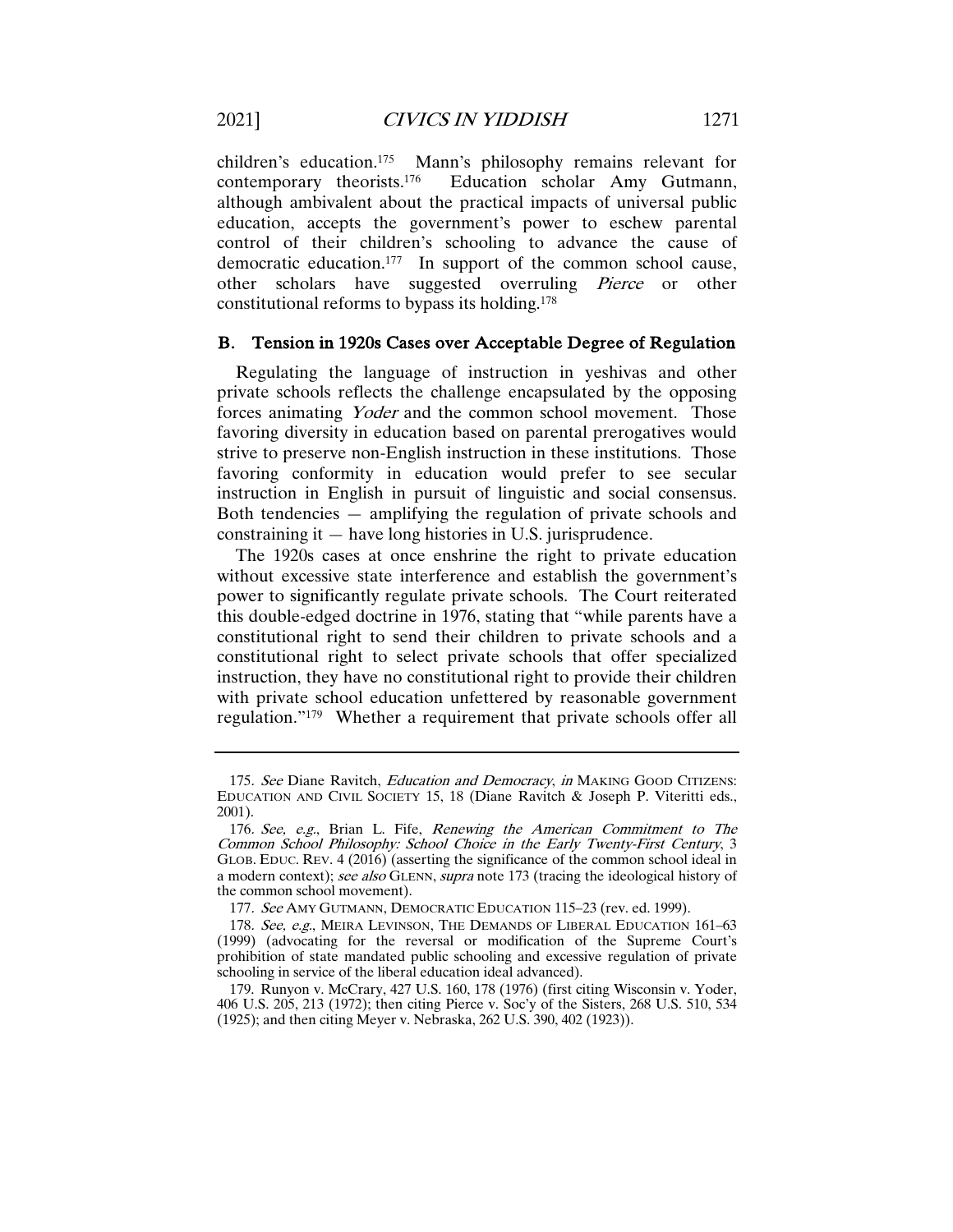secular instruction in English meets this definition of reasonableness remains a question of interpretation.

In explaining the appropriate scope of regulation, both Meyer and Pierce include dicta that suggest that certain matters are not on the table. In Meyer, Justice McReynolds writes, "the power of the state . . . to make reasonable regulations for all schools, including a requirement that they shall give instructions in English, is not questioned."<sup>180</sup> *Pierce* echoes this language by noting that "[n]o question is raised concerning the power of the state reasonably to regulate all schools . . . .<sup>"181</sup> It is unclear how Justice McReynolds arrives at these declarations. This language in the cases is typically taken to mean that the permissibility of the regulations described is self-evident. Based on the decisions' language, it is plausible that Justice McReynolds was making a descriptive statement (that the cases simply did not raise questions about state power to regulate schools) rather than a normative one (that the cases could not raise those questions).182 The latter interpretation would leave open the possibility that the mere existence of English instruction requirements in private schools could be questioned, as opposed to questioning the scope of such requirements. Either way, the decisions leave unsettled the precise boundary of acceptable private school regulation. In a constitutional challenge, a court could help define these limits to prevent ongoing squabbles over legislation like New York's "substantial equivalence" requirement.

# C. Demands for Exclusive English Instruction for Common Branch Subjects

Whether children in the United States need to be proficient English speakers is a debatable  $-$  and much debated proposition.183 Regardless, based on the 1920s cases, it is clear the

<sup>180</sup>. Meyer, 262 U.S. at 402.

<sup>181</sup>. Pierce, 268 U.S. at 534.

<sup>182.</sup> For an example of the latter interpretation, see Saiger, supra note 21, at 51–52. 183. See, e.g., PETER D. SALINS, ASSIMILATION, AMERICAN STYLE 13 (1997) (describing a framework for American assimilation emergent in the 1960s under which learning English was optional, rather than mandatory); Bill Piatt, Toward Domestic Recognition of a Human Right to Language, 23 HOUS. L. REV. 885, 894– 901 (1986) (advocating for the recognition of Americans' rights to order their lives using languages other than English); Lloyd Garver, Must Everyone Speak English?, CBS NEWS (Nov. 2, 2005, 9:54 AM), https://www.cbsnews.com/news/must-everyonespeak-english/ [https://perma.cc/U3K8-9D4Y] (questioning the need for universal English competence among the American public); Michael Seward, Decolonizing the Classroom: Step 1, NAT'L COUNCIL OF TCHRS. OF ENG. (Apr. 11, 2019),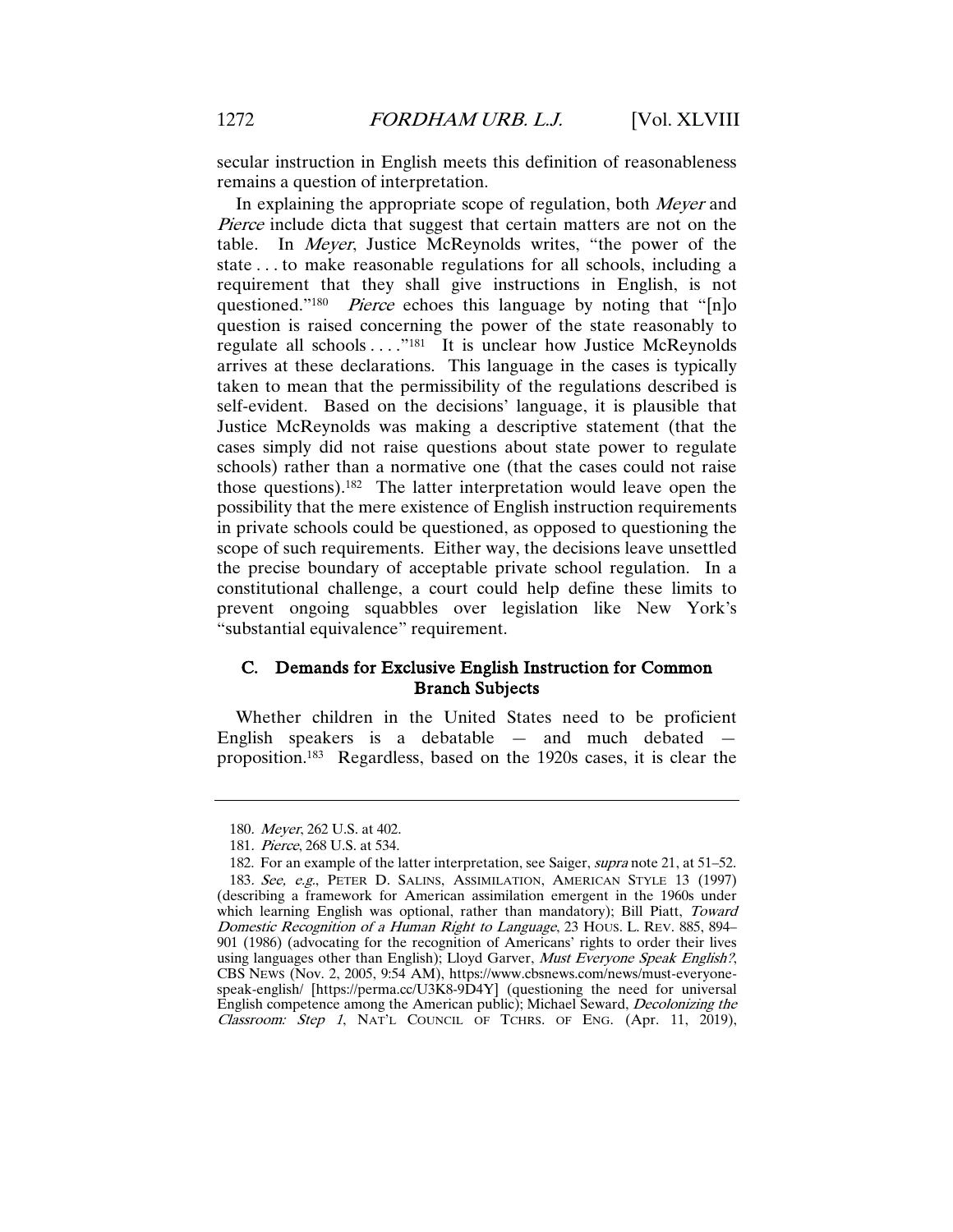state has the authority to mandate some amount of instruction in English,184 as required by New York law.185 It is less clear, however, that the state has the power to compel private schools to provide instruction in required subjects exclusively in English.

If enacted, guidelines resembling those previously proposed by NYSED could subject New York private elementary schools to sanctions for failure to teach 12 secular subjects in English.<sup>186</sup> The statute under examination in *Farrington* subjected "any school which is conducted in any language other than the English language or Hawaiian language, except Sabbath schools," to repressive regulations.187 The Court invalidated this statute because it forced the schools in question to deviate so profoundly from their individual missions that they would assume the characteristics of a public school.188 It remains ambiguous what result would have obtained if the statute had only required that schools provide a portion of the secular curriculum in English. The same question pertains to the NYSED guideline. If the yeshivas provide some portion of common branch subjects in English and others in Yiddish, is a state guideline penalizing that conduct constitutional?

#### D. Potential Unanticipated Consequences of NYSED Regulation

As discussed in Section I.A.ii, yeshivas are not the only New York private schools offering non-English instruction. Even as immersive language learning programs have proliferated,<sup>189</sup> regulatory efforts have focused singularly on *haredi* schools.<sup>190</sup> Some New York private-school groups have supported the yeshivas in their resistance

https://ncte.org/blog/2019/04/decolonizing-the-classroom/ [https://perma.cc/A5L6- 95TF] (characterizing English instruction as objectionable given its historic connection to colonialism).

<sup>184</sup>. See Farrington v. Tokushige, 273 U.S. 284, 294 (1927); Meyer, 262 U.S. at 402.

<sup>185</sup>. See N.Y. EDUC. LAW § 3204(2)(i) (McKinney 2020) ("In the teaching of the subjects of instruction prescribed by this section, English shall be the language of instruction . . . .").

<sup>186.</sup> 41 N.Y. Reg. 2 (proposed July 3, 2019).

<sup>187</sup>. Farrington, 273 U.S. at 291 (quoting the challenged statute).

<sup>188</sup>. Id. at 298–99.

<sup>189.</sup> See Melinda D. Anderson, *The Economic Imperative of Bilingual Education*, ATLANTIC (Nov. 10, 2015), ATLANTIC (Nov. 10, 2015), https://www.theatlantic.com/education/archive/2015/11/bilingual-education-

movement-mainstream/414912/ [https://perma.cc/ZD36-K3UJ] (citing research demonstrating a steady rise in public and private language-immersion schools).

<sup>190</sup>. See supra note 134 and accompanying text.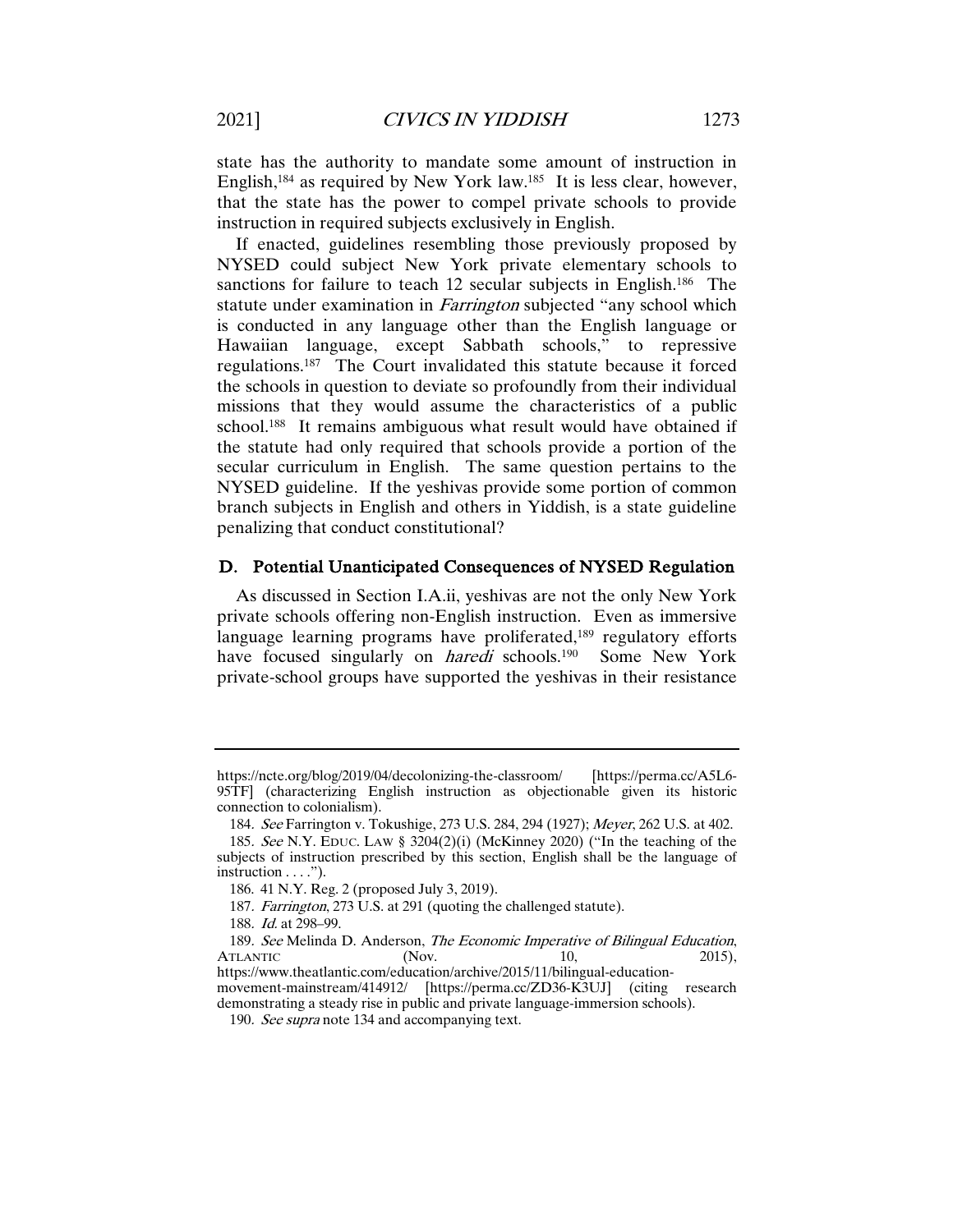to the heightened enforcement of the education law.191 Others have bristled at the possibility that the proposed guidelines could affect their independence.192 In a letter to parents, the Head of School at Trinity, an elite private school on the Upper West Side of Manhattan, wrote, "this proposal in effect transfers the oversight of our educational program from the school's board of trustees to the local public school superintendent and the local board of education."193 Among the broader New York private school community, there is a sense that a few underperforming yeshivas could threaten independence across the City's private school network.194

Other private schools with core instruction in foreign languages have not expressed public concern about the potential for the NYSED guidelines to obstruct their missions.<sup>195</sup> Based on the text of the proposed rule, it is plausible that the immersive language schools, which offer common branch subjects in students' target languages, would face the same penalties as would the yeshivas.<sup>196</sup> Enforcement of the NYSED guidelines ultimately depends upon the judgment of state and local officials,<sup>197</sup> which could lead to its arbitrary or inconsistent application. Whether this possibility becomes a reality

<sup>191</sup>. See N.Y. State Ass'n of Indep. Schs. v. Elia, 110 N.Y.S.3d 513 (Sup. Ct. 2019) (lawsuit filed by New York State Association of Independent Schools, Parents for Educational and Religious Liberty in Schools, and the New York State Council of Catholic School Superintendents challenging similar NYSED guidelines).

<sup>192</sup>. See Dana Schuster & Aaron Feis, Private Schools Angry over State Proposal to Give City More Oversight, N.Y. POST (July 11, 2019, 9:11 PM), https://nypost.com/2019/07/11/private-schools-angry-over-state-proposal-to-give-citymore-oversight/ [https://perma.cc/49EB-WZBZ].

<sup>193</sup>. Id.

<sup>194.</sup> Editorial, City Private Schools Have a Reasonable Fear  $-$  But the Fix Is Easy, N.Y. Post (July 14, 2019, 8:57 PM), https://nypost.com/2019/07/14/city-private-<br>schools-have-a-reasonable-fear-but-the-fix-is-easy/ [https://perma.cc/9FS8-3P7G] schools-have-a-reasonable-fear-but-the-fix-is-easy/ (claiming that the concerns of New York City private schools are "all driven by a handful of yeshivas that refuse to allow inspections to prove (or disprove) critics' charges that they don't even try to teach basic math and English after third grade or so").

<sup>195.</sup> While some private-school organizations have objected to the NYSED guidelines generally, searches in local and national media as well as legal scholarship aggregators do not reveal public comments specifically from non-English instructional schools opposing the proposed regulations.

<sup>196.</sup> An editorial in the New York Post suggests that schools that are accredited by the New York State Association of Independent Schools, a non-profit organization that provides accreditation to roughly 200 independent schools, may resist the invasive guidelines by asking the City and state agencies to defer to the NYSAIS accreditation, which ensures that member schools already meet the substantial equivalence requirements, without need for further review or enforcement. See City Private Schools Have a Reasonable Fear - But the Fix Is Easy, supra note 194.

<sup>197</sup>. See 41 N.Y. Reg. 2 (proposed July 3, 2019).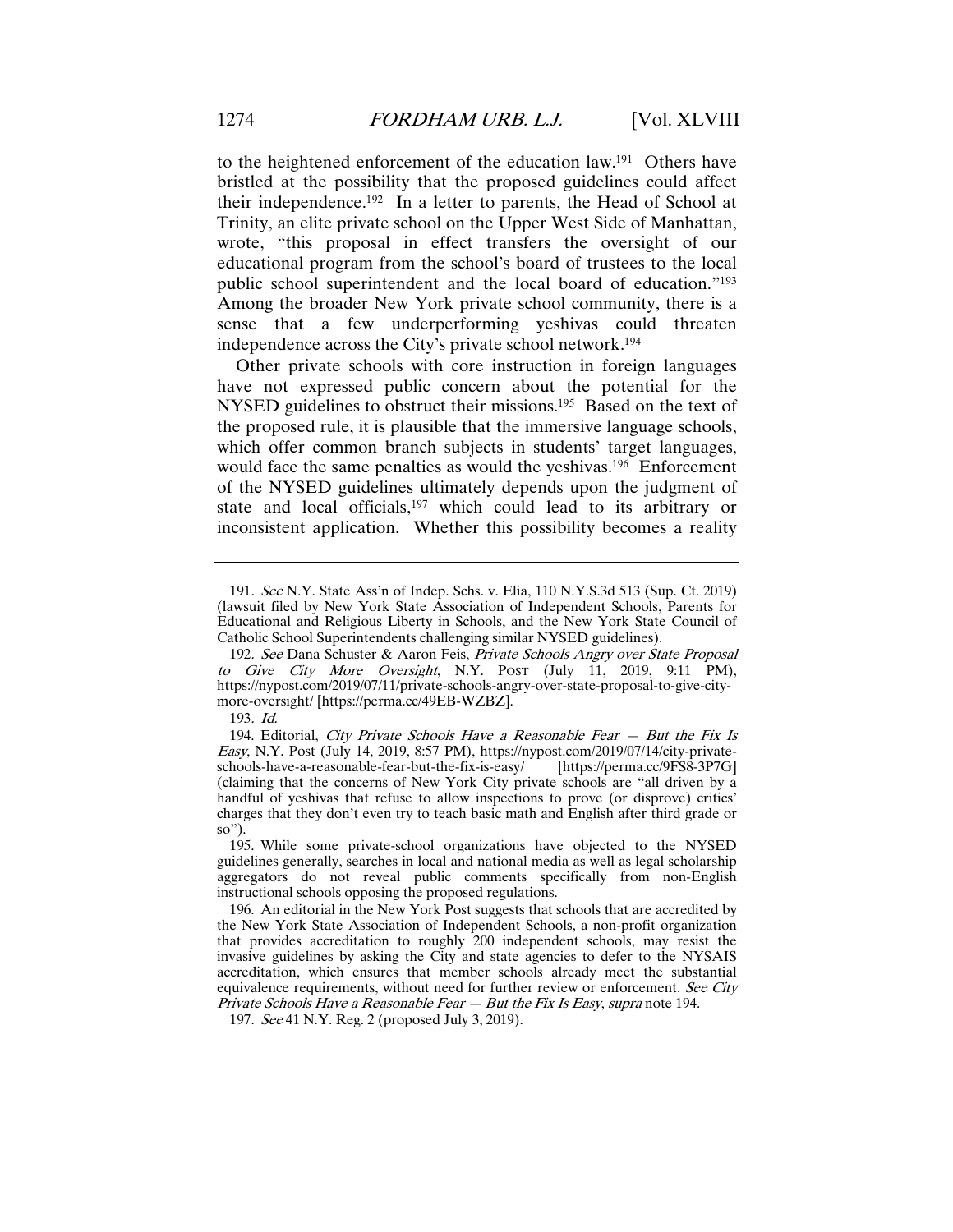could depend upon a court's determination about the constitutionality of the guidelines.

## III. CONSTITUTIONAL BOUNDARIES FOR REGULATING LANGUAGE OF INSTRUCTION IN PRIVATE SCHOOLS

Recognizing the uncertain regulatory boundaries set by the 1920s cases, this Part argues that the proposed NYSED guidelines would violate parents' substantive due process rights. This Part begins by examining the appropriate level of scrutiny for courts to use in their analysis and contemplates the potential government interests advanced by the NYSED guidelines. Next, this Part considers the suitability of the guidelines in addressing the interests identified. After concluding that a court could, based on precedent, deem the NYSED guidelines unconstitutional, this Part argues that courts should rule this way, given the potential risks of excessive regulation.

# A. Appropriate Levels of Scrutiny

In potential litigation, courts can and should find state regulations demanding instruction in English for all common branch subjects unreasonable and, as such, unconstitutional. The first step in evaluating whether government action violates an individual's personal liberties protected by the Due Process Clause of the Fourteenth Amendment is identifying the state's interest advanced by the law and determining the level of scrutiny warranted by that interest.198 Where the government action violates an individual's fundamental rights, courts apply strict scrutiny, which requires demonstrating that the action is narrowly tailored to addressing a compelling government interest.199 Where fundamental rights are not implicated, courts use a rational basis review, which considers whether the law in question is rationally related to a legitimate government interest.200 The liberty interest protected in the private school cases has been a source of debate  $-$  both at the time they

<sup>198</sup>. See Poe v. Ullman, 367 U.S. 497, 543 (1961) (Harlan, J., dissenting) (describing liberty protected by the Due Process Clause as "a rational continuum which, broadly speaking, includes a freedom from all substantial arbitrary impositions and purposeless restraints, . . . and which also recognizes, what a reasonable and sensitive judgment must, that certain interests require particularly careful scrutiny of the state needs asserted to justify their abridgment" (citations omitted)).

<sup>199</sup>. See, e.g., Loving v. Virginia, 388 U.S. 1, 11–12 (1967); United States v. Carolene Prods. Co., 304 U.S. 144, 152 n.4 (1938).

<sup>200</sup>. See City of Cleburne v. Cleburne Living Ctr., 473 U.S. 432, 440 (1985).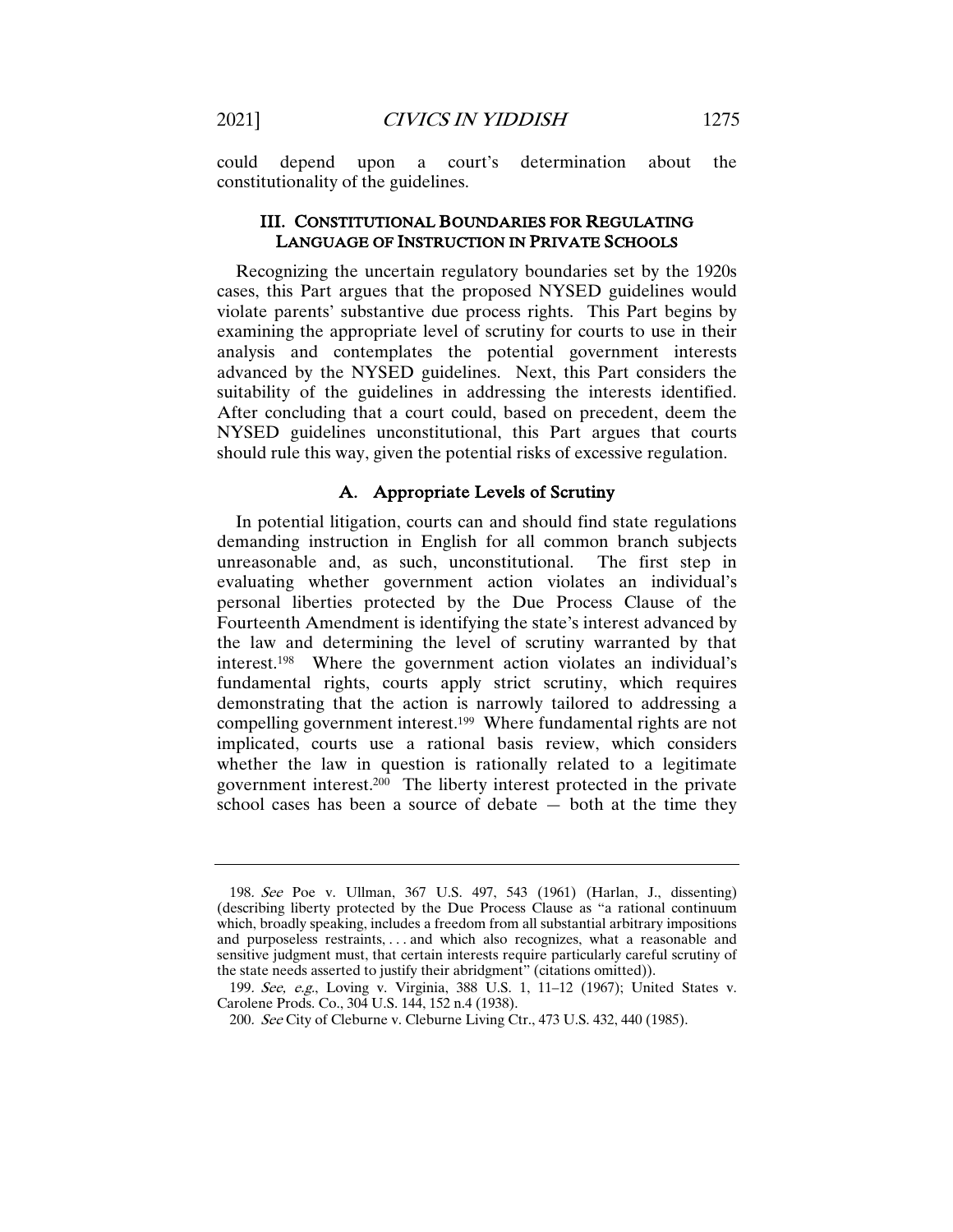were decided and since.201 Justice Holmes considered the cases in the context of freedom to contract.202 Today, since the demise of Lochner-era economic substantive due process, the private school cases have come to stand for the protection of parents' right to control their children's schooling.203

The private school cases from the 1920s at first blush appear to apply a standard resembling rational basis. In both Meyer and Pierce, the Court held that the government could not infringe upon protected liberties without "reasonable relation to some purpose within the competency of the state."204 Although this language prefigures the reasonableness standard modern courts use for rational basis review, the cases were decided before the Court's development of a tiered substantive due process analysis.205 More apposite is the Court's focus on protecting individuals' "fundamental rights" in Meyer and Farrington, which points to strict scrutiny.<sup>206</sup> In 2000, the Court embraced this view in *Troxel v. Granville*  $-$  a case involving the right of grandparents to visit their grandchildren over parental objections.207 In a plurality opinion, the Court recognized that "the Due Process Clause of the Fourteenth Amendment protects the fundamental right of parents to make decisions concerning the care, custody, and control of their children."208 The appropriate level of scrutiny in parental rights cases, however, remains a live issue. In their concurring and dissenting opinions in Troxel, Justice Clarence Thomas and Justice Antonin Scalia advocated respectively for the use of strict scrutiny and rational basis review for issues involving parental rights.209

<sup>201</sup>. See Woodhouse, supra note 87, at 1091–93 (noting the differing approaches of Justice McReynolds and Justice Holmes).

<sup>202.</sup> See id. ("To Holmes, [Meyer and Bartels] did not present a civil liberties issue. It was essentially a liberty of contract case . . . .").

<sup>203</sup>. See Lawrence, supra note 102, at 74–77.

<sup>204.</sup> Both cases use this identical language. Pierce v. Soc'y of the Sisters, 268 U.S. 510, 534–35 (1925); Meyer v. Nebraska, 262 U.S. 390, 400–01 (1923).

<sup>205.</sup> Zalman Rothschild, Free Exercise's Outer Boundary: The Case of Hasidic Education, 119 COLUM. L. REV. F. 200, 219–22 (2019).

<sup>206.</sup> See id. at 220; Donna F. Coltharp, Speaking the Language of Exclusion: How Equal Protection and Fundamental Rights Analyses Permit Language Discrimination, 28 ST. MARY's L.J. 149, 190-211 (1996) (arguing for judicial application of heightened scrutiny in cases involving language discrimination); see also Farrington v. Tokushige, 273 U.S. 284, 299 (1927); Meyer, 262 U.S. at 401.

<sup>207.</sup> 530 U.S. 57, 65 (2000) (plurality opinion).

<sup>208</sup>. Id. at 66.

<sup>209</sup>. Id. at 80 (Thomas, J., concurring); id. at 92–93 (Scalia, J., dissenting).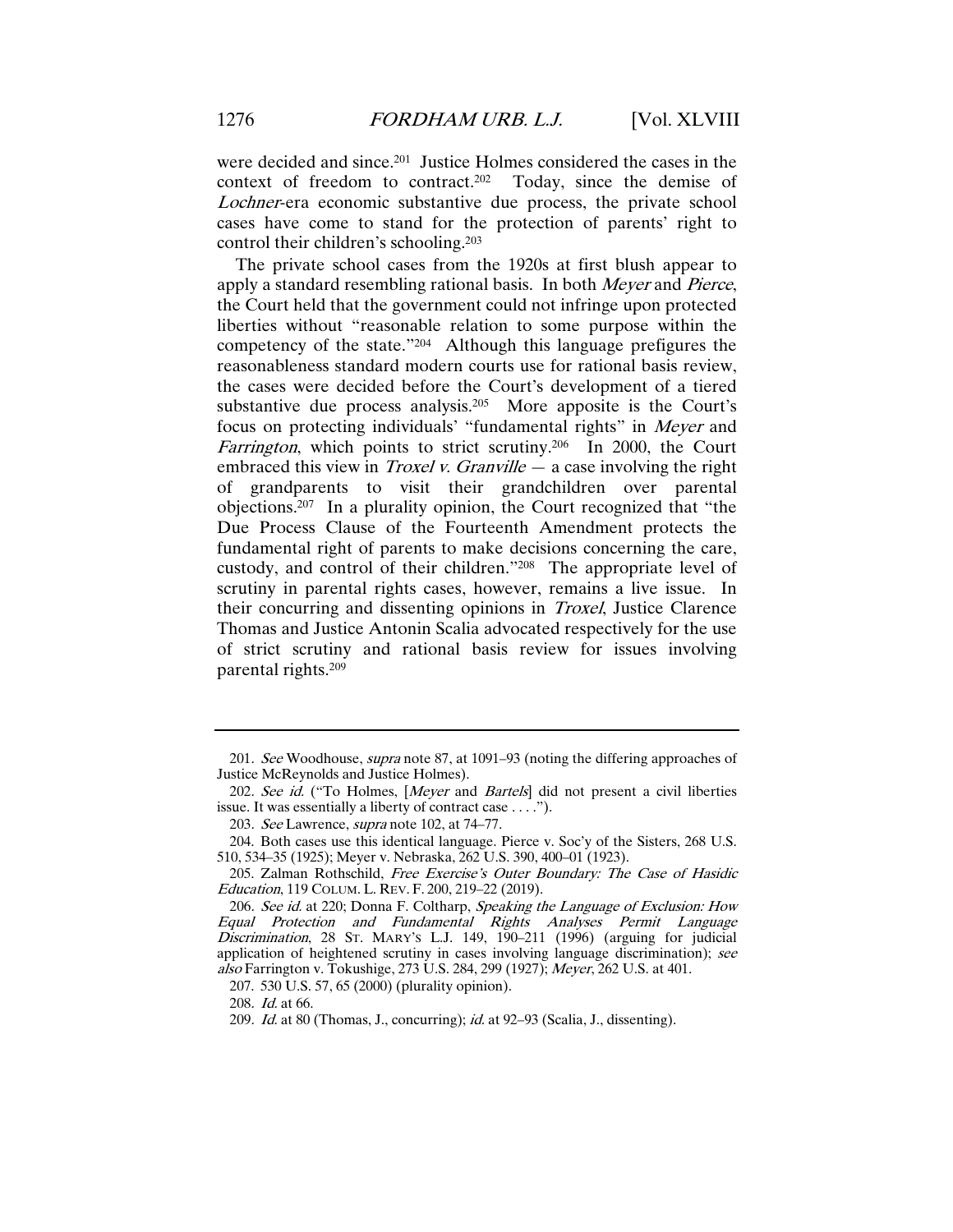Although much debated, $210$  there are strong arguments that children in a predominantly English-speaking society should obtain competence in English.211 In the context of the yeshivas, advocates for increased regulation have advanced several arguments for the importance of teaching English well. English competence expands available professional opportunities; without it, many students cannot attain success in higher education and struggle to find financially viable employment.212 English illiteracy also limits civic participation.213 As a Sixth Circuit Judge recently noted, "[v]oting, taxes, the legal system, jury duty  $-$  all of these are predicated on the ability to read and comprehend written thoughts."214 Finally, any realistic exit opportunities from insular *haredi* communities likely depend on the ability to speak English.215 For all of these reasons, the yeshiva critics are likely to contend that the government should take an interest in ensuring that all graduates attain a certain capacity in English.

The 1920s cases also considered the government's interest in English competence. The Court in Meyer indicated that the government interest in English comprehension was insufficient to override constitutionally protected liberties.216 Justice McReynolds concluded, "[p]erhaps it would be highly advantageous if all had

215. See Brief of Footsteps, Inc., supra note 212, at 20.

<sup>210.</sup> See Stephen May, Justifying Educational Language Rights, 38 REV. RSCH. EDUC. 215, 216–29 (2014) (outlining the array of academic positions on educational language rights, including maximally pluralist viewpoints).

<sup>211.</sup> See Kevin Vallier, In Defense of Yeshiva Autonomy, in RELIGIOUS LIBERTY AND EDUCATION: A CASE STUDY OF YESHIVAS VS. NEW YORK 3, 6–7 (Jason Bedrick, Jay P. Greene & Matthew H. Lee eds., 2020).

<sup>212</sup>. See, e.g., Brief of Footsteps, Inc. as Amicus Curiae Supporting Plaintiff's Motion for a Preliminary Injunction at 9, Young Advocs. for Fair Educ. v. Cuomo, 359 F. Supp. 3d 215 (E.D.N.Y. 2019) (No. 18-CV-4167-ILG-JO); Eric Grossfeld, Poverty of the Mind: East Ramapo's Educational Emergency, 11 ALB. GOV'T L. REV. 425, 465–66 (2018) (describing "a vicious cycle in which Hasidic students are denied a sound English education, unable to achieve success in higher education, severely limited in their economic potential, becoming dependent on taxpayer-funded services, and have their next generation repeating the same pattern").

<sup>213</sup>. See Brief of Footsteps, Inc., supra note 212 (describing the challenges of individuals seeking to leave their *haredi* communities with an incomplete command of English in "earning a living, securing meaningful employment, pursuing higher education, and fully participating in society").

<sup>214.</sup> Gary B. v. Whitmer, 957 F.3d 616, 652–53 (6th Cir. 2020), reh'g en banc granted, opinion vacated, 958 F.3d 1216 (6th Cir. 2020).

<sup>216.</sup> Meyer v. Nebraska, 262 U.S. 390, 401 (1923).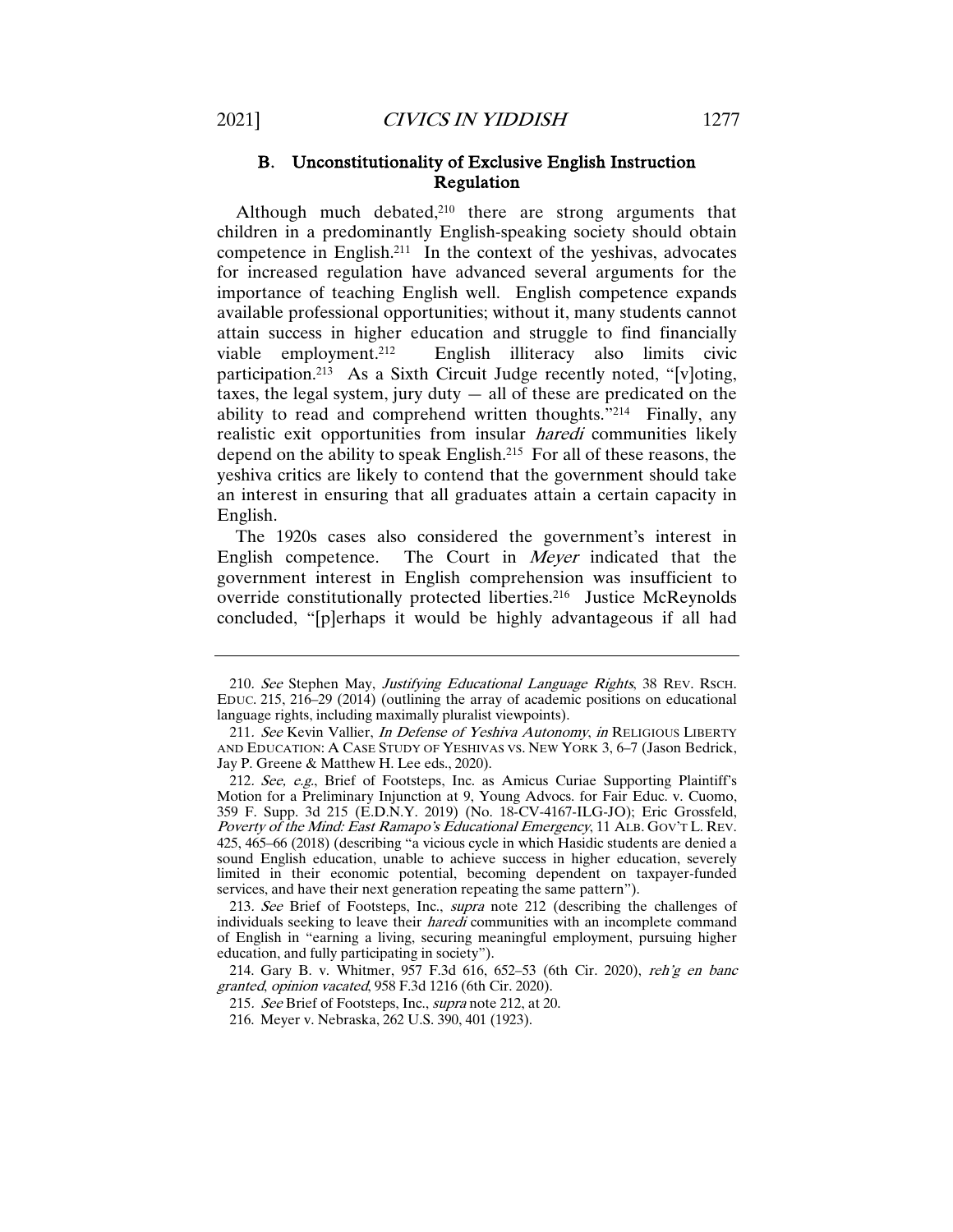ready understanding of our ordinary speech, but this cannot be coerced by methods which conflict with the Constitution — a desirable end cannot be promoted by prohibited means."217 Here, Justice McReynolds provides a preemptive rebuke to the detractors of yeshivas and other non-English private school programs. Based on this excerpt, a court could hold that English competence is not a compelling state interest.

Assuming, however, that the government does have a compelling interest in English competence, which would trigger heightened scrutiny, the proposed NYSED guideline is insufficiently tailored to address such an interest. A state interest in English competence is not precluded by partial instruction of secular studies in another language. As demonstrated by New York's private schools with immersive learning programs, students can achieve academic success, including in English, even where some common branch subjects are taught in a foreign language.<sup>218</sup> Early data from new public-school multilingual learning initiatives have also shown the promise of those programs.219

Abilities to comprehend and communicate in a language lie on a spectrum. Defining the precise level of English skills in which the state has an interest thus presents a line-drawing challenge. Although the aspiration for all Americans to have "ready understanding of our ordinary speech" is somewhat nebulous, more exacting standards of proficiency are prone to abuse.220 Americans with limited English

<sup>217</sup>. Id.

<sup>218.</sup> In a list of its class of 2017 — class of 2019 matriculations, Lycée Français de New York reported 83% of graduates entered universities in English-speaking countries, including over 20 students attending Ivy League schools. Class of 2017 to 2019 Matriculations, LYCÉE FRANÇAIS DE N.Y., Matriculations, https://www.lfny.org/academics/college-counseling/matriculations [https://perma.cc/F9VS-QS5A] (last visited Nov. 3, 2020). Another private language immersion school in New York highlights its above average score on standardized test, which are administered in English. Academics, HUDSONWAY IMMERSION SCH., https://hwis.org/academics/ [https://perma.cc/WP3M-V6CA] (last visited Oct. 18, 2020) ("Using the Educational Records Bureau (ERB) standardized test given in English, our students outperform national norms for independent and gifted and talented public school students in nearly all subjects in all grades.").

<sup>219.</sup> See TINA CHEUK, N.Y. STATE EDUC. DEP'T, TRANSFORMING DISTRICTS, SCHOOLS AND CLASSROOMS IN NEW YORK STATE BY PRIORITIZING EQUITY AND ACADEMIC SUCCESS FOR MULTILINGUAL LEARNERS/ENGLISH LANGUAGE LEARNERS<br>14–15 (2019), http://www.nysed.gov/common/nysed/files/programs/bilingualhttp://www.nysed.gov/common/nysed/files/programs/bilingual-<br>
ewl-08-07-2019-a.pdf [https://perma.cc/D2UT-9HXR] ed/synthesis-report-obewl-08-07-2019-a.pdf (describing modest improvements in student achievement and graduation rates as well as declining dropout rates among multilingual learners).

<sup>220.</sup> See, e.g., Joseph Leibowicz, The Proposed English Language Amendment: Shield or Sword?, 3 YALE L. & POL'Y REV. 519, 533-42 (1985) (detailing historic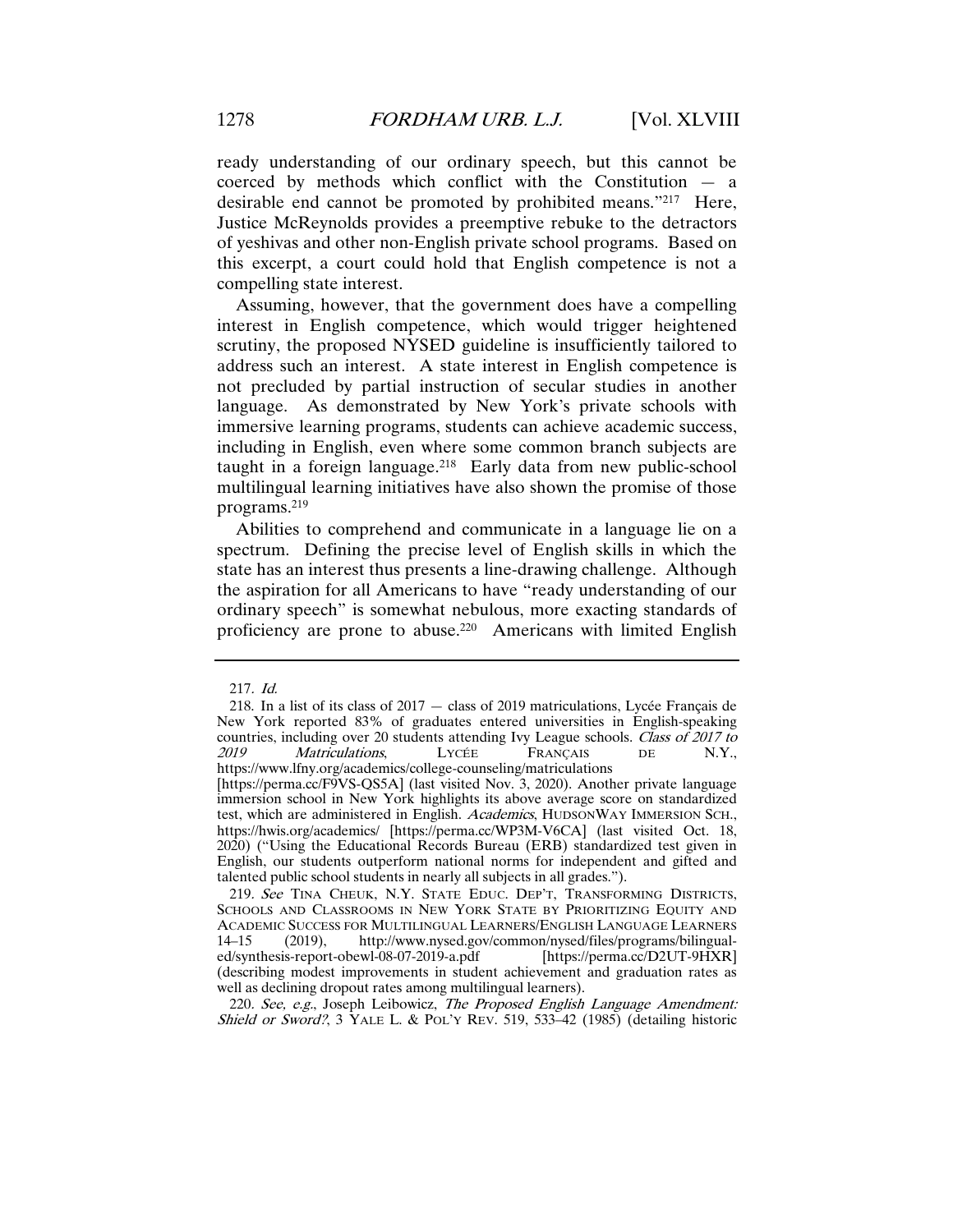proficiency have a long history in the United States.221 In recognition of this history, the best approach for measuring the level of skill in which the state has an interest is in terms of a minimal set of activities, as provided in the New York statute.222 Greater curtailments of individuals' language rights warrant further justification.

Beyond English competence, the only remaining government interest served by a stringent guideline demanding secular instruction exclusively in English would be raising the minimum instructional requirements for all New York schools, public and private, to achieve certain consistent student outcomes across the board.223 In addition to the English instruction requirement, the NYSED guidelines also add requirements for "private schools to teach career development and occupational studies in first through sixth grades . . . [as well as] visual arts and music in seventh and eighth grades."224 Demanding this sort of increased instructional conformity through coercive measures would essentially force private schools to behave like public schools.<sup>225</sup> Pierce expressly rejects this alternative state interest. The Court explained that "[t]he child is not the mere creature of the state."226 Accordingly, *Pierce* declared that the state cannot pass legislation aimed at homogenizing children.227 Based on Pierce, a court could find that a state lacks a compelling interest in demanding English instruction in common branch subjects for the sake of standardizing children.

The New York Education Law respects and reflects this precedent. The statute that the proposed NYSED guideline seeks to enforce requires private schools to provide an education "substantially

224. NCLA Letter, supra note 109, at 3 (internal citations omitted); see 41 N.Y. Reg. 2 (proposed July 3, 2019).

226. Pierce v. Soc'y of the Sisters, 268 U.S. 510, 535 (1925).

227. Id.

examples of discriminatory language requirements); Perea, supra note 18, at 328–50 (same).

<sup>221.</sup> See, e.g., James Crawford, Language Politics in the U.S.A.: The Paradox of Bilingual Education, 25 Soc. JUST. 50, 64 (1998); Perea, *supra* note 18, at 271–81.

<sup>222</sup>. See N.Y. EDUC. LAW § 3204(2)(ii) (McKinney 2020) (requiring "instruction in English that will prepare pupils to read fiction and nonfiction text for information and to use that information to construct written essays that state a point of view or support an argument").

<sup>223.</sup> See generally DIANE RAVITCH, NATIONAL STANDARDS IN AMERICAN EDUCATION: A CITIZEN'S GUIDE (1995) (arguing in favor of implementing consistent educational goals for all American children).

<sup>225.</sup> NCLA Letter, *supra* note 109, at 6 ("Whether intentionally or unintentionally, the Proposed Rule's net effect would be homogenization of preschool through twelfth-grade education in New York.").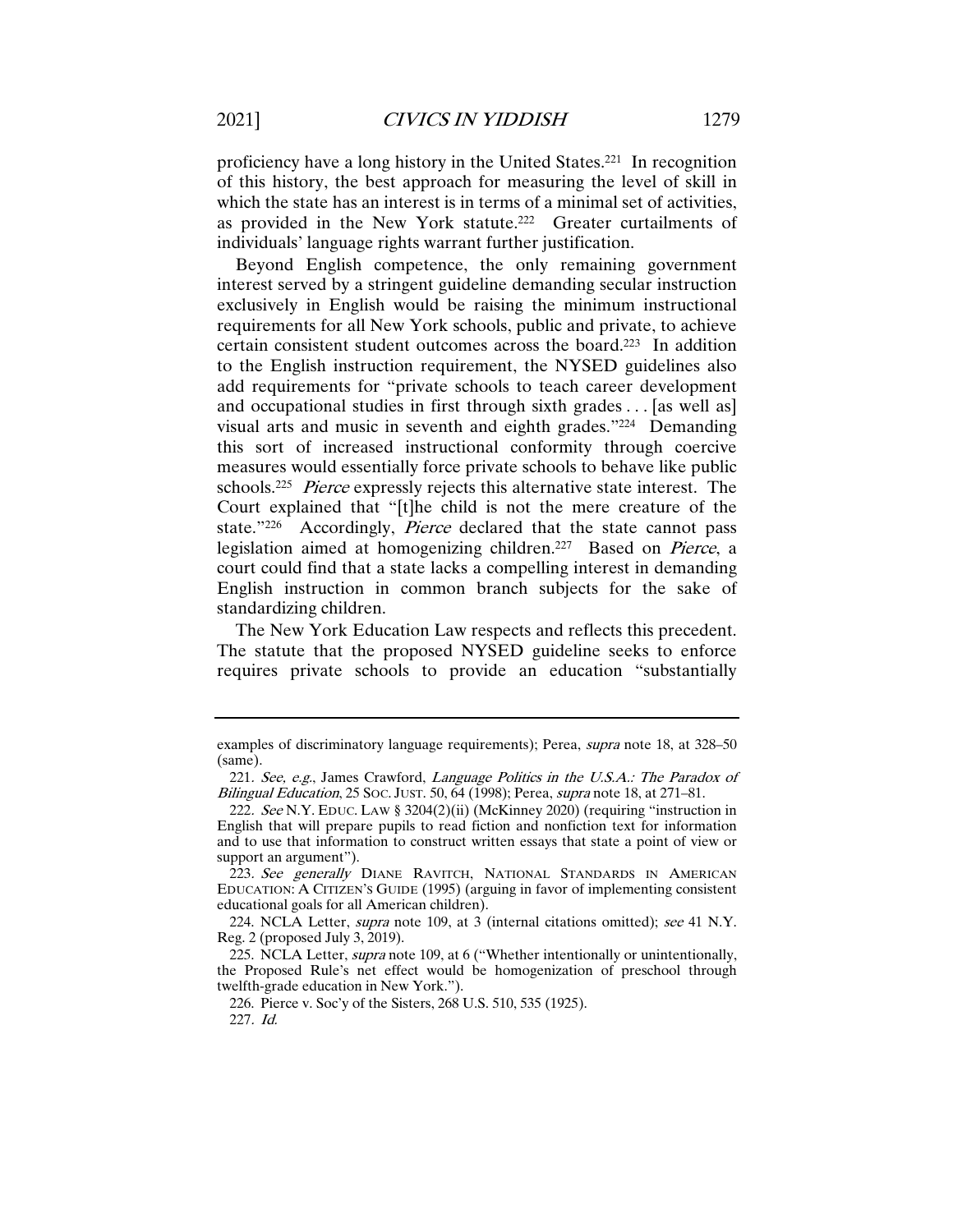equivalent" to what public schools offer.<sup>228</sup> It does not call for "equivalent" instruction. Rather, it qualifies the comparison, acknowledging that the state cannot force conformity through its education laws.

## C. Dangers of Excessive Regulation

Based on the substantive due process analysis outlined above, courts can find exclusive English language instruction requirements unconstitutional. In potential litigation on this question, they should strike down such requirements to avoid certain undesirable consequences related to incremental doctrinal decay, overbreadth, and the possibility of discrimination.

Parental rights are not the only fundamental rights recognized under the Due Process Clause. Marriage,<sup>229</sup> procreation,<sup>230</sup> and contraception231 have all received substantive due process protection as well. If parents' fundamental rights may be trammeled by state regulation, other fundamental rights — and the doctrine of substantive due process generally  $-$  may be similarly eroded.<sup>232</sup>

In addition to establishing a dangerous precedent, the guidelines may also paint with too broad a brush. Although the proposed NYSED guidelines appear to have followed calls for change in haredi schools, there is no reason to expect that other schools with overlapping methodological approaches would not suffer the same consequences.233 New York's immersive language programs have garnered praise.234 The NYSED guidelines threaten to impede

233. See Philip Hamburger, Education Is Speech: Why New York's Attempts to Control Private Schools Are Unconstitutional, FEDERALIST (Aug. 22, 2019), https://thefederalist.com/2019/08/22/education-speech-new-yorks-attempts-control-

<sup>228.</sup> N.Y. EDUC. LAW § 3204(2) (McKinney 2020).

<sup>229.</sup> Loving v. Virginia, 388 U.S. 1, 12 (1967).

<sup>230.</sup> Skinner v. Oklahoma, 316 U.S. 535, 541–42 (1942).

<sup>231.</sup> Eisenstadt v. Baird, 405 U.S. 438, 453-54 (1972); id. at 460, 463-65 (White, J., concurring).

<sup>232.</sup> See Zimmerman, supra note 85, at 326 ("It can be argued that Meyer and Pierce are such an integral part of the Court's elaborate substantive due process doctrine that an attack on the parental right to educate necessarily constitutes an attack on substantive due process itself.").

private-schools-unconstitutional/ [https://perma.cc/G58A-UCA4] regulations do not stop with these Yeshivas. They apply to all private schools, spelling out how their teaching must be at least roughly aligned with public education.").

<sup>234.</sup> See The Benefits of a Bilingual, Immersion Education, NYMETROPARENTS (Oct. 4, 2019), https://www.nymetroparents.com/article/benefits-of-bilingual-2019), https://www.nymetroparents.com/article/benefits-of-bilingualimmersion-education [https://perma.cc/2566-LK2C]. While these programs have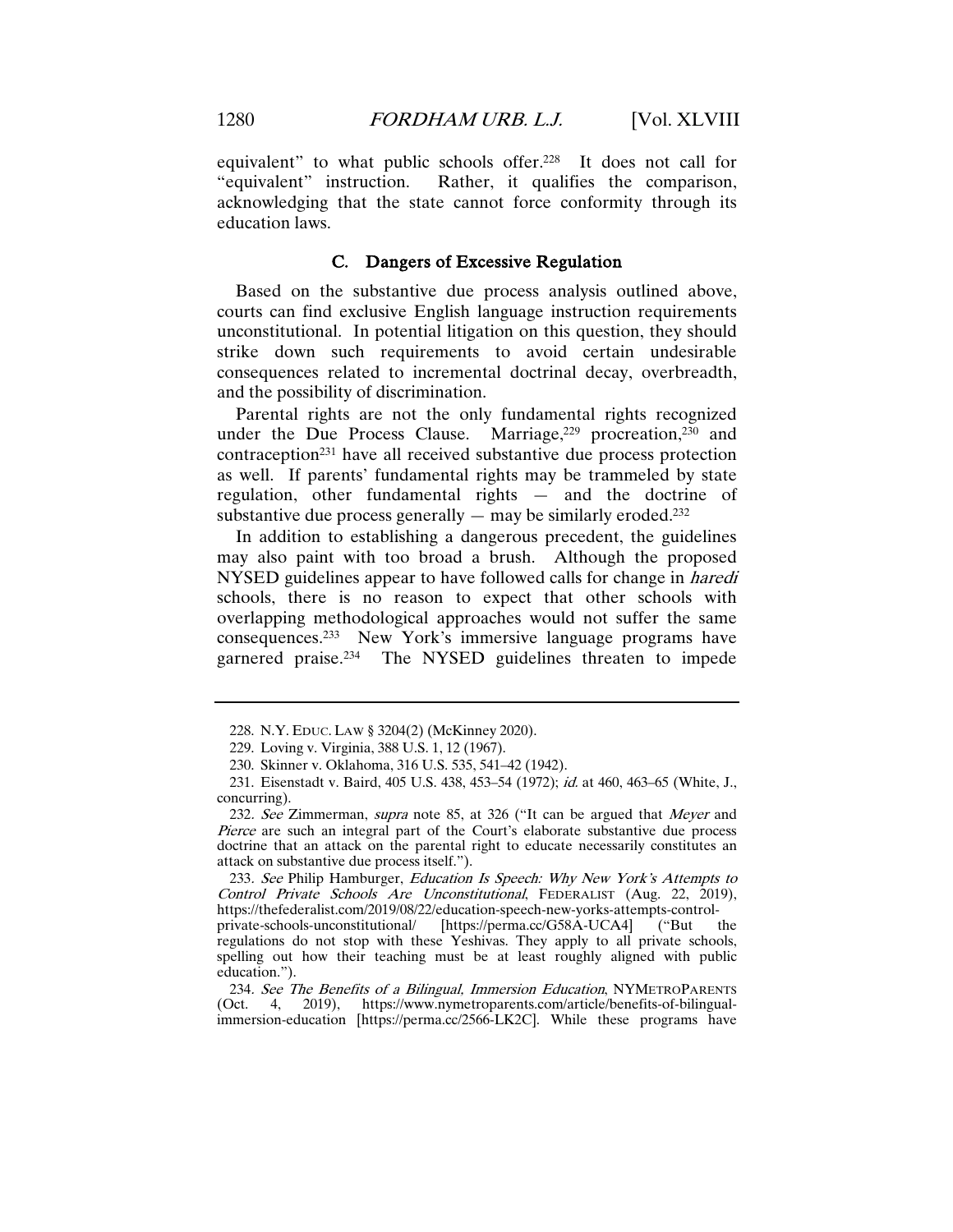innovative teaching models instead of allowing for experimentation in an open market.

A related concern is that the proposed guidelines, the enforcement of which depends upon state and city officials' judgments, may not be applied fairly. Although the new guidelines do not explicitly target any particular schools, circumstances suggest they are aimed at New York's haredi yeshivas. Guidelines designed to affect particular subpopulations have unpleasant histories and are especially alarming at a time when antisemitism in New York has seen an unprecedented rise.235

Given the potential that rules similar to the proposed NYSED guidelines would undercut substantive due process, capture inoffensive activities, and potentially lead to prejudice, courts should invalidate state regulations forcing private schools to conduct all secular subjects in English. As an alternative, NYSED and DOE might promote some of the other recommendations proffered for improving the quality of education in yeshivas that would not violate parents' substantive due process rights, like ensuring that all yeshiva graduates receive diplomas and transcripts and offering assistance to yeshivas struggling in developing curricula for common branch<br>subjects.<sup>236</sup> If democratic participation is the end goal of the If democratic participation is the end goal of the reformers, their proposed solutions should reflect that aim directly for instance, by establishing substantive requirements for civics curricula — rather than instituting overreaching dictates that will not necessarily catalyze the desired reaction.

#### D. Practical Considerations

In a potential challenge to rules like the proposed NYSED guidelines, those favoring the new rules would likely contend that the only way to achieve English competence in certain private schools is by mandating English as the exclusive language of instruction for all common branch subjects. However, if English instruction in certain schools is deficient, that is a separate issue, remediable by other

generated positive commentary, for the purposes of this Note, the actual merits of these initiatives are secondary. The right of parents to select these programs based on their preferences is paramount.

<sup>235</sup>. See Press Release, Anti-Defamation League, Antisemitic Incidents Hit All-Time High in 2019 (May 12, 2020), https://www.adl.org/news/pressreleases/antisemitic-incidents-hit-all-time-high-in-2019 [https://perma.cc/P7GP-97CT] ("More than half of the assaults nationwide took place in the five boroughs of New York City, including 25 in Brooklyn alone.").

<sup>236.</sup> See PARTLAN ET AL., supra note 7, at 64–66.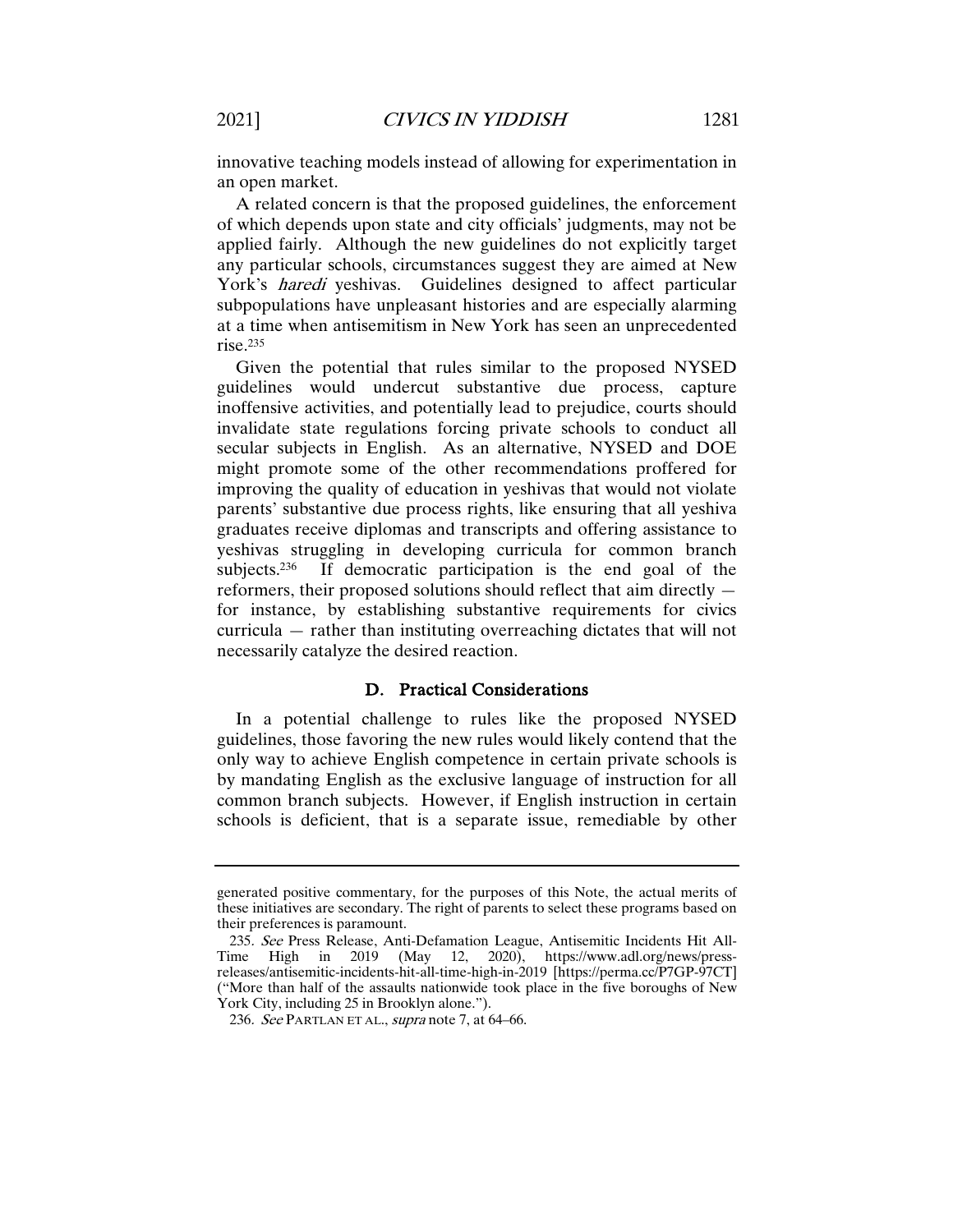means. Private schools deserve some agency in determining how to reach state-established educational targets, such as English competence. Instead of demanding that schools alter their language of instruction in numerous classes, new regulatory guidelines might better define the requisite skill level students must attain in English to meet state standards. While setting and measuring educational outcomes present certain difficulties, $237$  the state would serve its interest best by providing resources to aid schools in achieving those outcomes.238 As a starting point, making available better training resources for English teachers would go a long way in improving results.239

The yeshivas might also look to the success of their fellow foreign language schools in considering how to meet state requirements for English competence. Many of New York's private schools with immersive language options have adopted innovative techniques that the yeshivas could leverage, treating English as their "target language." For instance, one school assigns two teachers (one for each language) to every classroom, offering students the opportunity to develop their skills throughout the day.240 For yeshivas with limited resources, a language rotation followed by a different bilingual school, $241$  in which the foreign-language teachers could cycle through several classrooms over certain time intervals might prove more effective. Compelling private schools to adopt any of these options would be more egregious than the English instruction requirement itself. However, allowing schools to select from among these methods, and others, in their pursuit of delivering English competence, and accordingly allowing parents to select which

<sup>237.</sup> See Saiger, supra note 21, at 58–59 (evaluating competency-based educational requirements in the context of the yeshiva controversy).

<sup>238.</sup> New York City mayoral candidates have similarly adopted an outcome-driven approach to this issue on the campaign trail. See Jacob Kornbluh, Andrew Yang on Yeshiva Education: 'We Shouldn't Interfere,' FORWARD (Feb. 7, 2021), https://forward.com/news/463705/andrew-yang-says-he-wouldnt-interfere-as-mayorin-the-yeshiva-education/ [https://perma.cc/2J8V-824A] (quoting one candidate who stated, "we shouldn't interfere with their religious and parental choice as long as the outcomes are good").

<sup>239.</sup> See PARTLAN ET AL., supra note 7, at 4 (alleging "[t]eachers are often unqualified — some barely know English themselves").

<sup>240</sup>. See Dual Language Immersion, PINE ST. SCH., https://www.pinestreetschool.com/academics/dual-language-immersion [https://perma.cc/WFF3-KFZ8] (last visited Nov. 3, 2020).

<sup>241.</sup> Elementary School (K-5TH Grade), MARYEL SCH., https://www.maryelschool.org/curriculum-by-division/elementary-school/ [https://perma.cc/QW4L-HQ7T] (last visited Nov. 3, 2020).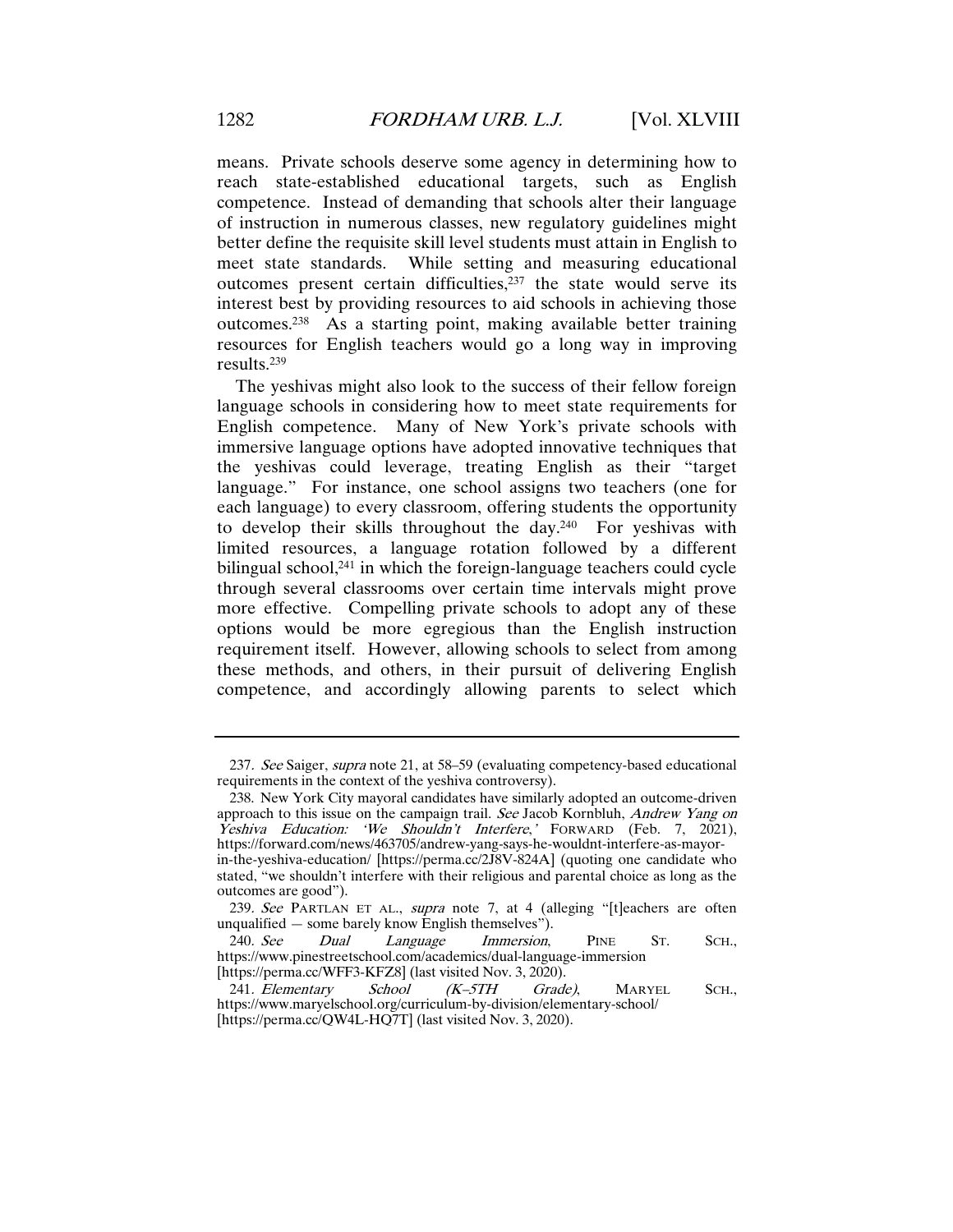approach they prefer for their children, better reflects the principles of the 1920s cases.

A somewhat less constructive retort to claims that "substantial equivalence" can only be accomplished through exclusive common branch English instruction is to point out the dismal state of English language education in New York City public schools.<sup>242</sup> Even if holding private schools to a higher standard than public schools is constitutional,243 to do so here calls for a legislative remedy rather than an administrative one. As long as the New York statute provides for "substantially equivalent" instruction, the performance of public schools is a relevant piece of the equation. But no matter whether one considers the relative quality of public schools, ameliorating inadequate English instruction in certain private schools should not necessitate new regulatory guidelines that undermine those schools' missions.

Another contention in support of the NYSED regulations is that haredi students are free to use and develop their Yiddish and Hebrew in every other hour of their day, in every other aspect of their life. Echoing the Justice Holmes dissent in Bartels, these critics might ask why *haredi* students must also use Yiddish in their secular classes as well.<sup>244</sup> Based on New York Education Law, secular studies already constitute a significant portion of yeshiva students' days.245 Under the proposed NYSED guidelines, secular education would constitute an even greater portion of the *haredi* students' time.<sup>246</sup> Perhaps more consequentially, further investments of time in English instruction represent an affront to the *haredi* way of life.<sup>247</sup> There is a difference

<sup>242.</sup> See Selim Algar, Over Half of NYC Kids Can't Handle Basic English, Math n State Tests, N.Y. POST (Aug. 22, 2019, 2:32 PM), on State Tests, N.Y. POST (Aug. 22, 2019, 2:32 PM), https://nypost.com/2019/08/22/over-half-of-city-kids-cant-handle-basic-english-mathon-state-tests/ [https://perma.cc/EWJ8-GGQ9] ("[O]nly 47.4 percent of city students in grades 3 to 8 scored at proficient levels in English . . . .").

<sup>243.</sup> See Saiger, supra note 21, at 58-59.

<sup>244</sup>. See Bartels v. Iowa, 262 U.S. 404, 412 (1923) ("[I]f there are sections in the State where a child would hear only Polish or French or German spoken at home I am not prepared to say that it is unreasonable to provide that in his early years he shall hear and speak only English at school.").

<sup>245</sup>. See N.Y. EDUC. LAW § 3204 (McKinney 2020).

<sup>246.</sup> 41 N.Y. Reg. 2 (proposed July 3, 2019) ("Whether the instructional program in the nonpublic school incorporates instruction in the following subjects . . . mathematics (two units of study); English language arts (two units of study); social studies (two units of study); science (two units of study) . . . .").

<sup>247.</sup> See Moshe Krakowski, The War Against the Haredim, CITY J. (Autumn 2020). https://www.city-journal.org/veshiva-education [https://perma.cc/5MH8https://www.city-journal.org/yeshiva-education [https://perma.cc/5MH8-RMDT] (detailing the stakes of the controversy from the perspective of *haredim*).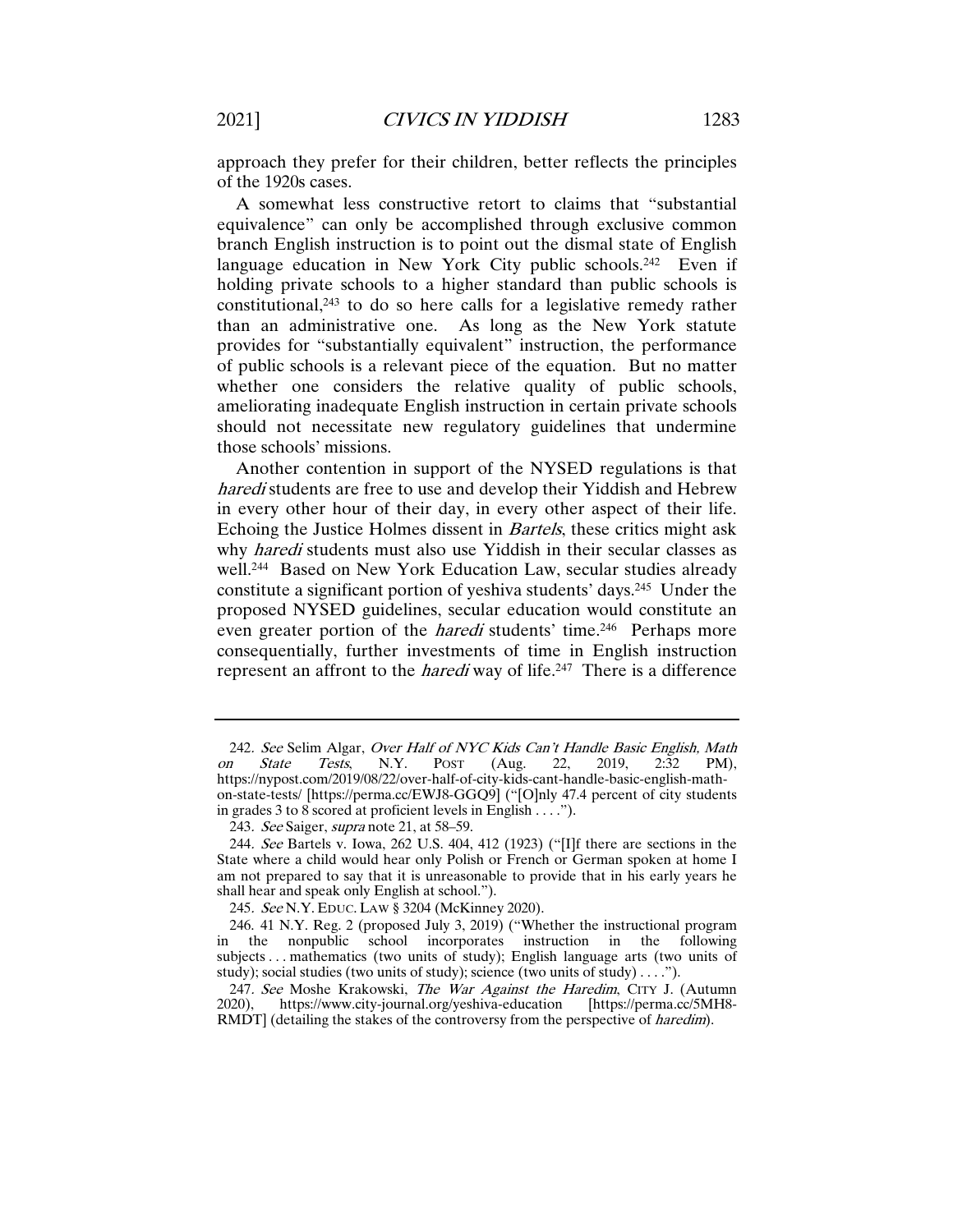A final argument put forth in favor of the proposed NYSED guidelines is that *haredi* communities and schools take  $-$  in various forms  $-$  support from the city, state, and federal government.<sup>248</sup> In response, it is argued, they should contribute to and participate in society rather than self-isolating. English instruction in all common branch subjects would represent a step in that direction. This contention clashes directly with the concept of constitutionally protected liberty discussed above. As long as individuals pay taxes honestly; abide by federal, state, and local laws; serve on juries when called upon; and defend the country, if the need should arise, then the government has no power to strip them of their fundamental rights merely because their behavior lies beyond the mainstream.

While achieving English competence in communities that are presently lagging may represent a challenge, it is a challenge the government should confront through constitutional methods.

#### **CONCLUSION**

New York's vitality stems from its variety. A seemingly minor regulation about the language of instruction in private schools threatens to undermine the pluralism that has defined the City for generations. Although many of the cases analyzed in the foregoing discussion are roughly a century old, they continue to teach an important lesson. Parents' rights to direct their children's education through private schooling is central to the American project. While a desire for the populace to share a common language and certain foundational knowledge is understandable, those social unifiers cannot come at the expense of individual liberty. As private schools shave away their particular pedagogies and unconventional approaches in response to incremental government regulations, they approach conformity. Any pluralistic society must tolerate activities in its margins that are out of step with the majority. With respect to non-English instruction, the Constitution protects these marginal activities. A legal showdown involving new proposals to enforce New York's "substantial equivalence" requirement seems inevitable.<sup>249</sup>

<sup>248.</sup> See Vallier, *supra* note 211, at 12 (summarizing arguments about indirect assistance given to yeshivas).

<sup>249</sup>. See Barry Black & Sarah E. Child, Is 'Substantial Equivalency' the Next Religious Freedom Fight?, N.Y.L.J. (Mar. 11, 2021, 12:45 PM),